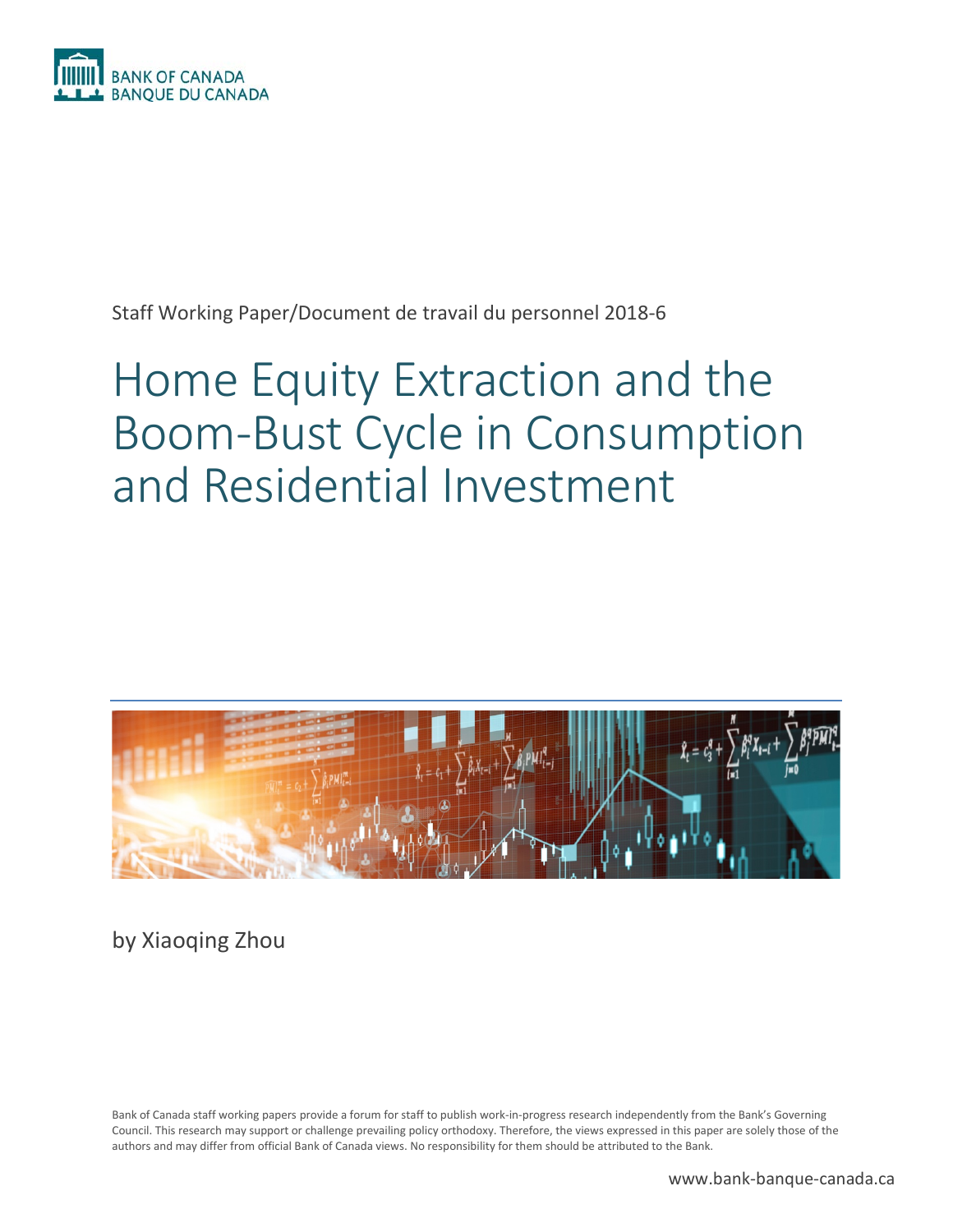Bank of Canada Staff Working Paper 2018-6

February 2018

# **Home Equity Extraction and the Boom-Bust Cycle in Consumption and Residential Investment**

**by**

**Xiaoqing Zhou**

Financial Stability Department Bank of Canada Ottawa, Ontario, Canada K1A 0G9 [xzhou@bankofcanada.ca](mailto:xzhou@bankofcanada.ca)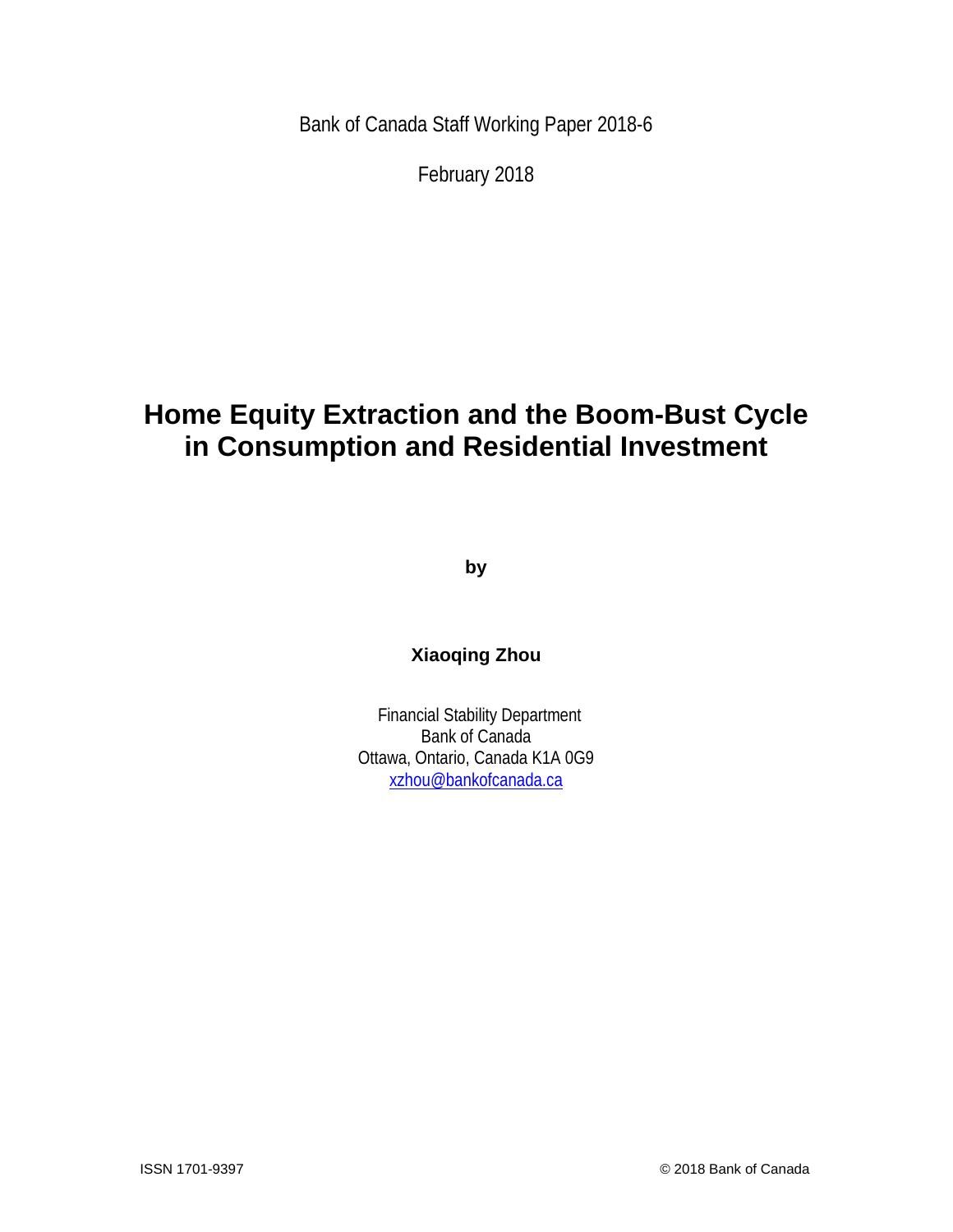## **Acknowledgements**

I thank Jason Allen, Michael Gelman, Joshua Hausman, Lutz Kilian, Frank Stafford, Dmitriy Stolyarov, Eleanor Wilking, and seminar participants at the Bank of Canada, the Institute of Social Research, the University of Michigan, and West Virginia University for helpful comments. The views in this paper are solely the responsibility of the author and should not be interpreted as reflecting the views of the Bank of Canada.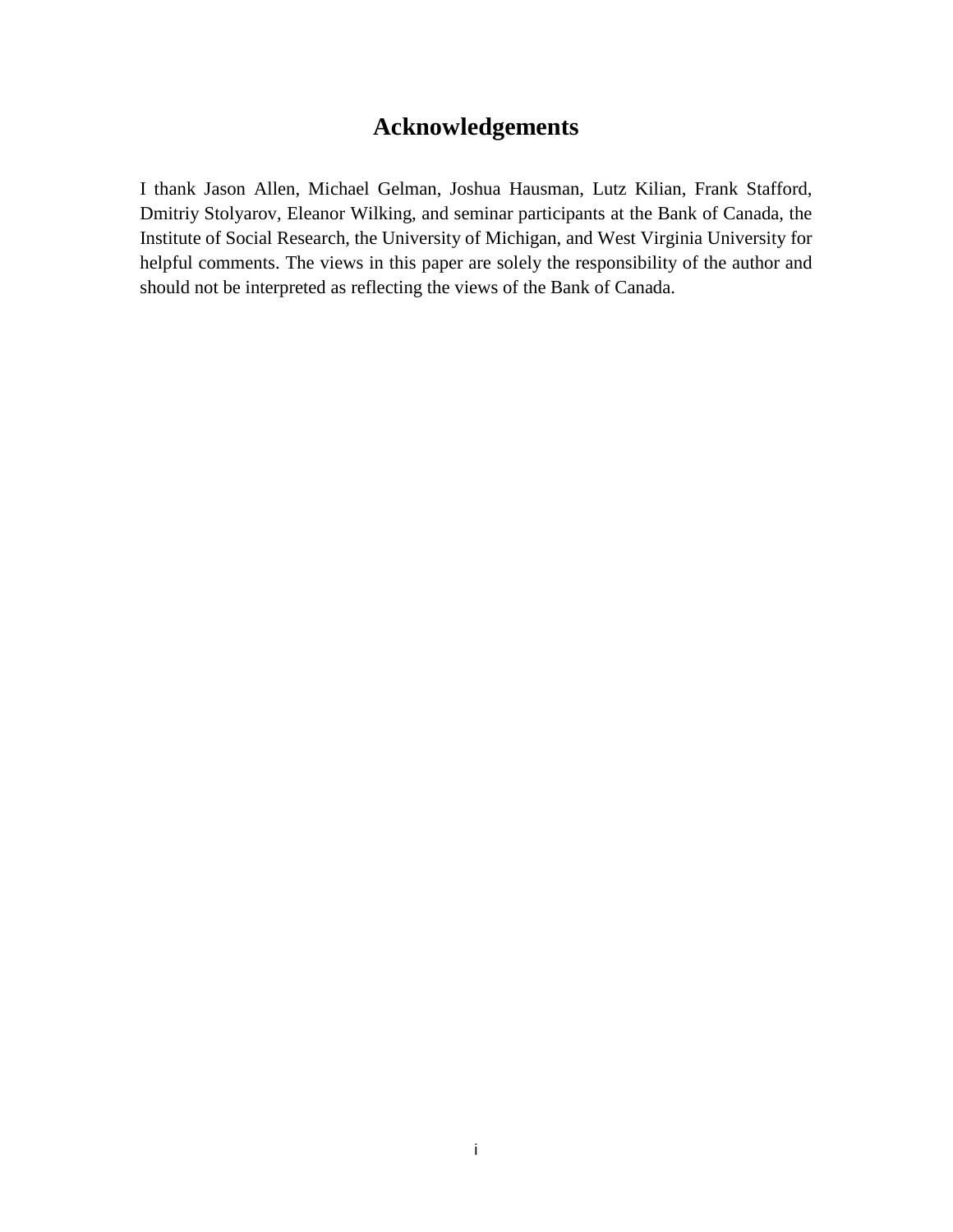### **Abstract**

The consumption boom-bust cycle in the 2000s coincided with large fluctuations in the volume of home equity borrowing. Contrary to conventional wisdom, I show that homeowners largely borrowed for residential investment and not consumption. I rationalize this empirical finding using a calibrated two-goods, multiple-assets, heterogeneous-agent life-cycle model with borrowing frictions. The model replicates key features of the household-level and aggregate data. The model offers an alternative explanation of the consumption boom-bust cycle. This cycle is caused by large fluctuations in the number of borrowers and hence in total home equity borrowing, even though the fraction of borrowed funds spent on consumption is small.

*Bank topics: Economic models; Housing; Credit and credit aggregates JEL codes: D1, E2, E3*

### **Résumé**

Le cycle d'expansion et de contraction de la consommation dans les années 2000 a coïncidé avec des fluctuations importantes du volume de prêts sur valeur domiciliaire. Nous montrons que, contrairement à ce qui est communément admis, les fonds empruntés par les propriétaires de logement visaient dans la plupart des cas à effectuer des investissements résidentiels et non des dépenses de consommation. Nous étayons ce résultat empirique au moyen d'un modèle de cycle de vie étalonné qui intègre deux biens, plusieurs actifs, des agents hétérogènes et dans lequel les emprunts font l'objet de frictions. Le modèle reproduit les principales caractéristiques des données sur les ménages et des données agrégées. Il fournit une explication alternative du cycle d'expansion et de contraction de la consommation. Ce cycle serait causé par de grandes fluctuations du nombre d'emprunteurs, et donc du volume total de prêts sur valeur domiciliaire, et ce, même si seulement une petite fraction des fonds empruntés est consacrée à des dépenses de consommation.

*Sujets : Modèles économiques; Logement; Crédit et agrégats du crédit Codes JEL : D1, E2, E3*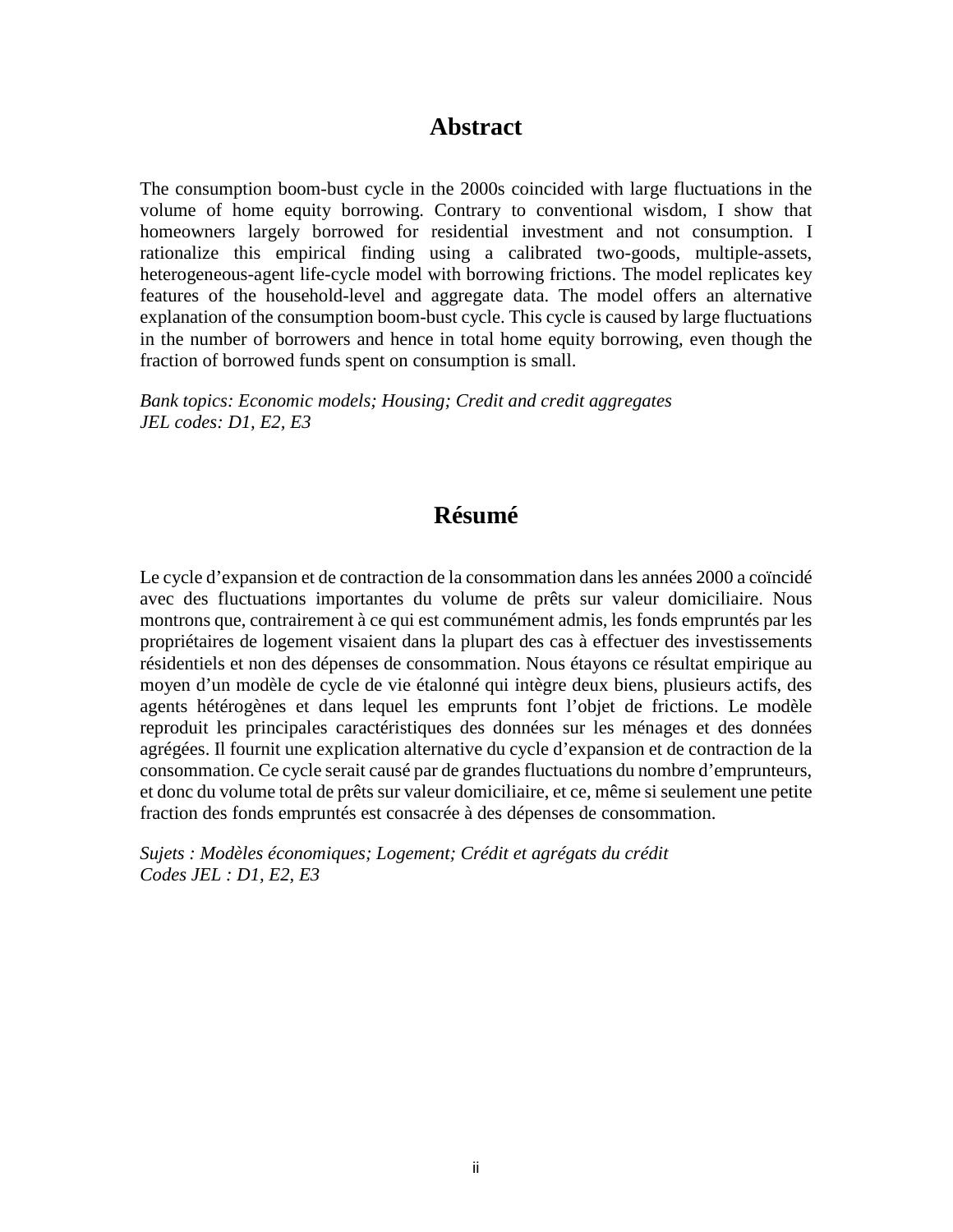#### **Non-Technical Summary**

Between 2000 and 2013, the U.S. economy experienced large cyclical fluctuations in consumption. For example, the annual growth rate of personal consumption expenditures was about 2.7% before 2007, fell to -2.3% in the middle of 2009, and then recovered to 1.6% by the end of 2013. In retrospect, many academics and policy analysts have pointed to increased borrowing by existing homeowners in the form of cash-out refinancing, second mortgages, or home equity lines of credit (HELOCs) as a likely explanation for this consumption boom-bust cycle. A common argument is that before the financial crisis, homeowners were able to extract equity from their homes in order to finance higher consumption. During the crisis, this borrowing channel dried up and consumption fell. This explanation is consistent with the aggregate data, which show that consumption co-moved with the volume of home equity cashed out during this period.

This conventional explanation, however, is difficult to reconcile with the microeconomic data. Using household-level survey data, I document that the most important use of extracted home equity in the 2000s was not consumer spending, but investment expenditures in the form of home improvements, purchases of a more expensive house, or purchases of a second home.

I rationalize this empirical finding using a calibrated two-goods, multiple-assets, heterogeneous-agent life-cycle model with borrowing frictions. The model replicates key features of the household-level data as well as the aggregate data. The model offers an alternative explanation of the consumption boom-bust cycle. It suggests that the boom-bust cycle in aggregate consumption and in residential investment in the 2000s was caused by large fluctuations in the number of borrowers and hence in total home equity borrowing rather than by borrowers spending a larger fraction of their borrowed funds on consumption. I quantify the contribution of the borrowing channel by two counterfactual experiments. My evidence suggests that this class of life-cycle models, which recently has gained in popularity, is suitable for policy analysis more generally.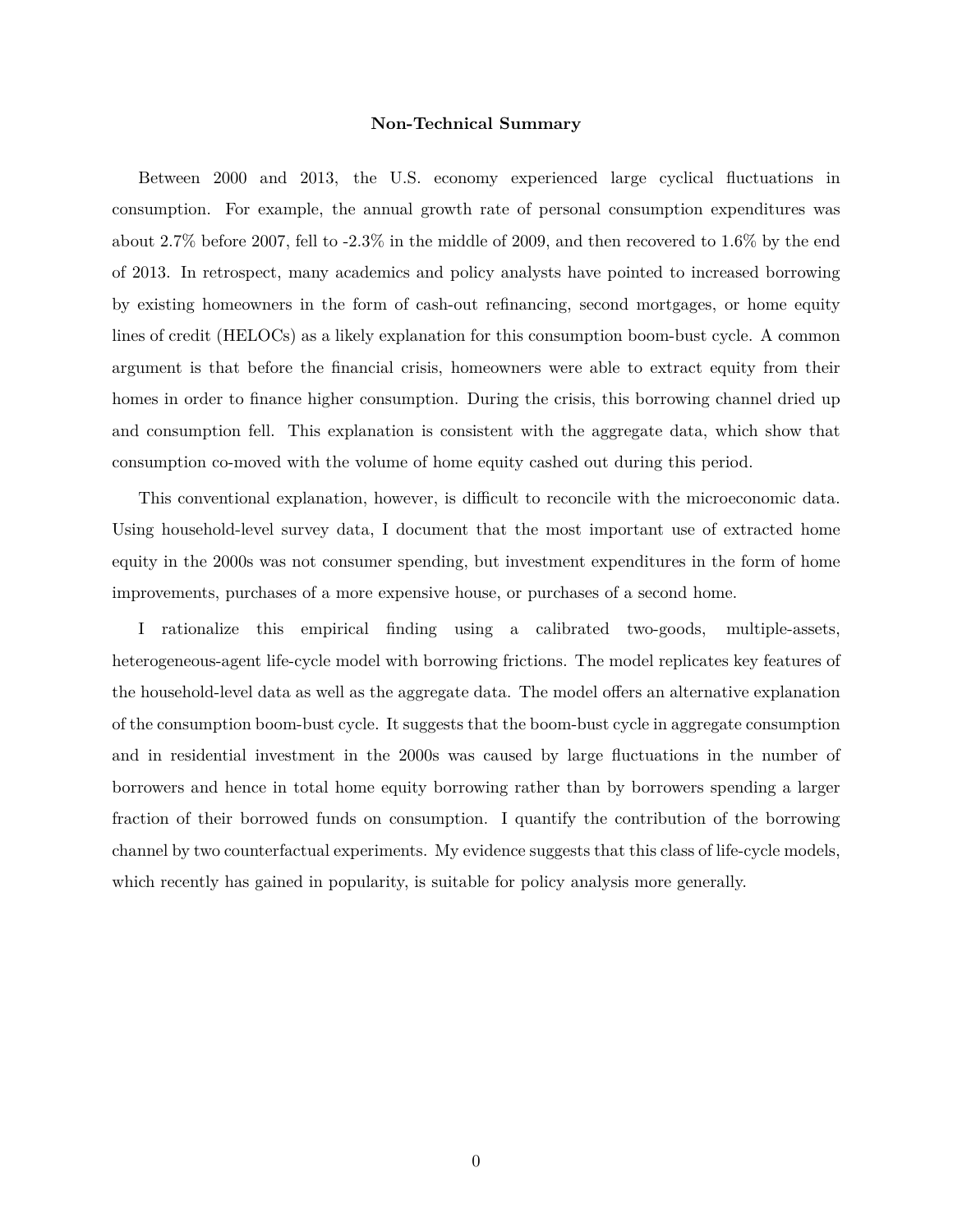#### **1 Introduction**

Between 2000 and 2013, the U.S. economy experienced large cyclical fluctuations in consumption. In retrospect, many academics and policy analysts have pointed to increased borrowing by existing homeowners, for example, in the form of cash-out refinancing, second mortgages, or home equity lines of credit (HELOCs), as a likely explanation for this consumption boom-bust cycle (see, e.g., [Mian and Sufi](#page-38-0) [\(2011,](#page-38-0) [2014\)](#page-38-1), [Mian et al.](#page-38-2) [\(2013\)](#page-38-2), and [Bhutta and Keys](#page-37-0) [\(2016\)](#page-37-0)). A common argument is that, before the financial crisis, homeowners were able to extract equity from their homes in order to finance higher consumption. During the crisis, this borrowing channel dried up and consumption fell. This explanation is consistent with the aggregate data. As shown in the left panel of Figure [1,](#page-40-0) consumption roughly co-moved with the volume of home equity cashed out during this period.

This conventional explanation, however, is difficult to reconcile with the microeconomic data. Household-level survey data suggest that the most important use of extracted home equity was not consumption, but housing investment in the form of home improvements, home upgrades, or purchases of a second home.<sup>1</sup> This point is illustrated in Figure [2,](#page-40-1) which shows the change in household consumption expenditures (left) and the change in housing investment expenditures (right) for a one-dollar increase in mortgage debt, estimated based on data from the Panel Study of Income Dynamics (PSID). Whereas the resulting increase in consumption never exceeded 5 cents, the increase in housing investment was on average 40 cents.

Figure [2](#page-40-1) raises two questions. First, how can we reconcile the household-level and aggregate data on the relationship between U.S. mortgage debt and consumption? Since increased mortgage debt did not stimulate consumption through the intensive margin, it must have raised consumption through the extensive margin. Put differently, if the increase in consumption for a given dollar increase in mortgage debt is small, fluctuations in aggregate consumption can only be explained by changes in the number of borrowers and hence in the total amount borrowed. This is consistent with the aggregate data. According to the Freddie Mac Quarterly Cash-out Refinance Report, the share of cash-out refinancing among all refinanced mortgages rose from 48% in 1998 to 87% in 2006, before dropping to 14% in 2012. Likewise, in the PSID, 35% of existing homeowners in the

<sup>1</sup> Improvements to residential structures accounted for 30% of residential investment in the National Income and Product Accounts (NIPA) between 1999 and 2015. They consist of (i) additions and alterations, such as the addition of another floor to an existing house, the finishing of basements and attics, the remodeling of kitchens or bathrooms, and the addition of swimming pools or garages, and (ii) major replacements such as new roofs, water heaters, furnaces, and central air conditioners. These expenditures prolong the life of the structure or add to its value. Routine maintenance and repair work are excluded.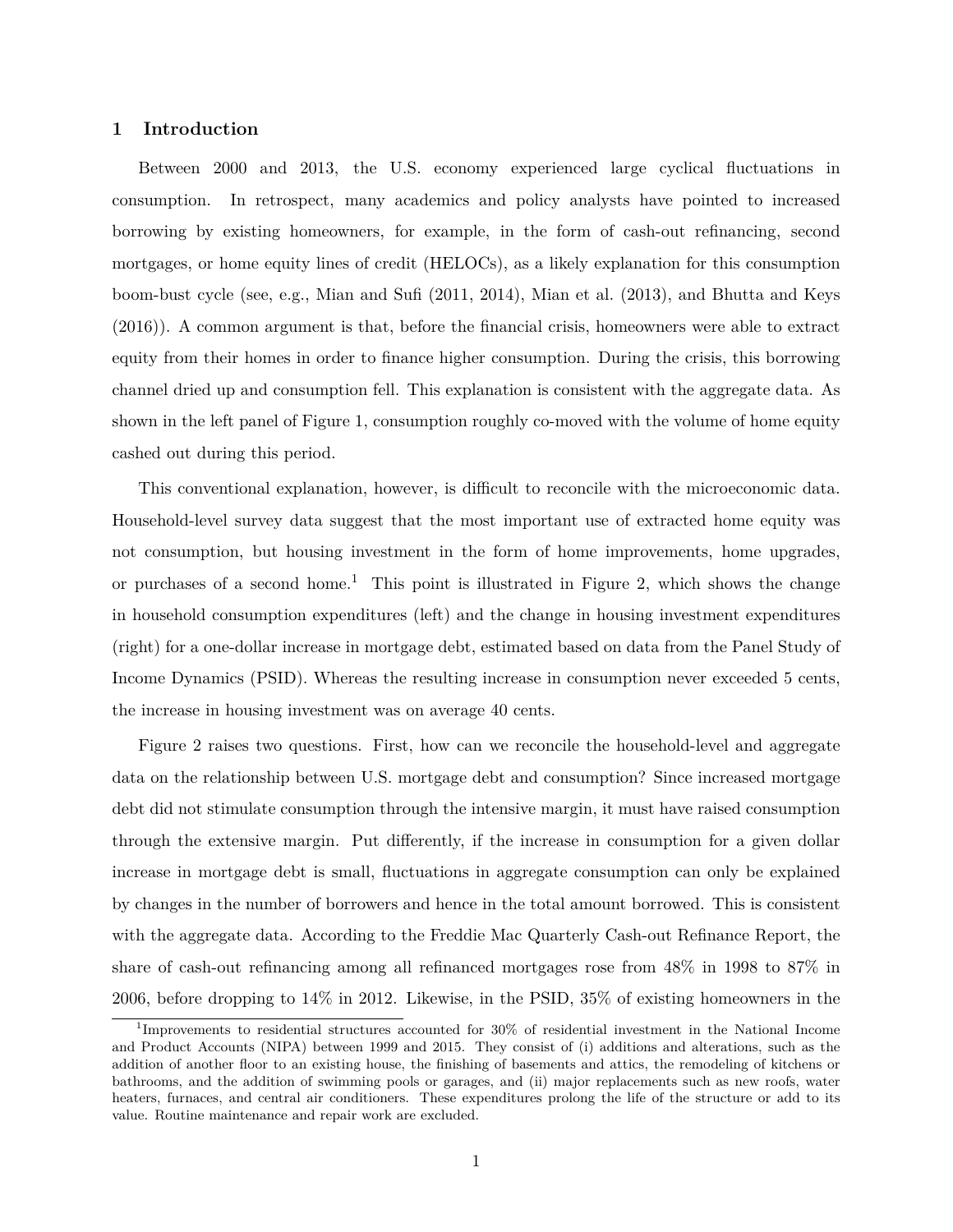United States increased their mortgage debt between 2001 and 2005, whereas this number fell to 16% in 2013. Moreover, among existing homeowners, young homeowners were particularly prone to increasing their mortgage debt.

The second question raised by Figure [2](#page-40-1) is how to explain the patterns in the household-level and aggregate data. I show that a calibrated life-cycle model (i) rationalizes the strong positive correlation between increased mortgage debt and spending on housing investment at the household level; (ii) replicates the response of mortgage borrowing to aggregate shocks such as an unexpected increase in house prices or a mortgage rate reduction; and (iii) captures key features of the boom-bust cycles in U.S. aggregate consumption and residential investment shown in Figure [1.](#page-40-0)

The choice of this life-cycle model is motivated by two sets of empirical results based on PSID data from 1999 to 2015. The first set of results relates to how existing homeowners spend their borrowed funds when increasing their mortgage debt. Consistent with earlier studies, I document that for homeowners who do not change their primary residence, spending on home improvements is the most important use of home equity loans.<sup>2</sup> In addition, I provide new evidence on the behavior of repeat sellers. I show that for these homeowners, increased mortgage debt is primarily used to finance the purchase of a more expensive home. Moreover, I show that increased mortgage debt is also associated with buying a second home or investing in real estate. These results together establish a strong correlation between mortgage borrowing and housing investment expenditures of existing homeowners. Of equal importance for the choice of the model is the fact that this correlation is strongest among young homeowners for all types of housing investment.<sup>3</sup> The second set of empirical findings consists of estimates of the effect of house price shocks and mortgage rate shocks on borrowing. Using household-level variation in house prices and mortgage rates, I show that both shocks strongly stimulate mortgage borrowing through the extensive margin. Moreover, these responses differ by age. The response to a positive house price shock is strongest among young homeowners aged 26 to 35, and is monotonically declining with age, whereas the response to a mortgage rate reduction is largest among homeowners aged 36 to 45.

I show how these two sets of results can be explained by a two-goods, multiple-assets, heterogeneous-agent life-cycle model with collateral constraints and borrowing frictions. For this purpose, I adapt the model of [Berger et al.](#page-37-1) [\(2015,](#page-37-1) [2017\)](#page-37-2) to study the importance of life-cycle features in explaining the demand for liquidity and housing investment. The model has two consumption

 $^{2}$ See, e.g., [Canner et al.](#page-37-3) [\(2002\)](#page-37-3), [Brady et al.](#page-37-4) [\(2000\)](#page-37-4), [Cooper](#page-37-5) [\(2009\)](#page-37-5), [Greenspan and Kennedy](#page-38-3) [\(2007\)](#page-38-3), [Nam](#page-38-4) [\(2015\)](#page-38-4), [Benito and Power](#page-37-6) [\(2004\)](#page-37-6), and [Smith](#page-39-0) [\(2010\)](#page-39-0).

 ${}^{3}$  For related discussion of households upgrading their homes, see [Ortalo-Magne and Rady](#page-38-5) [\(1999,](#page-38-5) [2006\)](#page-38-6).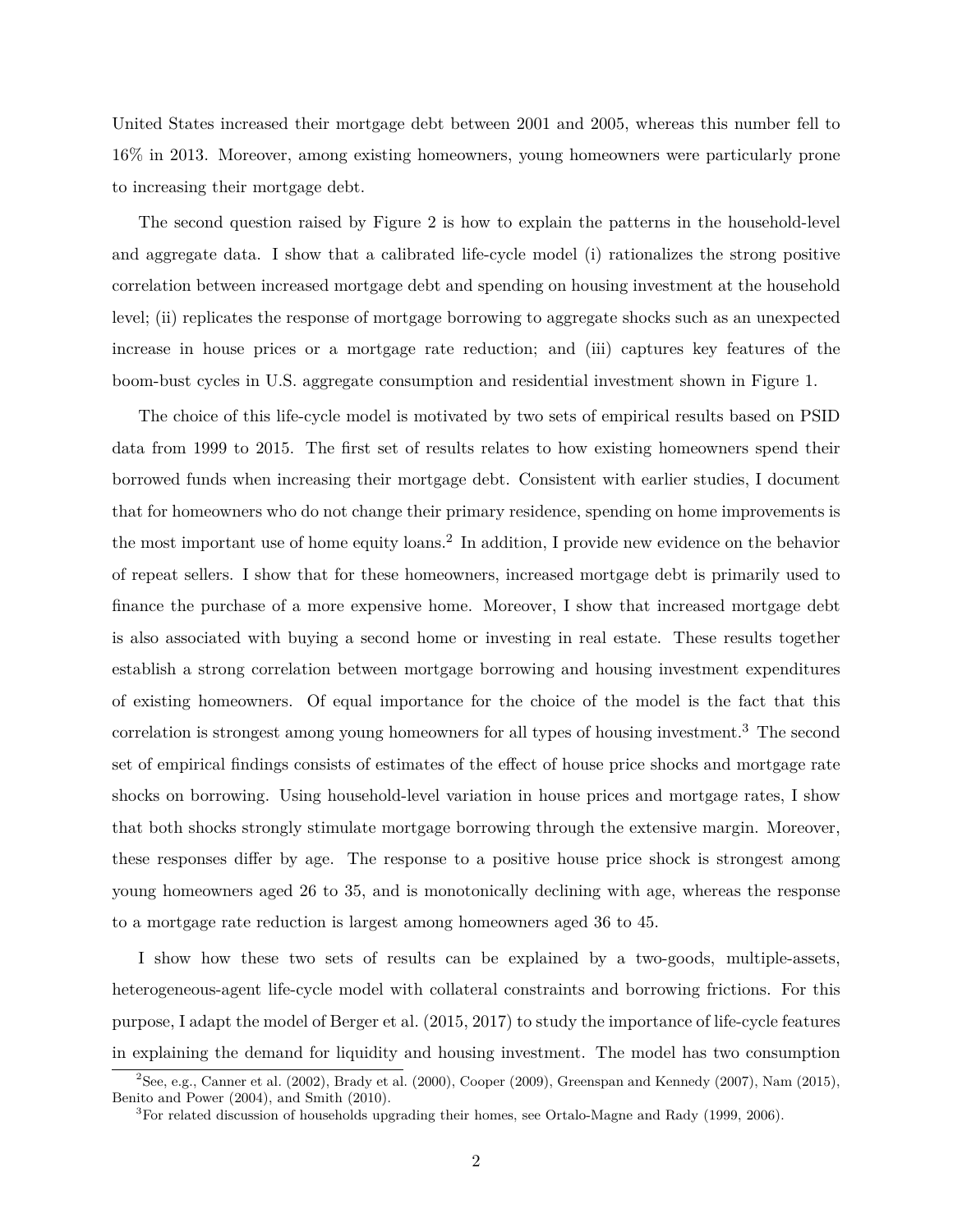goods: non-housing consumption and housing services. Households face uninsured labor income risks. There are three ways to save: increasing liquid assets, paying down mortgage debt, and investing in housing. Households are allowed to use their homes as collateral to borrow, but borrowing cannot exceed the value of the house. In addition, raising the mortgage debt level is subject to adjustment costs. Unlike an infinitely-lived representative household model, this life-cycle model captures extensive and intensive margins of adjustment that arise from endogenous borrowing decisions of heterogeneous agents. It also speaks to the heterogeneity across age groups in the micro data. The model is calibrated to U.S. data.

At the household level, the model rationalizes the strong correlation between increased mortgage debt and housing investment expenditures.<sup>4</sup> This correlation arises due to the life-cycle features of the model even in the absence of aggregate shocks. In the stationary equilibrium, young households start their life with small homes. This implies that the marginal utility of housing consumption is high and that they want to invest in housing. In the absence of mortgage adjustment costs, housing investment would be made continuously, as homeowners increase their mortgage debt. Mortgage adjustment costs, however, prevent homeowners from raising their debt continuously. As a result, homeowners delay investing until they can borrow a large amount of cash. This explains why in the data homeowners who increase their mortgage debt tend to spend largely on housing investment.

This behavior is amplified by shocks in the housing market. For example, in the model, an unexpected increase in house prices or an unexpected reduction in the mortgage rate drives some homeowners, who otherwise would not do so, to raise their borrowing and to spend much of the borrowed funds on housing investment. The model helps quantify these impacts. I show that both shocks stimulate existing homeowners to borrow, but the age profile of this response depends on the shock. Specifically, a positive house price shock raises the collateral value immediately. Hence, the age profile of the borrowing response declines with age, consistent with the empirical estimates. The response of borrowing to a mortgage rate reduction, however, is not monotonic in age. It peaks at age 36-45, in line with the empirical evidence. This is because a decline in the mortgage rate does not raise the collateral value immediately, so it makes little difference for young homeowners whose current debt is almost at the collateral value. It is those aged 36-45 who have few liquid assets but have accumulated substantial home equity who benefit the most from a mortgage rate

<sup>4</sup>This correlation does not arise in models that treat home equity as a high-return illiquid asset and do not incorporate housing as a consumption good. These models naturally imply that liquidity-constrained households extract home equity to smooth consumption (see, e.g., [Hurst and Stafford](#page-38-7) [\(2004\)](#page-38-7), [Beraja et al.](#page-37-7) [\(2015\)](#page-37-7), and [Li](#page-38-8)  $(2009)$ ).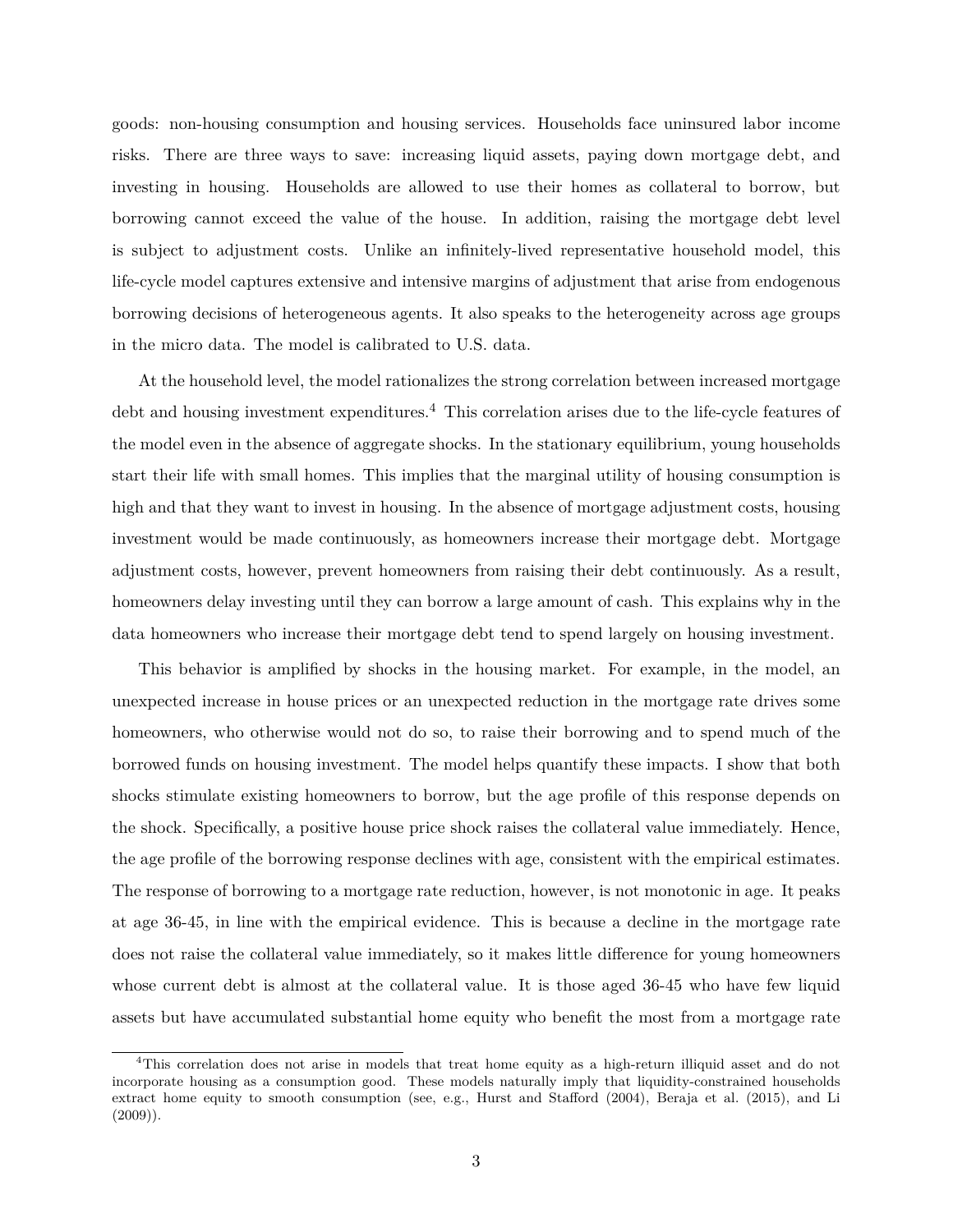reduction. For each of these shocks, both consumption and housing investment increase, but the response of housing investment is much larger than that of consumption.

I also examine to what extent this life-cycle model is able to explain the evolution of aggregate consumption and residential investment in the U.S. economy during the 2000s. For this purpose, I simulate the evolution of these variables by feeding into the model historical real house price indices, the real cost of residential structures, and real mortgage rates. I then compare the simulated data with the actual U.S. data. I show that the model captures key features of the U.S. boom-bust cycle. During the boom, as house prices increased and the mortgage rate declined, housing stock was built due to the investment made by existing homeowners, especially young homeowners. The growing housing stock facilitated more borrowing which in turn financed spending on both housing investment and consumption. In the subsequent bust period, when house prices fell sharply, fewer households were able to borrow. As a result, housing investment declined, collateral value shrank, mortgage borrowing decreased, and consumption slumped.

Given its ability to capture both the micro and macro evidence, I use the model to conduct two policy experiments that help quantify the role of the housing collateral channel in transmitting aggregate shocks. The first experiment shows that if houses were not collateral assets, the volatility of consumption between 2000 and 2010 would have been reduced by 90%. The second experiment shows that if the mortgage rate had stayed the same as in the year 2000, consumption volatility between 2000 and 2010 would have been reduced by 75%. These experiments illustrate the important role of the collateral channel for cyclical fluctuations.

<span id="page-8-0"></span>The remainder of the paper is organized as follows. Section [2](#page-8-0) highlights the patterns in the household-survey data that motivate the choice of the life-cycle model and presents the empirical results that are used for model evaluation. Section [3](#page-20-0) discusses the life-cycle model, and Section [4](#page-24-0) describes its calibration. In Section [5,](#page-26-0) I evaluate the performance of the model in matching the micro-level evidence, including the average life-cycle choices across all homeowners, and the heterogeneous spending patterns by households' borrowing status and by their age. Section [6](#page-30-0) compares the impulse responses in the model with the empirical estimates. Section [7](#page-32-0) assesses to which extent the calibrated model can explain the boom-bust cycle in U.S. consumption and residential investment in the 2000s. I also conduct two counterfactual analyses to quantify the role of the housing collateral channel in transmitting aggregate shocks during this period. Section [8](#page-35-0) concludes.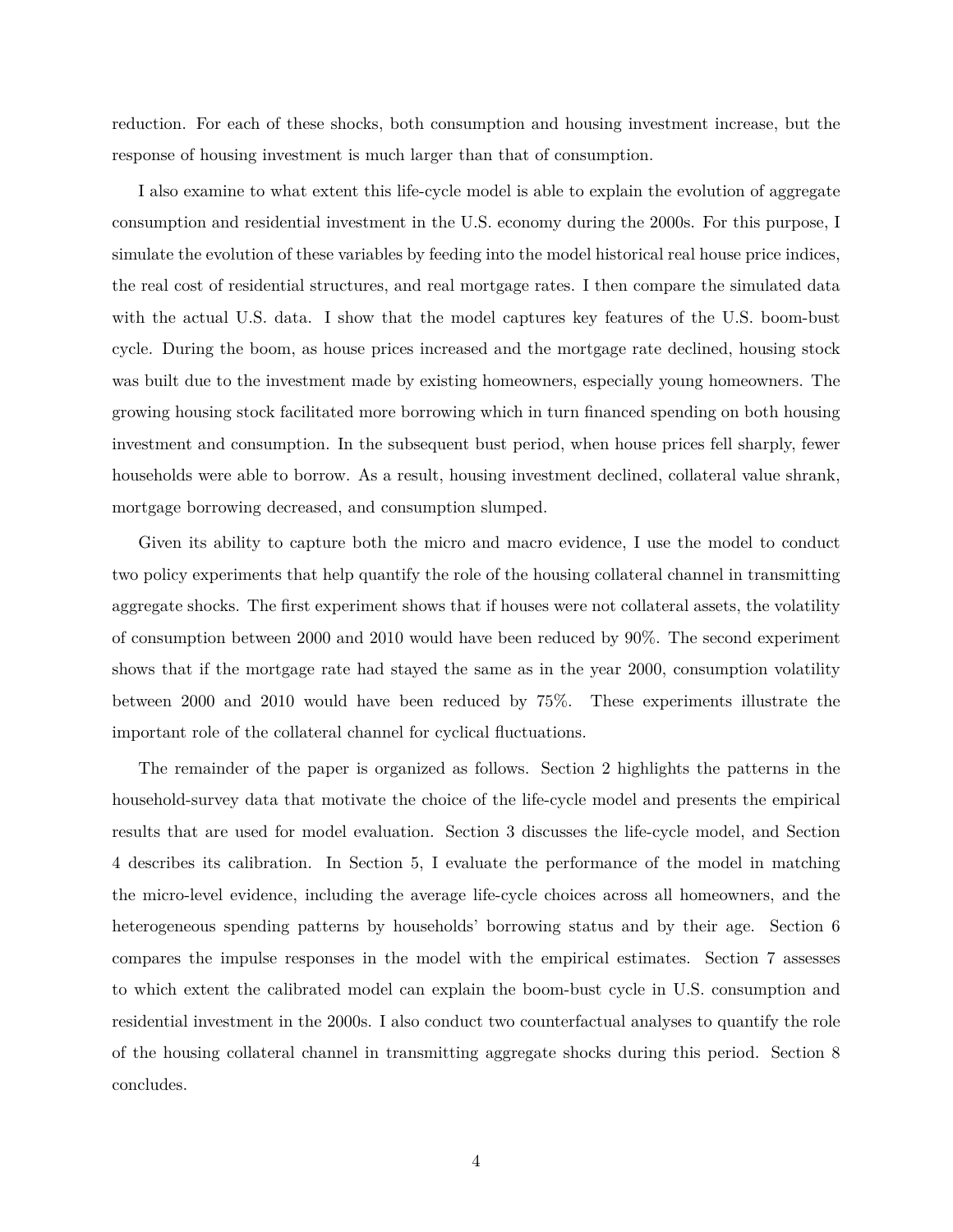#### **2 Empirical Evidence**

In this section, I present two sets of empirical findings based on PSID data that in conjunction motivate the theoretical analysis in Section [3.](#page-20-0) First, I document the spending patterns associated with increased mortgage debt, and the heterogeneity of these patterns by age. I find that existing homeowners tend to increase their mortgage debt mainly to finance expenditures on housing investment rather than personal consumption, and that this tendency is strongest among young homeowners. Second, I estimate the effect of a positive house price shock and of a mortgage rate reduction on household borrowing behavior. While both shocks increase the probability of households increasing their mortgage debt, the age profile of the responses depend on the shock. The response of borrowing to a positive house price shock declines with age, but the response to a mortgage rate reduction peaks for young to middle-aged households.

#### <span id="page-9-0"></span>**2.1 Data and Sample Selection**

The main data source is the PSID biennial family survey from 1999 to 2015. The survey collects data from approximately 7,000 households every other year. The PSID sample is representative of the U.S. population and provides detailed information on household wealth, mortgages, income, and expenditures. PSID data are ideal to study the relation between mortgage borrowing and consumer spending because their long panel structure allows one to link consumer expenditures to the change in mortgage debt. The Survey of Consumer Finance (SCF), in contrast, collects data on household wealth, but not on expenditures, making it unsuitable for my purpose.<sup>5</sup> The Consumer Expenditure Survey (CE), on the other hand, collects detailed expenditure data over a short panel of four quarters, but does not reflect the change in the mortgage debt level. Therefore, it cannot be used to identify changes in household borrowing.<sup>6</sup> Moreover, it does not follow households who moved after entering the sample. This means that housing investment expenditures only include those purchases of a second home and home improvements made by non-movers.

I apply the following sample-selection criteria. First, I focus on households of working age, whose head is between 26 and 65 years old. Second, I focus on existing homeowners, because they have the ability to use their homes as collateral to borrow and finance their expenditures.

<sup>&</sup>lt;sup>5</sup>In addition, SCF is a cross-sectional survey, although recently a two-period panel has become available in which respondents to the 2007 survey were reinterviewed in 2009. Based on the work of [Juster et al.](#page-38-9) [\(1999\)](#page-38-9) and [Pfeffer et al.](#page-39-1) [\(2016\)](#page-39-1), estimates of total net worth using the PSID and the SCF are similar throughout most of the distribution, with the largest difference concentrated in the 1 to 2% of wealth distribution. This difference is primarily due to the SCF oversampling households with high wealth.

 $6$ The CE provides information on whether a mortgage loan is refinanced, but does not distinguish between cash-out refinancing and interest-rate (no cash-out) refinancing.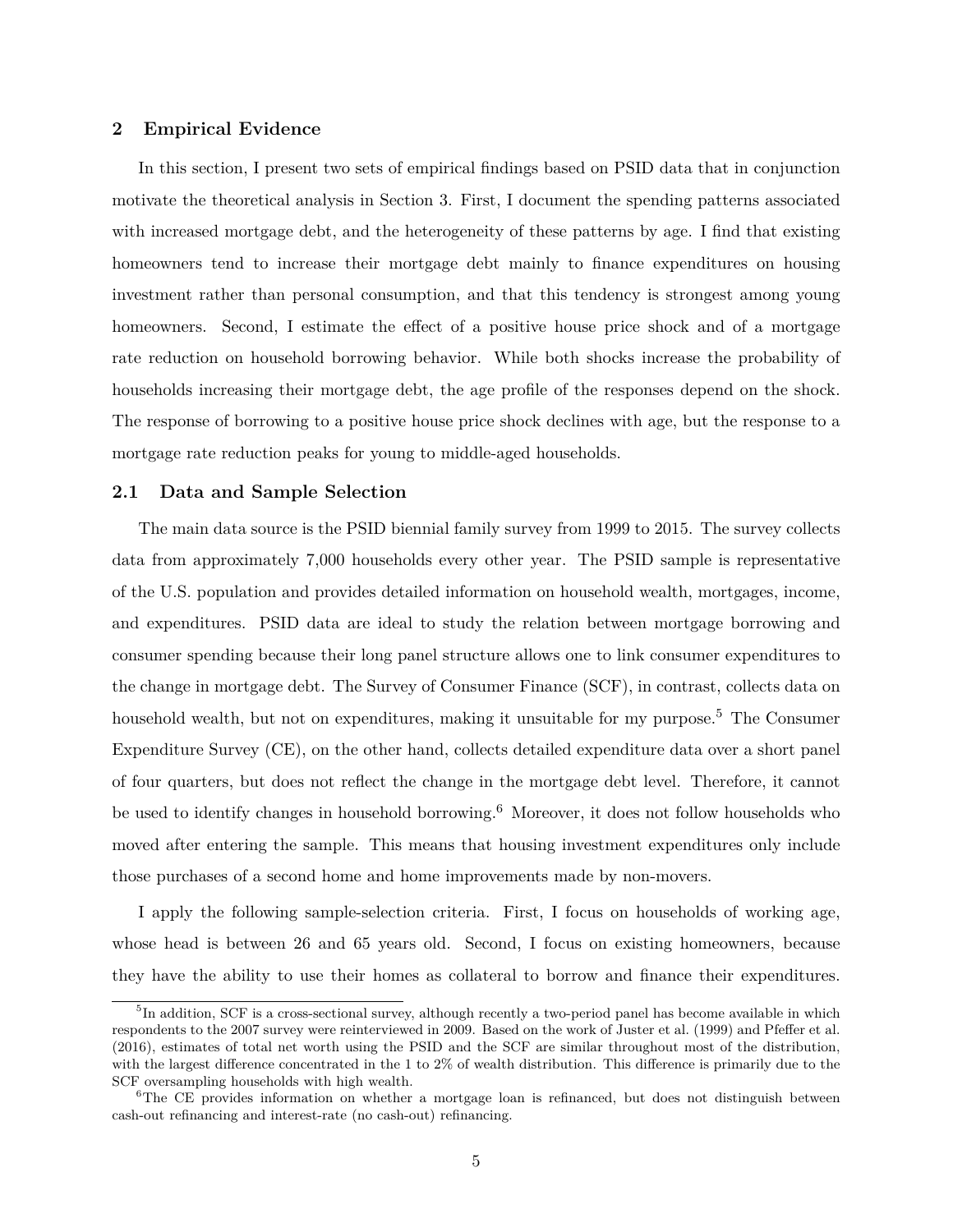This means that renters are excluded.<sup>7</sup> I also exclude first-time home buyers because the increase in their mortgage debt (from zero) is by construction completely used to finance their housing investment. Third, I exclude households owning farms or businesses. Fourth, to reduce possible errors in the survey data, I exclude households having negative total income or having a home value below \$5,000. A detailed description of the data and variables can be found in Appendix [A.](#page-53-0)

I identify homeowners who increase their mortgage debt as homeowners whose total mortgage balance tied to the primary residence increases by more than 5% between two interviews, provided the increase exceeds  $$1,000$ .<sup>8</sup> This criterion was used by [Bhutta and Keys](#page-37-0) [\(2016\)](#page-37-0) to define home equity extractors. In the case of homeowners who do not change their residence, the increase in mortgage debt coincides with a reduction in home equity. If homeowners sell their old home and purchase a new home, in contrast, this equivalence breaks down. In the latter case, it makes sense to focus on the increase in mortgage debt, which drives homeowners' spending decisions, rather than the change in home equity. Given that most homeowners do not change their residence, in this paper, I will use the terms *increase in mortgage debt* and *home equity extraction* interchangeably.

Columns (3) to (6) in Table [1](#page-44-0) show the average home value of existing homeowners, the average of their mortgage balance (conditional on having a mortgage), the percentage of homeowners who increased their mortgage debt, and the average increase in the mortgage balance (conditional on increasing the mortgage debt). Mortgage balances increased over time until 2013. Home values experienced a boom-bust cycle similar to the national house price index. The share of homeowners who increased their mortgage debt was on average 30% between 2001 and 2007, before dropping to 16% around 2011. The change in mortgage debt experienced a cycle similar to that in house prices. The last four columns of Table [1](#page-44-0) show the expenditures on housing investment and consumption of those who increased their mortgage debt and of those who did not. On average, the expenditures on housing investment of those who increased their mortgages are almost six times as high as of those who did not. The expenditures on consumption, however, do not differ much.

While Table [1](#page-44-0) already shows a strong correlation between increased mortgage debt and housing investment expenditures, it does not take into account confounding factors such as demographics, income and wealth holdings that may cause some households to increase their mortgage debt and to spend on housing investment. Nor does it reveal the heterogeneity of this correlation across

<sup>&</sup>lt;sup>7</sup>This approach is motivated by the observation in [Mian and Sufi](#page-38-0) [\(2011\)](#page-38-0) that the aggregate consumption dynamics of interest are driven by existing homeowners.

<sup>&</sup>lt;sup>8</sup>I use the mortgage balance tied to the primary residence because the PSID survey does not collect the mortgage information of a second home or real estate property.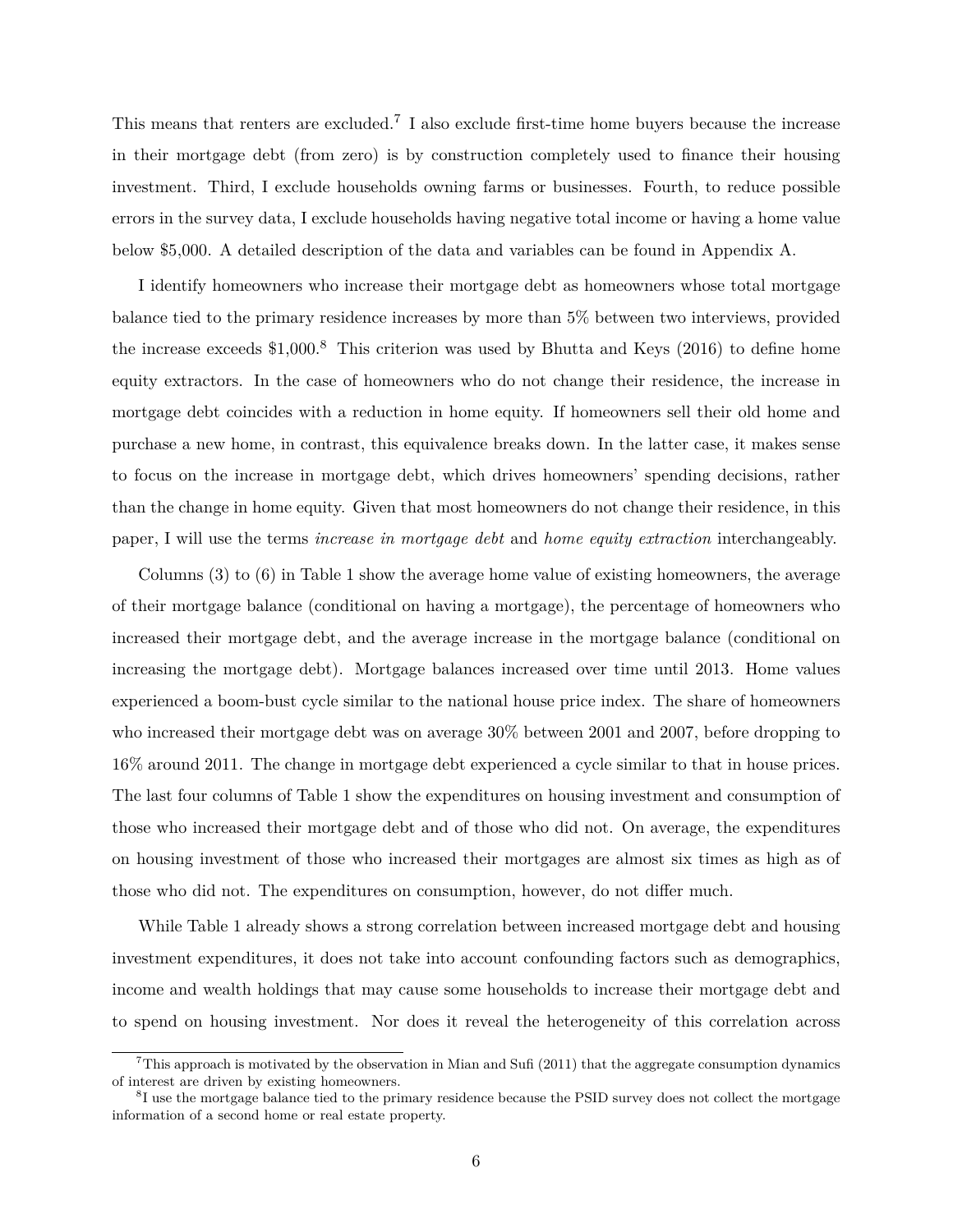homeowners. In addition, it does not distinguish between different types of housing investment and consumer expenditures. Next, I provide empirical results based on regression analysis that establish this conditional correlation and its heterogeneity across households and across expenditure types.

#### <span id="page-11-1"></span>**2.2 Expenditures Associated with Increased Mortgage Debt**

This section documents the spending patterns associated with increased mortgage debt. First, I show that homeowners who increase their mortgage debt are more likely to invest in housing by purchasing a more expensive home, by making home improvements, or by buying a second home. Second, I compare the growth of expenditures over a wide range of categories between those who increase their mortgage debt and those who do not. I find that the growth of expenditures on housing explains almost all of the differences in the expenditure growth between these two groups. Finally, I estimate the fraction of the increased debt spent on different items.

#### **2.2.1 Mortgage Borrowing and Housing Investments**

Homeowners who increase their mortgage debt may invest in housing in three ways. First, homeowners may sell their old residence and purchase a higher-quality, more expensive home.<sup>9</sup> Such a move-up type of investment occurs when the price of the new home is larger than the selling price of the old home.<sup>10</sup> Second, homeowners may make improvements to their current residence. I define an improvement type of investment as homeowners spending more than \$10,000 on improvements, remodeling, or additions.<sup>11</sup> Third, homeowners may purchase a second home or may make a net positive investment in real estate.

<span id="page-11-0"></span>I use a logit specification to examine households' tendency to use home equity to finance these different types of housing investment. I also estimate this tendency by age group. The specification is

$$
Prob(Invest_{i,t} = 1) = \alpha_0 + \alpha_1 Extract_{i,t} + X_{i,t}\alpha_2 + W_{i,t-1}\alpha_3 + \alpha_4\Delta y_{i,t} + \gamma_t + \varepsilon_{i,t},\tag{1}
$$

where  $Invest_{i,t} \in \{AnyInvestment_{i,t}, Moveup_{i,t}, Improve_{i,t}, Estate_{i,t}\}$  is an indicator variable equal to 1 if household *i* at time *t* makes a certain type of housing investment. *AnyInvestment* denotes any of the three types of housing investment. *Moveup*, *Improve* and *Estate* denote the move-up type, the improvement type and the real estate type of investment, respectively.

<sup>9</sup> In the PSID data, among those under age 65, 80% of those who sold an old home and purchased a new one upgraded to a more expensive one.

 $10<sup>10</sup>$  assume that the price of a home represents the quality of the home to the buyer. This assumption also facilitates the quantification of investment expenditures.

<sup>&</sup>lt;sup>11</sup>The PSID restricts attention to home improvements, remodeling, and additions that cost at least \$10,000 to capture the major improvement expenditures rather than small maintenance or repair costs.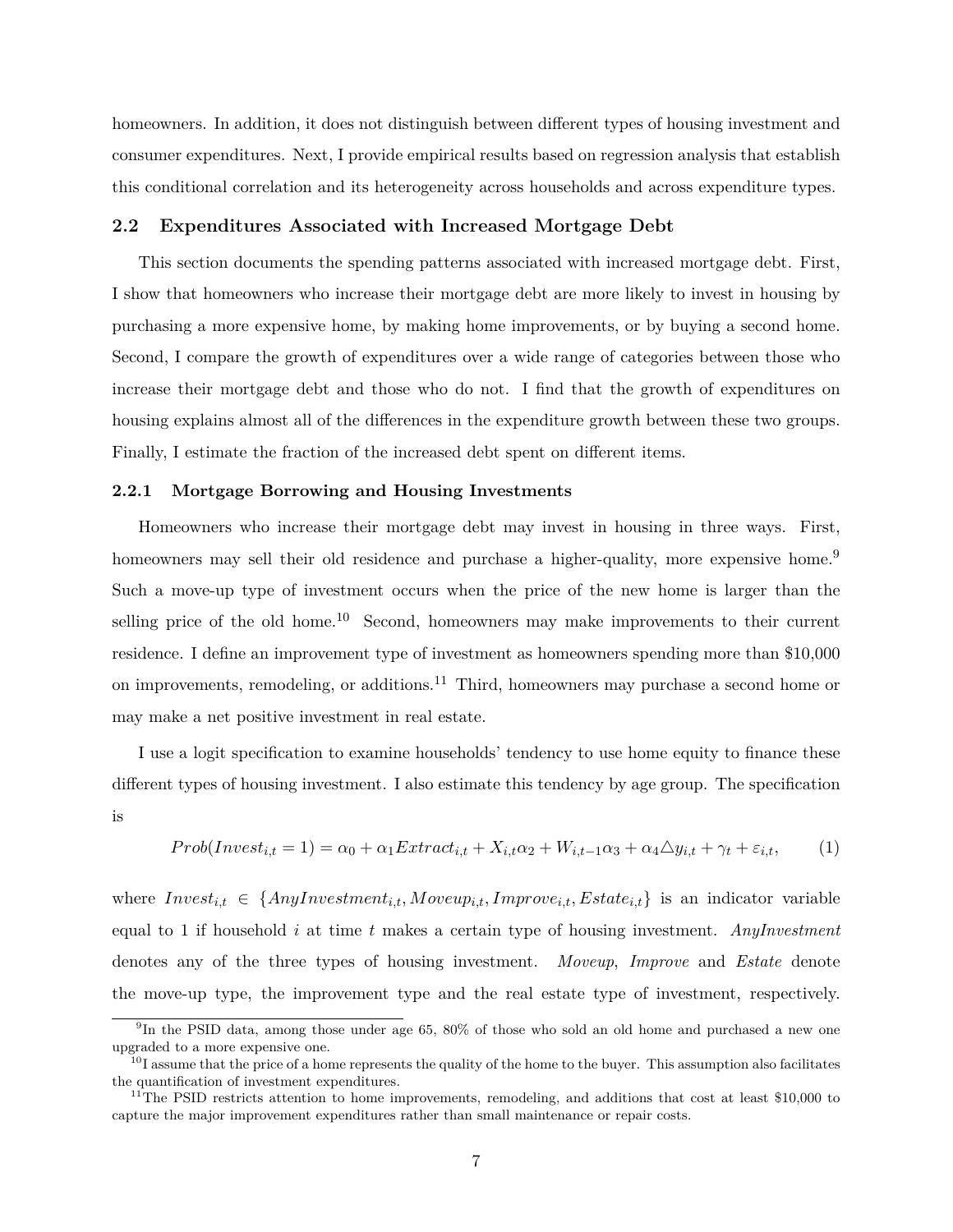*Extract<sub>i,t</sub>* = 1 if household *i* at time *t* increases the mortgage balance by more than 5% and by more than \$1,000, and equal to zero otherwise.  $X_{i,t}$  is a vector of household characteristics (age, age-squared, change in family size),  $\Delta y_{i,t}$  denotes the growth rate of income,  $W_{i,t-1}$  is a vector of variables capturing the financial conditions of the household (lagged income, lagged liquid assets, and lagged illiquid assets), and  $\gamma_t$  is a set of year dummies, designed to capture aggregate time trends such as changes in interest rates and business cycle fluctuations.

Throughout the paper, the estimates of the logit model coefficients are transformed to marginal effects. Table [2](#page-45-0) contains the estimates of equation [\(1\)](#page-11-0). Panel (i) shows the change in the propensity to make any type of housing investment. Column (1) of this panel shows that on average, those who increase their mortgage debt are 12.3% more likely to make a housing investment. In the PSID data, the unconditional propensity of making any type of housing investment is 16.3%. This propensity is much higher for homeowners who increase their debt (about 29%), compared with homeowners who do not increase their debt (12%). Controlling for household characteristics reduces the difference to 12.3%, as shown in column (1), but the difference is still large. The next four columns show that the propensity to invest in homes is monotonically decreasing with age. It is highest for the youngest households, with 21%.

Panels (ii) to (iv) examine the change in the propensity to make certain types of housing investment when a homeowner borrows more. Column (1) of panel (ii) shows that the probability of making a move-up type of investment is 8.5% higher for those who increase their mortgage debt than those who do not. In other words, when existing homeowners increase their mortgage debt to finance the purchase of a new house, they tend to choose a more expensive house. This tendency monotonically declines with age.

Column (1) of panel (iii) shows that the probability of making an improvement type of investment is 5% higher for those who increase their mortgage debt than for those who do not. Estimating this relation by age shows that this probability is highest among young homeowners who raise their mortgage debt. One may be concerned that these results are driven by homeowners who are moving up to a more expensive home. To address this concern, I also restricted the sample to households who have not changed their primary residence for at least four years before the interview and continued to stay for at least two more years in this residence. The estimated marginal effects are almost the same as in panel (iii). This is not surprising given that the correlation between selling a home and making a home improvement is low  $(0.08)$ .<sup>12</sup>

 $12$ I also examine whether making home improvements is associated with rising consumer credit (credit card balances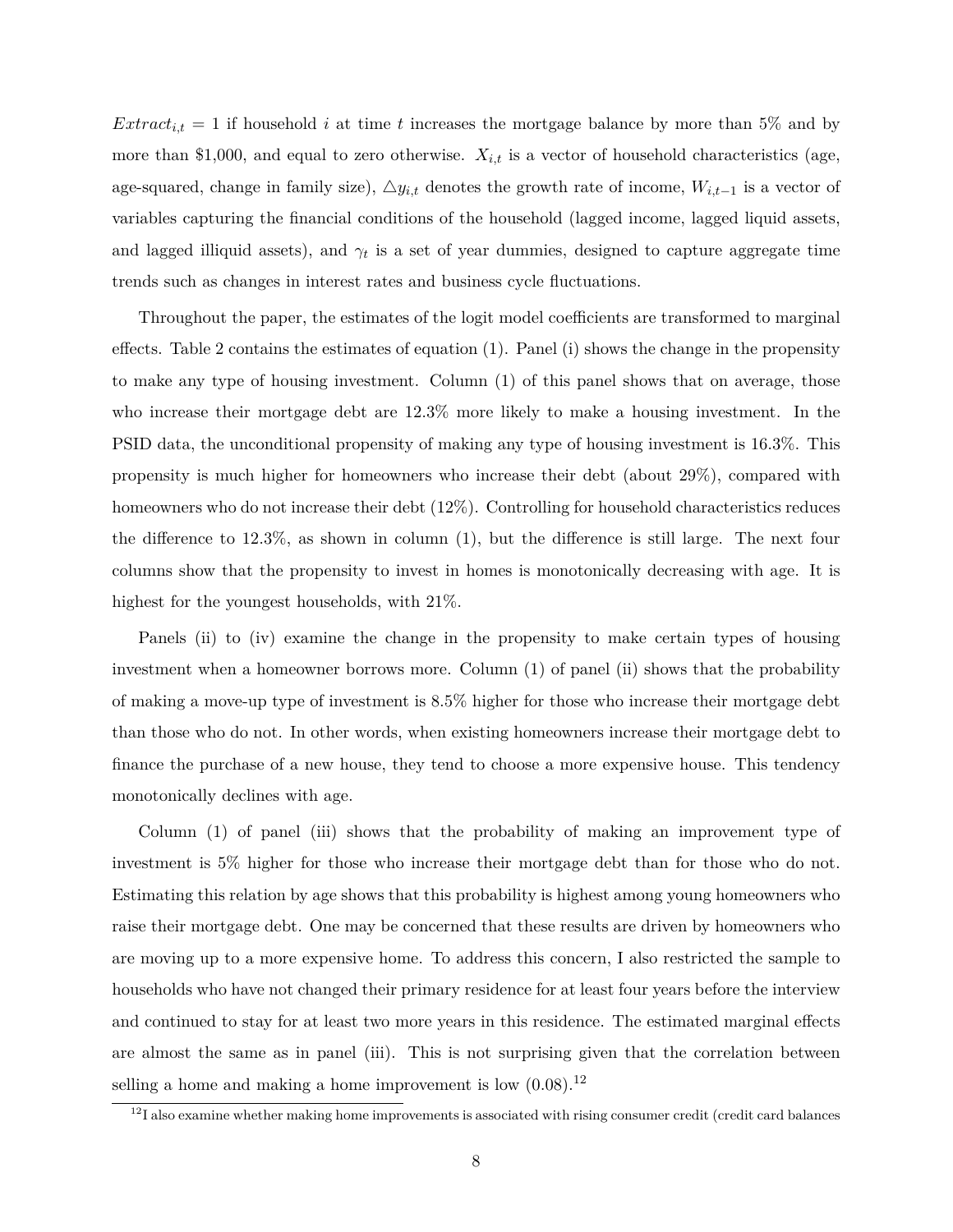Finally, column (1) of panel (iv) shows that homeowners who increase their mortgage debt also are 1.2% more likely to buy a second home, or to invest in real estate. This tendency is strongest among homeowners aged 36-45, and then declines with age. As an additional robustness check, I verify that there is no positive relationship between increased mortgage debt and investments in other assets, such as the value of stock holdings or retirement accounts.<sup>13</sup>

#### **2.2.2 Differences in Expenditure Growth**

I now compare the growth of expenditures for different categories between those who increase their mortgage debt and those who do not. Historically, the PSID survey collects information only on food and housing expenditures. Since 1999, the survey added questions about other expenditures such as transportation, gasoline, utilities, education, health, and child care. According to [Li et al.](#page-38-10) [\(2010\)](#page-38-10), these expenditures cover more than 70% of the total outlays measured in the CE. I group these expenditures into personal consumption expenditures and housing investment expenditures. Personal consumption expenditures consist of spending on non-durable goods (food and gasoline), durable goods (vehicle purchases), and services (utilities, education, health, child care, vehicle lease, public transportation, parking, vehicle repair, vehicle insurance, homeowner insurance, property tax, and mortgage payments). Housing investment expenditures consist of investment through trading homes (the difference in the price of the current home and the selling price of the old home), expenditures on home improvements, remodeling and additions, and purchases of a second home or real estate. All expenditures are converted to 2009 dollars using the CPI. I normalize the growth of each expenditure by total expenditures in the previous period. The linear regression model is

<span id="page-13-0"></span> $\triangle Expendatures^{k}_{i,t}$  $\frac{\Delta E}{Total Expenditures_{i,t-1}} = \beta_0^k + \beta_1^k Extract_{i,t} + X_{i,t}\beta_2^k + W_{i,t-1}\beta_3^k + \beta_4^k \Delta y_{i,t} + \gamma_t^k + \varepsilon_{i,t}^k,$  (2)

where  $\triangle Expenditures^{k}_{i,t}$  denotes the change (in dollars) in the expenditures of category *k*.

or loans from relatives) by replacing *Extracti,t* with an indicator of increased consumer debt. The relationship is not significant at the 10% level.

<sup>&</sup>lt;sup>13</sup>[Mian and Sufi](#page-38-0) [\(2011\)](#page-38-0) suggest that (i) increased mortgage debt due to house price appreciation between 2002 and 2006 was not used for purchasing bigger homes, (ii) nor it was used for purchasing investment properties. They support their first point by evidence that house price appreciations are not correlated with the probability of moving. They support their second point by evidence that house price appreciations are not correlated with the change in the number of mortgage accounts owned by a homeowner. Closer inspection casts doubt on this reasoning. First, moving to another zip code does not necessarily mean that a homeowner purchases a new home. In the PSID data, among homeowners who move, only half trade their homes. Second, Mian and Sufi assume that an increase in the number of mortgage accounts is associated with purchases of real estate. This assumption is questionable. For example, homeowners can take a second mortgage, which by definition raises the number of mortgage accounts without changing the real estate position. Likewise, homeowners can consolidate their mortgage debt by reducing the number of mortgage accounts, again without affecting real estate investment. In the PSID data, the correlation between changes in the number of mortgage accounts and changes in real estate investment is -0.0005.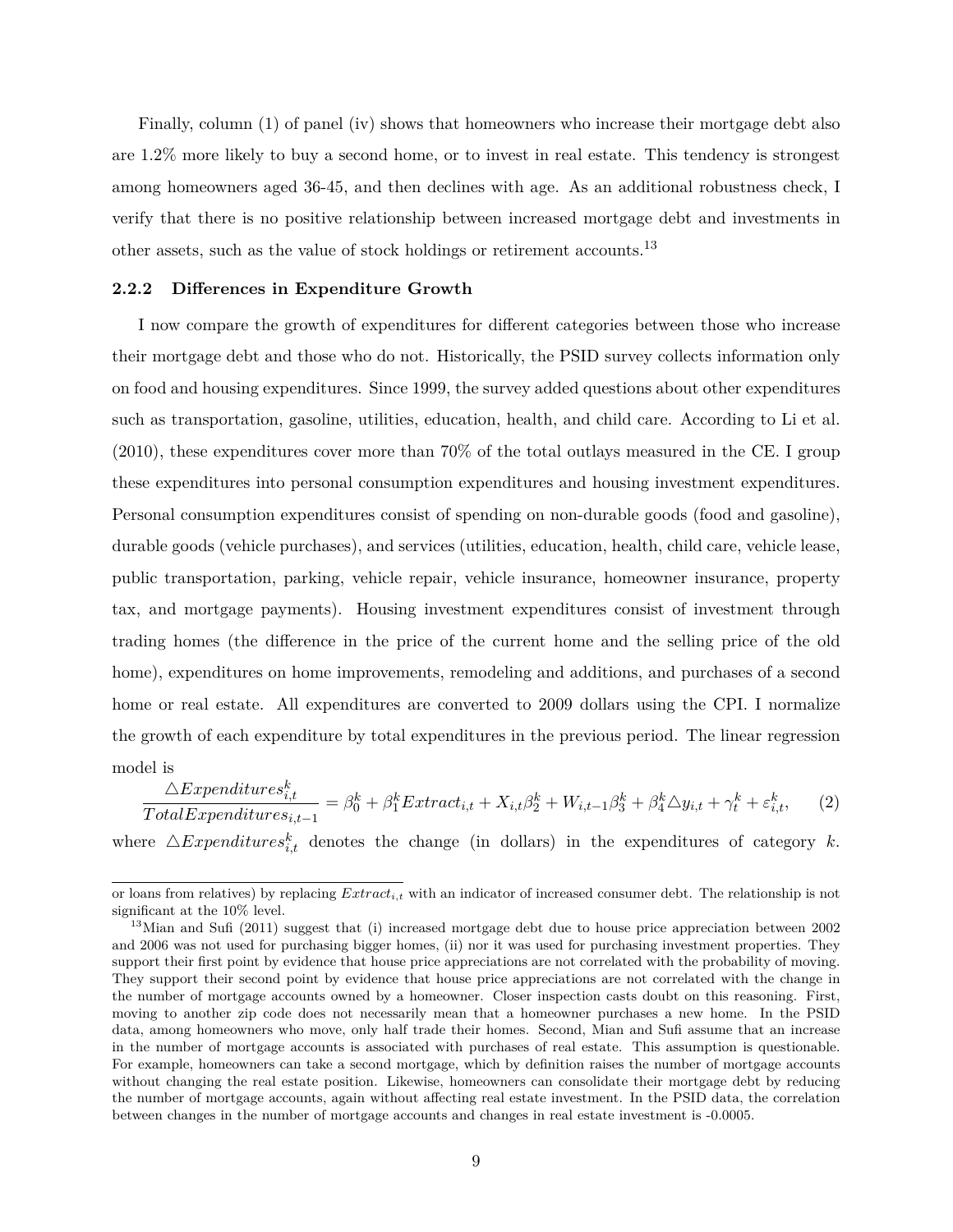*T otalExpendituresi,t*−<sup>1</sup> denotes total expenditures (in dollars) in the previous period. Other variables are defined as in equation [\(1\)](#page-11-0). Note that  $\beta_1^k$  measures the difference in the growth of expenditure category *k*, between those who increase their mortgage debt and those who do not.

Table [3](#page-46-0) shows the estimates of equation [\(2\)](#page-13-0). The growth rate of total expenditures of homeowners who increase their mortgage is almost 20 percentage points higher than those who do not.<sup>14</sup> The difference in personal consumption expenditure growth explains about 8 percentage points, and the growth in housing investment expenditures explains the remaining 12 percentage points. I then estimate the contribution of each category of personal consumption expenditures. I find that the service category explains almost all of the effect on consumption.<sup>15</sup> A closer look at the service category shows that the growth in mortgage payments accounts for almost all of the effect on the service expenditure growth. This result is not surprising, given that increased mortgage debt, associated either with a new home or with home equity cashed out, raises mortgage payments. Among housing investment expenditures, the growth of the move-up type of investment contributes most to the difference in housing investment expenditure growth.

I also examine whether  $\beta_1^k$  differs across age for each expenditure category *k*. For personal consumption expenditures, the only category that shows a significant declining age profile is mortgage payments. This result is expected. In the PSID data, among homeowners who increase their mortgage debt, young homeowners increase their debt the most and hence experience the largest growth in mortgage payments. The difference in the growth of housing investment exhibits strong heterogeneity across age. Table [4](#page-47-0) shows a difference of 28 percentage points for the youngest homeowners, and around 6 percentage points for the next two age groups. I also examine the age profile of this difference by investment type. Both the move-up type and the improvement type of investment show a declining age profile overall, except for a noisy estimate for age 56-65 in the move-up type investment. This noisy and insignificant estimate explains the noisy estimate for the last age group in Table [4.](#page-47-0) I do not find a significant age profile for real estate investment. One reason is the small sample of real estate investors and second-home buyers in the PSID data. In the data, only 3% of homeowners make such investments.

One may be concerned that personal consumption expenditures measured in the PSID survey

 $14$ In the PSID data, the growth rate of total expenditures is about 9.6% for all homeowners. On average, the growth rate of total expenditures of those who increased their mortgage debt is 25%, and 4.5% for those who did not increase their mortgage debt.

<sup>&</sup>lt;sup>15</sup>Although I do not find any difference in the overall durables' spending, I do find that homeowners who increase their mortgage balance are more likely to purchase a vehicle.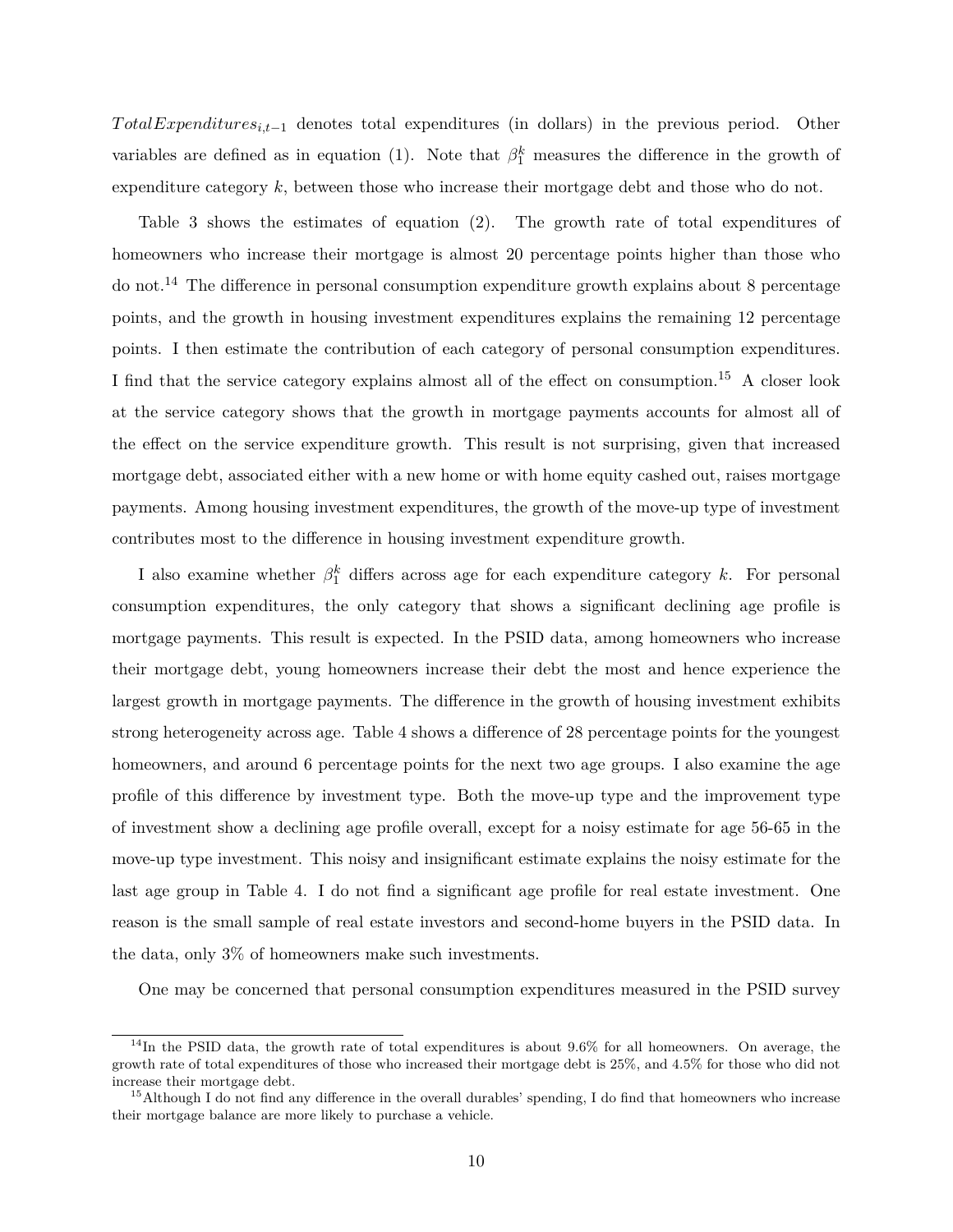as shown in Table [3](#page-46-0) may not capture the full scope of consumer spending. In 2005, the PSID survey added questions regarding the following expenditures: (1) furniture, trips, and recreation spending, which I include in durables; (2) clothing, which I categorize as non-durables; and (3) telephone, internet, and home repair services, which I categorize as services. With these added expenditures, the PSID captures almost all the expenditures measured in the CE (see [Andreski et al.](#page-37-8) [\(2014\)](#page-37-8)). Using data from 2005 onwards, I find that the personal consumption expenditures used in Table [3](#page-46-0) account for 83% of the expanded personal consumption expenditures. I then estimate the same regression models in Tables [3](#page-46-0) and [4](#page-47-0) for the PSID data from 2005 onward. The results are very similar.

#### **2.2.3 Increased Spending out of Increased Mortgage Debt**

I now quantify the intensive margin that captures spending increases for a given amount of borrowing. Specifically, I estimate, for a one-dollar increase in mortgage debt, the change in different expenditure categories.<sup>16</sup> For each category, I also estimate the heterogeneity of this change across age groups. The regression model is specified as

<span id="page-15-0"></span>
$$
\triangle Expenditures_{i,t}^k = \delta_0^k + \delta_1^k \triangle b_{i,t} + X_{i,t}\delta_2^k + W_{i,t-1}\delta_3^k + \delta_4^k \triangle y_{i,t} + \zeta_t^k + u_{i,t}^k,\tag{3}
$$

where  $\triangle Expenditures^k_{i,t}$  denotes the change (in dollars) in expenditure category *k*.  $\triangle b_{i,t}$  denotes the change (in dollars) in the mortgage balance. Both variables are converted to 2009 dollars using the CPI. Other variables are defined as in equation [\(1\)](#page-11-0).

Table [5](#page-48-0) shows the estimates of equation [\(3\)](#page-15-0). Half of the increased mortgage debt goes to total expenditures, among which personal consumption expenditures account for 12 cents and housing investment expenditures account for the remaining 38 cents.<sup>17</sup> This result is consistent with Table [3.](#page-46-0) First, the major component driving personal consumption expenditures is mortgage payments. Second, households spend a substantial fraction of their mortgage debt on housing investment expenditures, both on the move-up type and on the improvement type.

<sup>&</sup>lt;sup>16</sup>In related work, [Cooper](#page-37-5) [\(2009\)](#page-37-5), using the 1999-2009 PSID data, investigates the change in spending for a one-dollar increase in mortgage debt. His estimates, however, are not comparable across spending categories or years. For example, in estimating spending on home improvement, he drops all households making zero improvement that correspond to almost 90% of the sample (Table 5 in his paper), which results in an overestimate of the home improvement spending.

<sup>&</sup>lt;sup>17</sup>The remaining 50 cents may be attributed to two other outlays. First, households may borrow, for example, to pay for the college tuition of their children or grandchildren, or for the hospital expenses of parents or grandparents. These outlays are not recorded under consumption or housing investment in the PSID. Second, households may deposit the borrowed funds to their checking or savings accounts or invest in other assets. While I do not find significant changes in liquid savings or investment accounts, this finding may simply reflect the fact that the PSID tends to under-report liquid savings. According to [Pfeffer et al.](#page-39-1) [\(2016\)](#page-39-1), the average amount in the checking/savings accounts reported by SCF households is 32% higher than for PSID households, even after excluding the SCF households in the top distribution of wealth.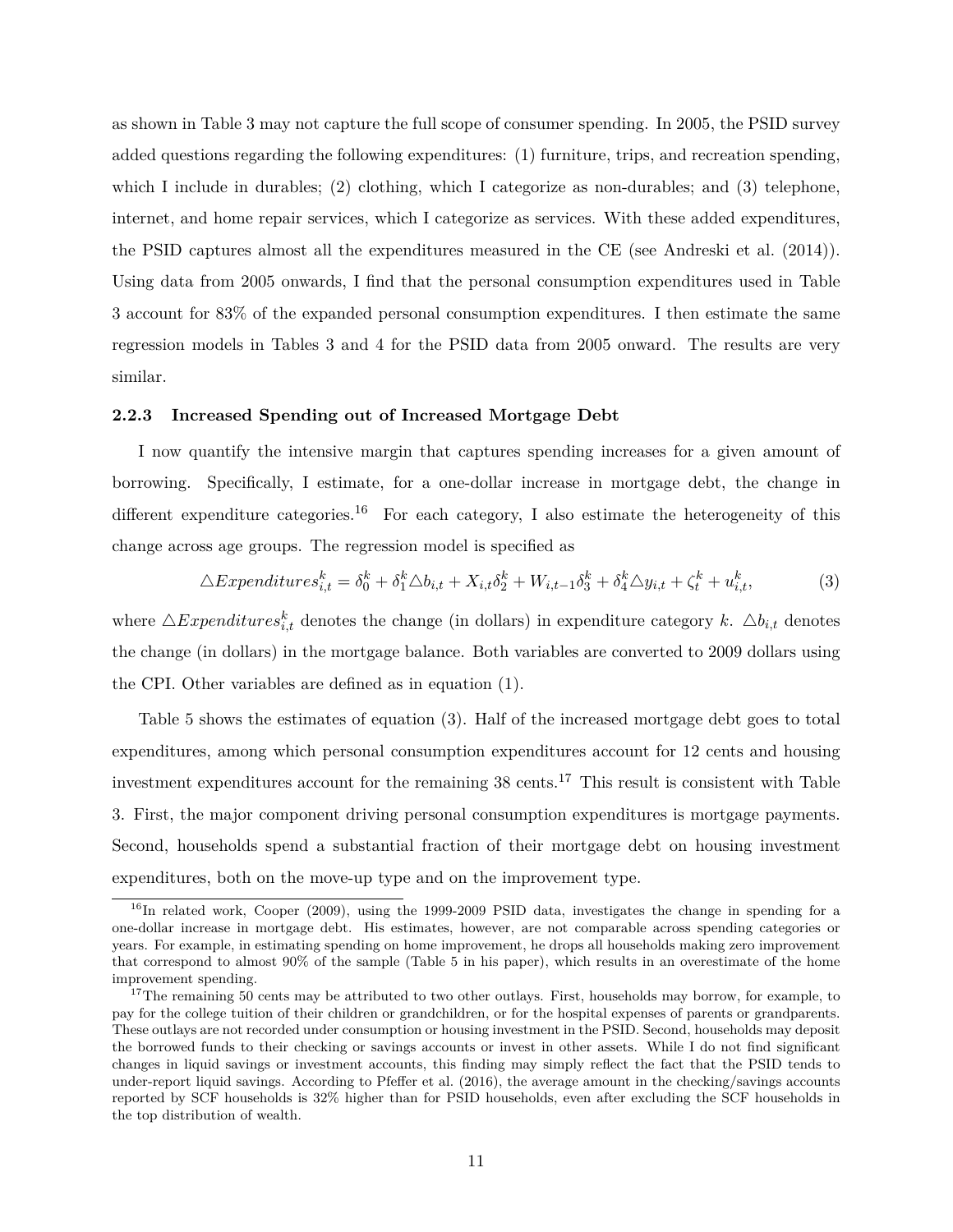Next, I examine the heterogeneity of the spending changes across age groups for each category. I do not find significant heterogeneity for personal consumption expenditures. The change in housing investment expenditures, however, shows strong heterogeneity by age. As shown in Table [6,](#page-49-0) young homeowners spent 63 cents on housing investment for a one-dollar increase in mortgage debt, but this number falls to 13 cents at age 56-65. A further decomposition of housing investment expenditures shows that both the move-up type and the improvement type investment exhibit a similarly declining age profile.

Finally, I use this regression model to quantify the intensive margin of household spending on consumption (excluding mortgage payment) and on housing investment during 1999 to 2015. The reason for excluding mortgage payments is that non-housing consumption in standard models does not incorporate mortgage payments. The results are plotted in Figure [2.](#page-40-1) During this period, the increase in consumption never exceeded 5 cents, even at the peak of the housing boom in 2005. The increase in housing investment expenditures, in contrast, was on average 40 cents.

As a robustness check, I also restricted the sample to homeowners who do not change their primary residence during a given interview period, so that an increase in mortgage debt is equivalent to a reduction in home equity. In this case, housing investment includes only home improvements and purchases of real estate. I re-estimated the regression models that are applicable. The results are consistent with the key observations (i) that home equity extraction is associated with housing investment expenditures (mainly home improvement), (ii) that the increase in housing investment expenditures is much larger than the increase in consumption expenditures for a given amount of home equity loans, and (iii) that these patterns are strongest among young homeowners.

Based on these results, I conclude that increased mortgage debt at the household level was directly responsible for the cycle in aggregate residential investment, and that the cycle in aggregate consumption cannot be caused by the intensive margin. Thus, increased borrowing must have affected aggregate consumption mainly through the extensive margin. Next, I show that shocks in the housing market, such as an increase in house prices or a reduction in mortgage rates, have a large effect on the extensive margin, represented by the borrowing propensity.

#### <span id="page-16-0"></span>**2.3 Response of Borrowing to Shocks in the Housing Market**

In this section, I quantify the extent to which shocks in the housing market, such as a positive house price shock or a reduction in mortgage rates, can stimulate mortgage borrowing on the extensive margin. I estimate the propensity that an existing homeowner increases his mortgage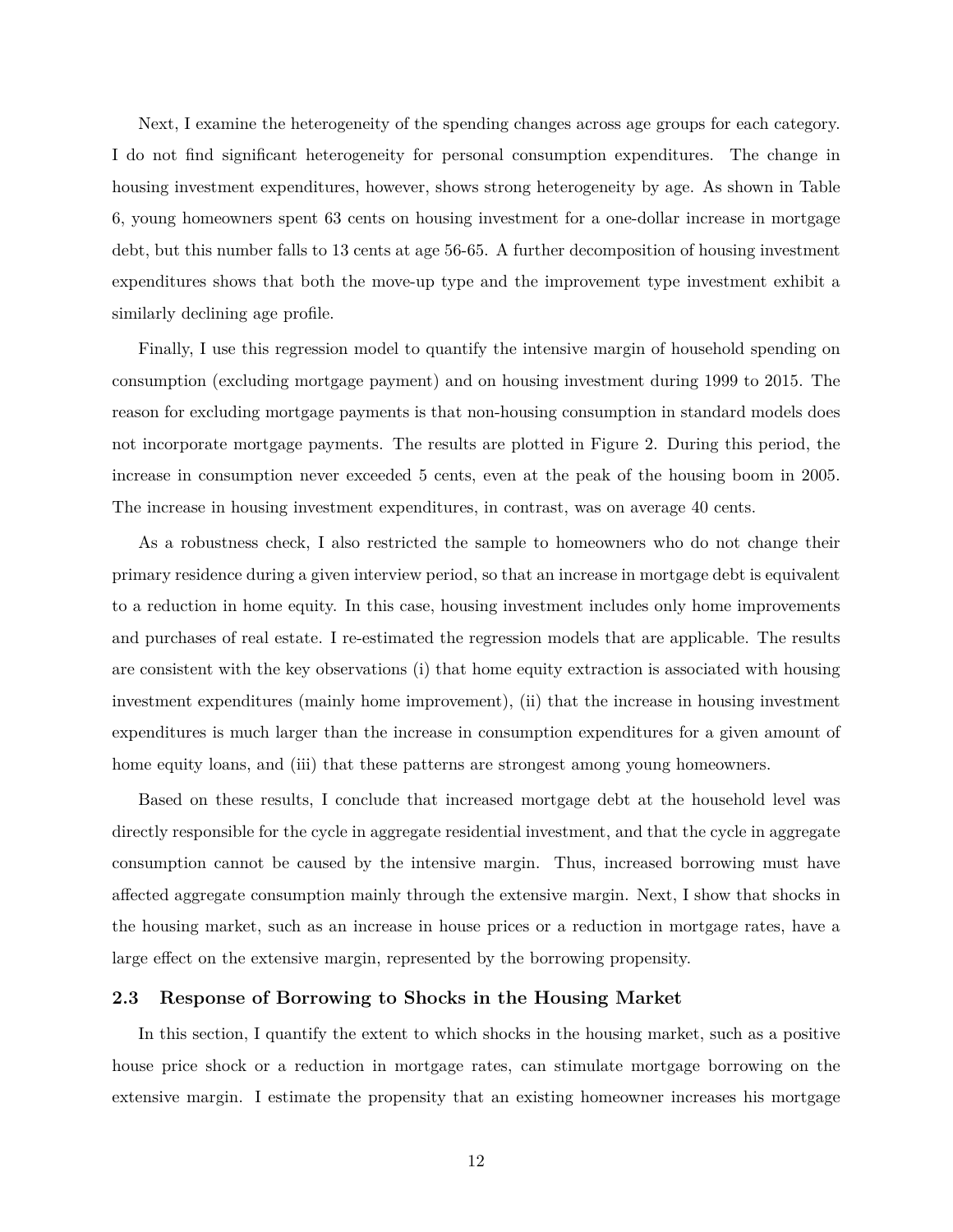debt in response to these shocks. I then estimate the heterogeneity of this propensity across age groups. I find that both shocks have a large stimulative effect on the borrowing propensity. However, the response to a positive house price shock declines monotonically with age, whereas the response to a mortgage rate reduction is largest among those aged 36-45.

#### **2.3.1 House Price Shocks**

To quantify the effect of house price shocks on the borrowing propensity, I estimate a logit model that utilizes cross-sectional household-level variation in house prices.<sup>18</sup> I control for year dummies to remove confounding effects from other aggregate shocks (such as interest rates and the expectation toward future income). I control for changes in income, household financial conditions, and demographics to remove the confounding effects at the household level. The identifying assumption is that conditional on these variables, variation in the growth rate of house prices is exogenous with respect to the household's borrowing decision. The estimated logit model is

<span id="page-17-0"></span>
$$
Prob(Extract_{i,t}=1)=\theta_0+\theta_1\triangle h p_{i,t}+X_{i,t}\theta_2+W_{i,t-1}\theta_3+\theta_4\triangle y_{i,t}+\gamma_t+\nu_{i,t},\tag{4}
$$

where  $\triangle hp_{i,t}$  denotes the growth rate of the real house price of household *i* in time *t*. The other variables are defined as in equation [\(1\)](#page-11-0).

Column (1) in Table [7](#page-49-1) shows that a 1% increase in real house prices raises the probability that a homeowner increases his mortgage debt by 0.27 percentage points. The aggregate impact of house price shocks based on this estimate is large. In the PSID data, from 2003 to 2005, the average real house price growth was 13%. This implies that about 3.5% of existing homeowners increased their borrowing, who otherwise would not have done so. Given that the historical share of homeowners who increase their mortgage debt is  $25\%$ , this represents a  $15\%$  increase in the share. The remaining four columns of the table show significant heterogeneity in the borrowing response, which is monotonically decreasing with age. Among the youngest homeowners, a 1% increase in real house prices raises the borrowing propensity by 0.5 percentage points, almost double the average effect.

Intuitively, a positive house price shock stimulates borrowing by relaxing the collateral constraint, a mechanism emphasized by a large theoretical literature on the transmission of

<sup>&</sup>lt;sup>18</sup>In related work, [Mian and Sufi](#page-38-1) [\(2014\)](#page-38-1) estimate the change in zip code cash-out refinancing mortgage share in response to local house price growth. The key difference here from their estimate is that I consider the propensity of borrowing not only in the form of cash-out refinancing, but in other forms such as a second mortgage, a HELOC, or a new larger loan. Their estimate shows that a 1% house price growth increases the cash-out refinancing propensity by 0.15%, whereas my estimate shows that a 1% house price growth increases the overall borrowing propensity by 0.27%. Given that in the PSID data, cash-out refinancing accounts for about 50% of all forms of home equity extraction, my estimate is consistent with theirs.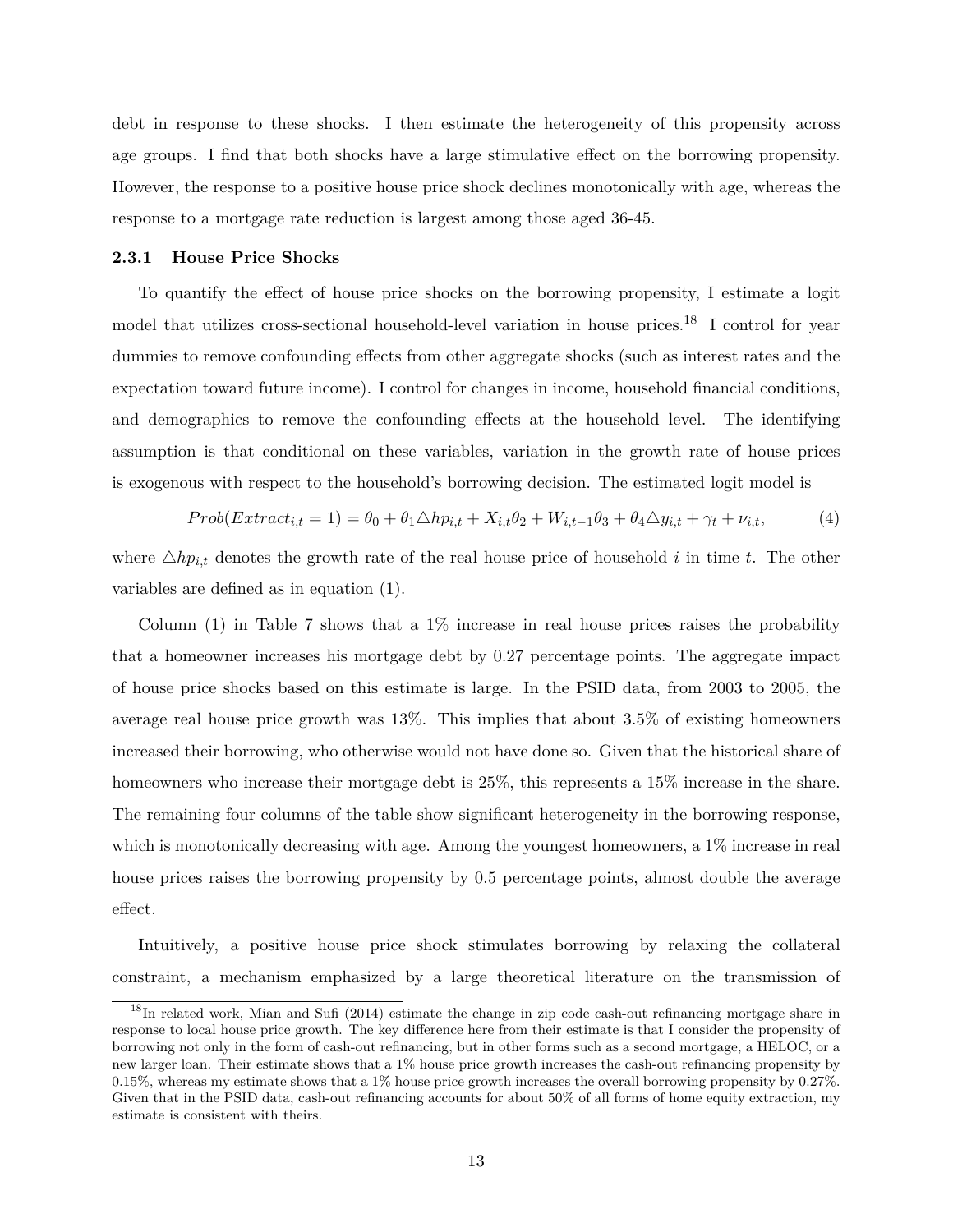aggregate shocks.<sup>19</sup> An empirically testable implication of this mechanism is that homeowners who are approaching or are at their borrowing limit are more likely to increase their borrowing in response to a positive house price shock than are other homeowners. To illustrate this collateral effect, I use a household's loan to value ratio (LTV) in the previous period to measure how tight the collateral constraint is. The LTV is defined as the ratio of the total mortgage balance over the house price. I include  $LTV_{i,t-1}$  and an interaction term,  $LTV_{i,t-1} \times \Delta hp_{i,t}$ , in model [\(4\)](#page-17-0) to capture the differential response to the house price shock. The results are shown in Table [8.](#page-50-0) The positive coefficient on the interaction term in column (1) shows that for the same house price growth, the borrowing of those who have a higher LTV in the previous period responds more. A closer look at these responses by age reveals that the collateral effect largely explains the age profile of the borrowing responses. The large response of young homeowners shown in Table [7](#page-49-1) is mainly driven by those who have a high LTV in the previous period.

Using household-level data has the advantage of controlling for aggregate confounding factors. However, one may be concerned that borrowing decisions at the individual level may cause an increase in a household's house price. For example, young homeowners who have a small house want to invest in their home. Since they are often short of cash, they may take a home equity loan to finance such spending, as suggested in Section [2.2.](#page-11-1) If their investment spending effectively raises the market value of the house, then the observed house price growth may in fact be caused by increased borrowing. The estimation hence suffers from a reverse causality problem. To address this concern, I include an indicator of whether the homeowner buys a more expensive home, and an indicator of whether the homeowner makes home improvements. After controlling for these two factors, the average response declines to 0.2, which is still three quarters of the original estimate. The response of each age group also reduces slightly, but the age profile still shows a strong monotonically declining pattern across age.

#### **2.3.2 Mortgage Rate Shocks**

I now examine the impact of a mortgage rate reduction on the propensity to borrow. I focus on homeowners who have mortgages, because they report the rate at which they repay their mortgages. I use household-level variation in the mortgage rate in the previous period to determine the response of mortgage borrowing in the current period. There are two reasons to focus on this variation. First, households respond to the difference between their own mortgage rate (measured as their

<sup>19</sup>See, e.g., [Iacoviello](#page-38-11) [\(2005\)](#page-38-11), [Iacoviello and Pavan](#page-38-12) [\(2013\)](#page-38-12), [Chen et al.](#page-37-9) [\(2013\)](#page-37-9), [Berger et al.](#page-37-2) [\(2017\)](#page-37-2), [Kaplan et al.](#page-38-13) [\(2017\)](#page-38-13).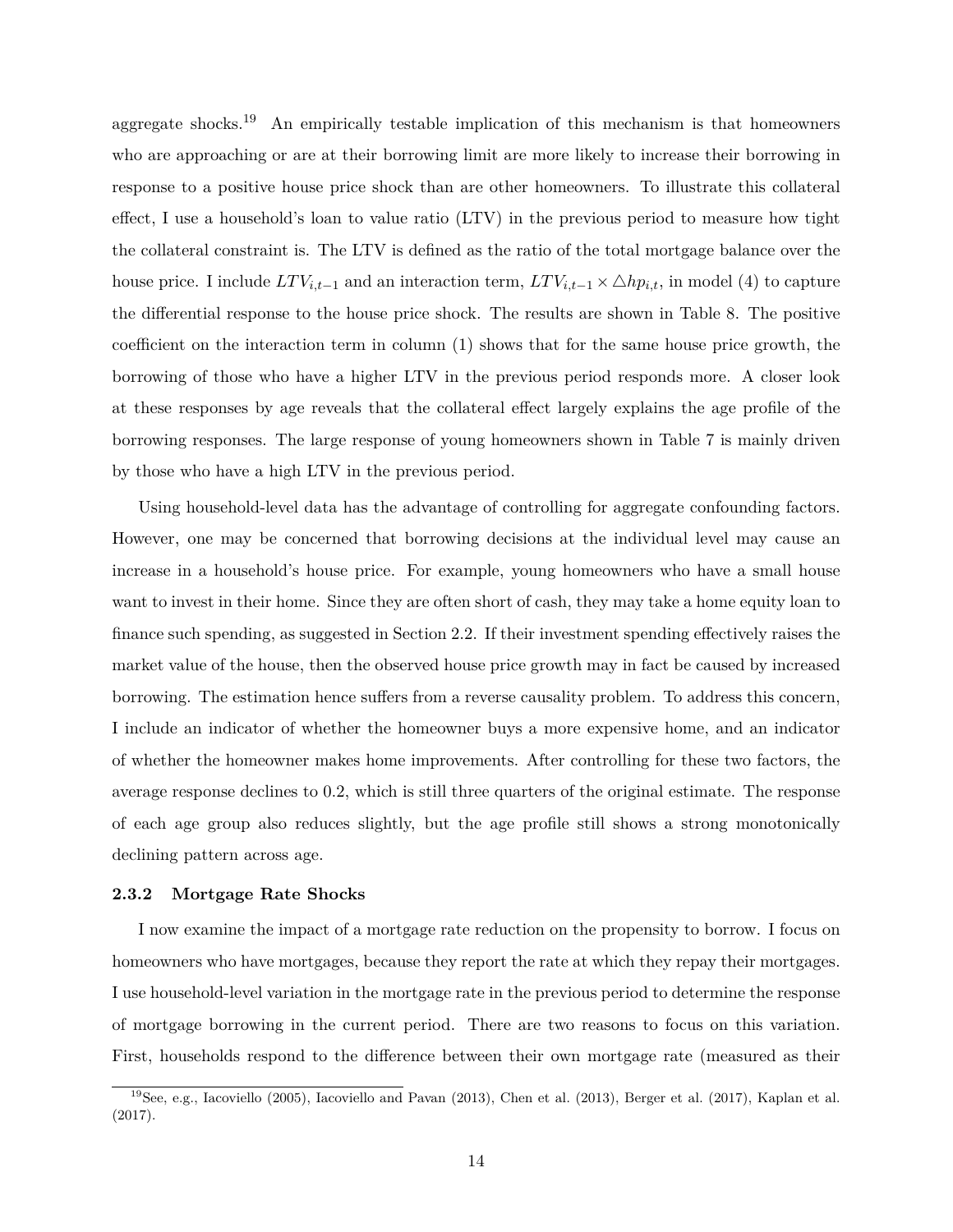previous-period mortgage rate) and the prevailing market rate (which is the same for all households and subsumed in the time fixed effect). Second, using households' previous-period rate rather than their current-period rate mitigates concerns about reverse causality.<sup>20</sup>

I control for the growth rate of the house price, the growth rate of income, household financial conditions, and demographics. The identifying assumption is that conditional on these variables, the variation in the level of the previous-period mortgage rate is exogenous to household borrowing decisions. The model is specified as

<span id="page-19-0"></span>
$$
Prob(Extract_{i,t}=1)=\eta_{0}+\eta_{1}r_{i,t-1}^{b}+\eta_{2}\triangle hp_{i,t}+X_{i,t}\eta_{3}+W_{i,t-1}\eta_{4}+\eta_{5}\triangle y_{i,t}+\gamma_{t}+e_{i,t},
$$
 (5)

where  $r_{i,t-1}^b$  denotes the mortgage rate of household *i* in time  $t-1$ . Other variables are defined as in equation [\(4\)](#page-17-0). Table [9](#page-50-1) shows the results for the impact of a mortgage rate reduction. Column (1) shows that, if homeowner X's mortgage rate in the previous period is 1 percentage point higher than homeowner Y's, the probability that  $X$  borrows more in the current period is 0.85 percentage points higher than Y's.

The remaining four columns show the age profile of this response. Unlike the age profile of the response to house price shocks, the response to a mortgage rate reduction peaks for the age group 36-45. The intuition is that a lower mortgage makes little difference for young homeowners whose current debt is almost at the collateral value, since the lower mortgage rate does not increase the collateral value immediately. It is those aged 36-45 who have few liquid assets but have accumulated substantial home equity who benefit the most from a mortgage rate reduction. This may be seen from the share of home equity in total wealth by age group. In the data, homeowners of age 36-45 have the largest share of their wealth tied to their home equity. Note that for homeowners with mortgages, the effect of a positive house price shock is even larger.

Finally, one may be concerned that the previous-period mortgage rate may reflect unobserved

<sup>&</sup>lt;sup>20</sup>In related work, [Bhutta and Keys](#page-37-0) [\(2016\)](#page-37-0) estimate the change in home equity extraction rate in response to a mortgage rate drop. The key difference here from their estimate is that I consider the propensity of borrowing not only of homeowners who do not change their primary residence, but of all existing homeowners, including repeat sellers. Their estimate shows that a 1 percentage-point drop in the mortgage rate (roughly 1 standard deviation) increases the extraction rate by 3 percentage points, whereas my estimate shows that the borrowing propensity increases by about 1 percentage point. There are two possible reasons for this difference. First, they use time series variation in the mortgage rate, whereas I use cross-sectional variation, which has a standard deviation in the mortgage rate about twice as much as theirs. Second, their data are annual, whereas the PSID survey is biennial. Admittedly, lower frequency data may underestimate the borrowing propensity. For example, a household may take a second mortgage and repay within two years. However, their dataset does not contain the detailed information about household expenditures needed to answer questions posed in my paper. My estimates also differ from those in [Wong](#page-39-2) [\(2015\)](#page-39-2) in that she estimates the propensity of refinancing, which includes both cash-out and interest-rate refinancing, whereas I focus on all forms of mortgage borrowing, including cash-out refinancing, second mortgages, HELOCs, and new, larger loans.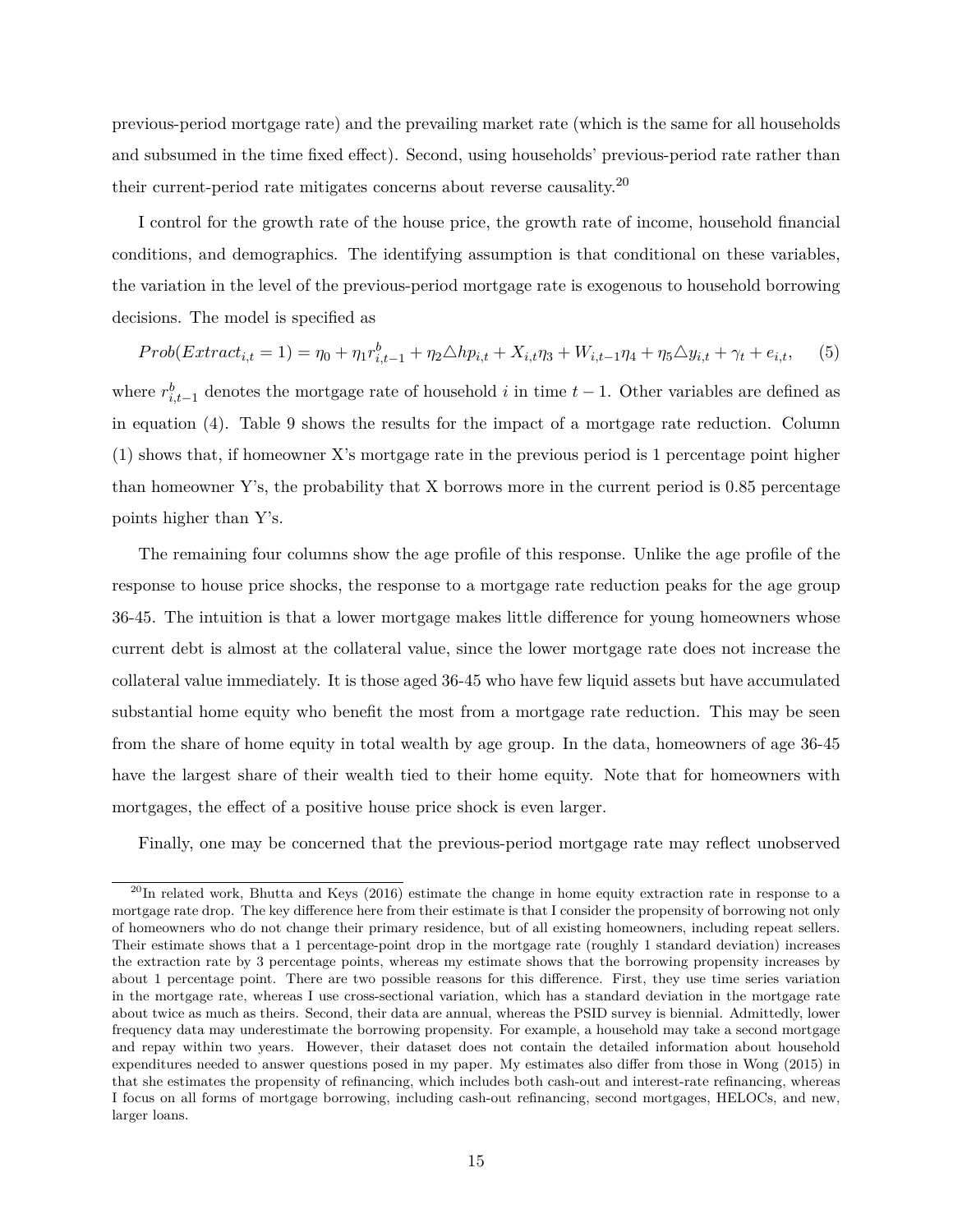individual-level heterogeneity that correlates with borrowing decisions. I address this concern by performing two robustness checks (the results of which are not shown to conserve space). First, I control for the previous-period LTV ratio as a proxy for the risk of the borrower. Second, I estimate a panel logit model that includes individual fixed effects. The estimated effect of a mortgage rate reduction and the heterogeneity of this effect across age are robust to these changes.

#### <span id="page-20-0"></span>**3 Model**

In this section, I describe a heterogeneous-agent life-cycle model designed to be consistent with the empirical facts documented in Section [2.](#page-8-0) The model has two consumption goods: non-housing consumption and housing services. Households face uninsured labor income risks. There are three ways to save: increasing liquid assets, paying down mortgage debt, and investing in housing. Households are allowed to use their houses as collateral to borrow, but borrowing cannot exceed the value of the house. In addition, households have to pay an adjustment cost to change their mortgage debt above or below the predetermined level.

The model is adapted from [Berger et al.](#page-37-1) [\(2015,](#page-37-1) [2017\)](#page-37-2). There are three key differences. First, whereas Berger et al. build a theoretical model of consumption and study the response of consumption to house price shocks, the current paper emphasizes the responses of both consumption and residential investment to a wider range of shocks. Second, I investigate whether this type of model can simultaneously explain the micro and macro evidence, including the large heterogeneity by household age and borrowing status. Third, my model differentiates between long-term mortgage debt and liquid savings by specifying fixed costs for adjusting mortgage debt and no cost for changing liquid savings. This separation allows homeowners to smooth their consumption using liquid savings without tapping their home equity. In addition, this separation allows for different interest rates on the two assets.

#### **3.1 Setup**

The economy is populated with overlapping generations of households whose income and assets differ across the life cycle. The model frequency is annual. In each year a mass of households is born and lives for *J* periods. In the first  $J_y$  periods of life, households work and earn labor income. In the remaining  $J - J_y$  periods, households retire and receive a fixed income each period. Households are endowed with an initial housing stock, a pre-existing mortgage balance, and an initial amount of liquid assets. In each period of the life cycle, households make decisions on consumption and housing investment expenditures, liquid savings, and whether and how much to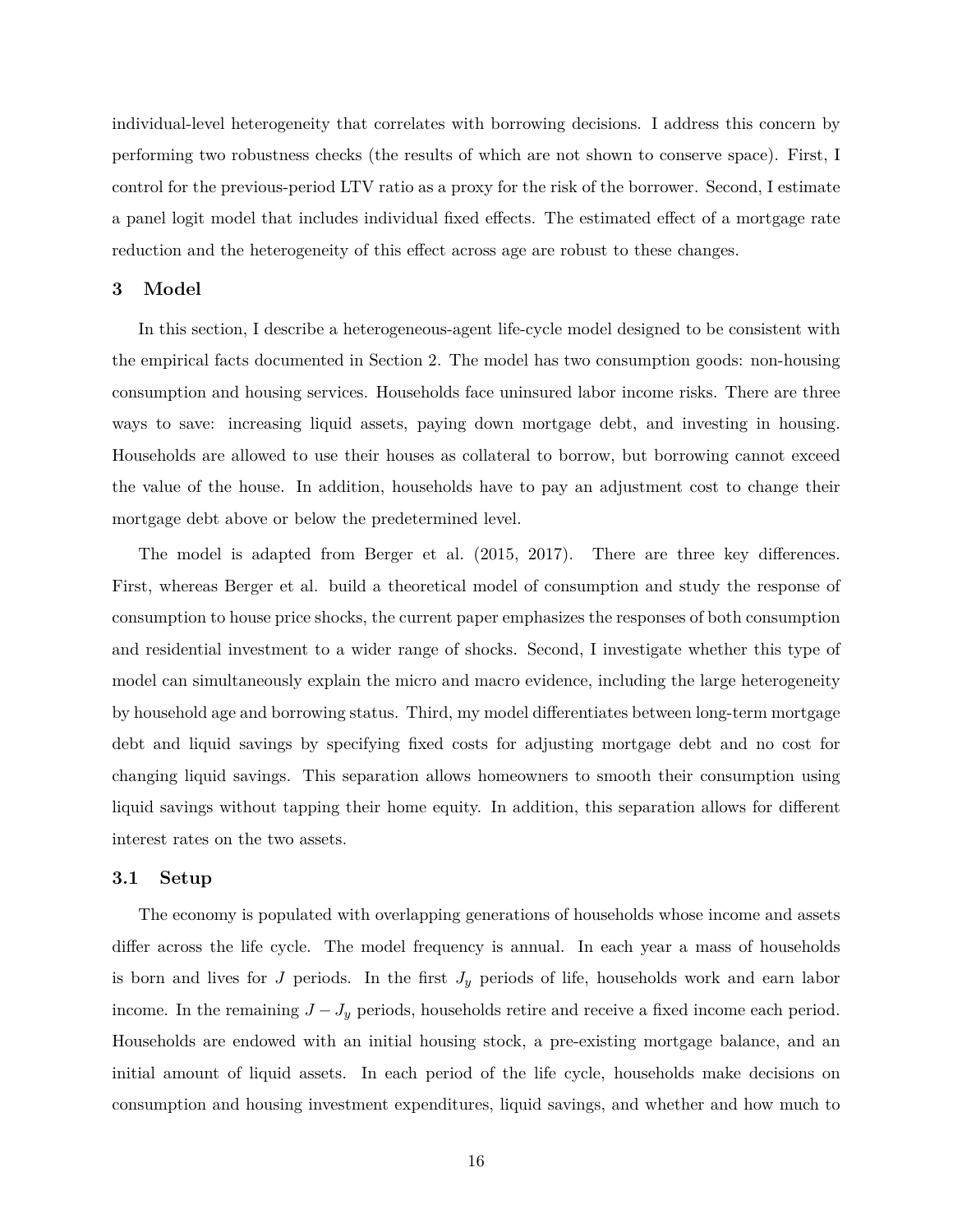change their mortgage borrowing. Households leave their total wealth at the end of their life as a bequest.

A household born in time *t* maximizes expected lifetime utility

$$
E_t \left[ \sum_{j=0}^{J-1} \beta^j u(c_{j,t+j}, h_{j,t+j}) + \beta^J \Phi(w_{J,t+J}) \right],
$$

where the first subscript of a variable denotes the household's age and the second subscript denotes time. *c* and *h* denote consumption and the housing stock, respectively. I assume that the flow services generated by the housing stock are proportional to the housing stock. The second term inside the expectation operator represents the discounted utility from leaving a bequest, specified by the bequest function  $\Phi$  (see the functional form in Section [4\)](#page-24-0).  $w_{J,t+J}$  denotes the total wealth at the end of the household's life.

Events in any period of life occur in the following sequence: (1) income and the aggregate state are realized. (2) Liquid savings carried from the previous period earn returns. (3) Housing services provided by the predetermined housing stock are consumed. (4) The housing stock depreciates, and the collateral value is determined. (5) Homeowners decide whether to change their mortgage balance. If they do, they pay a mortgage adjustment cost, choose a new mortgage balance not exceeding the collateral value, and agree on a new repayment plan. If they do not, they repay according to the original mortgage plan as described below, and the balance evolves according to that plan. (6) Housing investment, consumption, and liquid savings are chosen.

I consider a fully amortized mortgage scheme where the loan is amortized over the remaining life of the borrower.<sup>21</sup> This scheme implies that mortgages are long-term debt and that the loan-to-value requirement (or the collateral constraint) has to be satisfied only at mortgage origination.<sup>22</sup> The periodic payment can be calculated based on a repayment formula, derived by assuming a constant payment in each period and a full repayment at the end of the term. Given the principal amount *b*, mortgage rate *r*, and contract term *T*, the per-period payment calculated using the formula is  $M(b,r,T) = \frac{rb}{1-(1+r)^{-T}}$ . Over the life of the loan, if the mortgage rate is constant, each periodic payment is the same. When the mortgage rate is changing, I allow an automatic change of the

 $21$ This assumption is made to reduce the dimension of the state space. An alternative amortization structure would be a constant-term schedule amortizing over 15 or 30 years, which would make the remaining terms of the mortgage loan an additional state variable.

 $^{22}$ The presence of long-term debt implies that underwater homeowners are insensitive to changes in house prices (or mortgage debt relief) that do not affect their budget constraint (see [Ganong and Noel](#page-38-14) [\(2017\)](#page-38-14), [Kaplan et al.](#page-38-13) [\(2017\)](#page-38-13), and [Berger et al.](#page-37-2) [\(2017\)](#page-37-2)). This means that in a recession when house prices fall sharply, consumption falls less than under a short-term debt environment because lenders cannot force underwater homeowners to deleverage. A drop in the mortgage rate, in contrast, effectively stimulates consumption due to the immediate reduction in mortgage payments.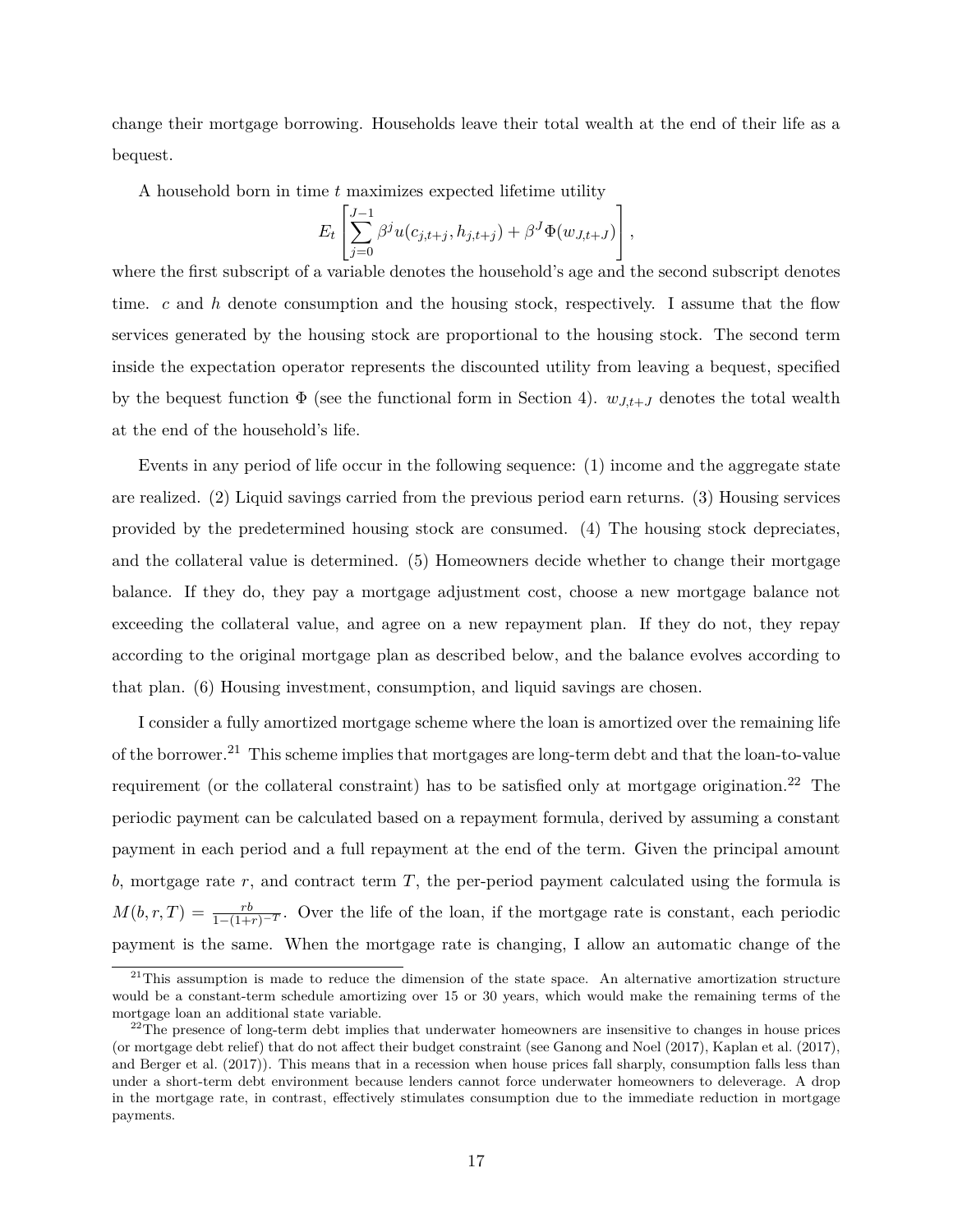periodic payment according to the prevailing mortgage rate. Therefore, borrowers pay mortgage adjustment costs only when they change their outstanding balance. The mortgage balance evolves when a borrower makes payment. Specifically, if a borrower of age *j* at period *t* with an initial balance  $b_{j,t}$  chooses not to change the mortgage balance, he pays  $M(b_{j,t}, r_t, J - j + 1)$ , and the mortgage balance at the beginning of  $t + 1$  is  $(1 + r_t)b_{j,t} - M(b_{j,t}, r_t, J - j + 1)$ .

#### **3.2 Household Problem**

At time  $t$ , the aggregate state is characterized by the house price  $p_t$ , the cost of housing investment  $p_t^I$ , and the mortgage rate  $r_t^b$ . Let  $S_t$  denote the aggregate state, where  $S_t \equiv (p_t, p_t^I, r_t^b)$ . Household *i* of age *j* at time *t*, given his housing stock  $h_{j,t}^i$ , mortgage balance  $b_{j,t}^i$ , liquid savings  $a_{j,t}^i$ , income  $y_{j,t}^i$ , and the aggregate state  $S_t$ , chooses whether to change the current mortgage balance by comparing the value of changing,  $V_{j,t}^C$ , and not changing,  $V_{j,t}^N$ . I suppress the household subscript *i* and the time subscript *t* for notational simplicity in describing the household's problem. The higher value between the two options is  $V_j(h, b, a, y; S) = \max \left\{ V_j^C(h, b, a, y; S), V_j^N(h, b, a, y; S) \right\}.$ 

If the household chooses to change its mortgage balance, the value function is given by

<span id="page-22-0"></span>
$$
V_j^C(h, b, a, y; S) = \max_{h', b', a', c} u(c, h) + \beta E_j \left[ V_{j+1}(h', b', a', y'; S') \right]
$$
  
s.t.  $c + a' + p^I \left[ h' - h(1 - \delta) \right] = y + (1 + r^a)a - (1 + r^b)b + b' - F$   
 $b' \le \frac{(1 - \theta)(1 - \delta)}{1 + r^b}ph$   
 $h' \ge (1 - \delta)h$   
 $a' \ge 0; b' \ge 0,$  (6)

where F denotes the loan adjustment cost,  $\theta$  denotes the down payment rate,  $\delta$  denotes the housing stock depreciation rate, and  $r^a$  denotes the return on liquid savings.

The first line in the constraint set is the budget constraint, where  $p^I\left[h'-h(1-\delta)\right]$  is the housing investment expenditures at unit cost  $p<sup>I</sup>$ . The second line is the collateral constraint which requires the amount of the loan to be below the collateral value. The latter is jointly determined by the house value *ph*, the down payment rate  $\theta$ , the depreciation rate  $\delta$ , and the mortgage rate  $r<sup>b</sup>$ . The third line is the irreversible investment constraint that restricts households from actively downsizing their housing stock.<sup>23</sup> An alternative interpretation of this constraint is that households

<sup>&</sup>lt;sup>23</sup>There are two potential misunderstandings worth clarifying. First, this assumption does not imply that the home size of an individual and the aggregate housing stock never decline. Households can passively downsize their home by letting it depreciate, as would be the case for the old households in this model. Second, this assumption does not mean that households cannot trade their homes. It implies that when they sell the old home and buy a new one, they choose the size of the new home at least equal to the old size allowing for depreciation. In the PSID survey data, 80% of homeowners who sold their old home purchased a more expensive one. This share is almost 90% for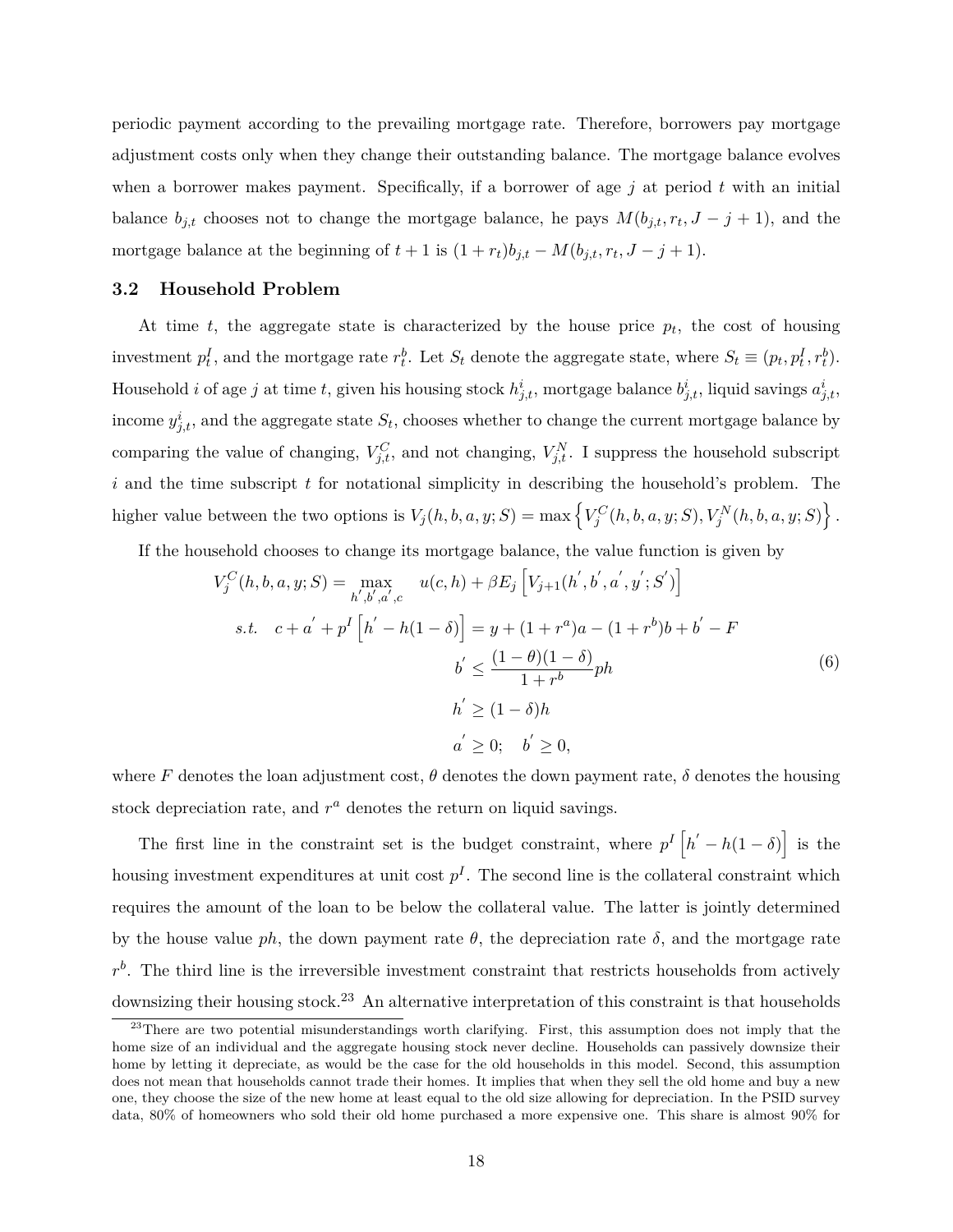pay an extremely large transaction cost when actively downsizing their homes. The rationale for including such a constraint is to capture the life-cycle housing consumption profile documented by [Yang](#page-39-3) [\(2009\)](#page-39-3), who shows that the housing consumption profile increases monotonically over the life cycle, before flattening out. She proposes that the main theoretical explanation for the flat portion is large transaction costs on downsizing the home. Without this constraint, households in the model would downsize their home before retirement in order to repay the mortgage and to finance retirement consumption. This implies a sharply declining housing stock toward the end of the life cycle, which is inconsistent with the data. The last line in the constraint set requires both liquid savings and mortgage balances to be non-negative.

If the household chooses not to change its mortgage balance, the value function is given by

$$
V_j^N(h, b, a, y; S) = \max_{h', a', c} u(c, h) + \beta E_j \left[ V_{j+1}(h', b', a', y'; S') \right]
$$
  
s.t.  $c + a' + p^I \left[ h' - h(1 - \delta) \right] = y + (1 + r^a)a - M$   
 $b' = (1 + r^b)b - M$   
 $h' \ge (1 - \delta)h; \quad a' \ge 0,$  (7)

where  $M \equiv M(b, r^b, J - j + 1)$  is the periodic payment calculated from the repayment formula. When the household chooses not to adjust its borrowing, the mortgage balance  $b'$  taken to the next period is determined by the second line in the constraint set. Note that homeowners can invest in their housing even without adjusting their mortgage. However, even if homeowners are given this option, Section [5.2](#page-27-0) will show that they tend to delay housing investment to the time when they adjust their mortgage. Such behavior reflects the presence of mortgage adjustment costs, which effectively play the role of adjustment costs to the housing stock.

Households face income uncertainty during their working life. The logarithm of the income process is specified as

<span id="page-23-1"></span><span id="page-23-0"></span>
$$
\log(y_{j,t}^i) = \chi_j + z_{j,t}^i,\tag{8}
$$

where  $\chi_j$  is an age-specific deterministic component, same for all households of age *j.*  $z_{j,t}^i$  is the idiosyncratic shock to income, which evolves according to

$$
z_{j,t}^i = (1 - \rho_z)\bar{z} + \rho_z z_{j-1,t-1}^i + \varepsilon_{j,t}^i \quad \varepsilon_{j,t}^i \sim^{i.i.d.} (0, \sigma_{ez}^2),
$$
 (9)

where  $\bar{z}$  is the unconditional mean of *z*,  $\rho_z$  is the persistence parameter, and  $\varepsilon_{j,t}^i$  is a mean zero i.i.d. shock with variance  $\sigma_{ez}^2$ . Households have rational expectations toward the change in their

homeowners aged 26-35.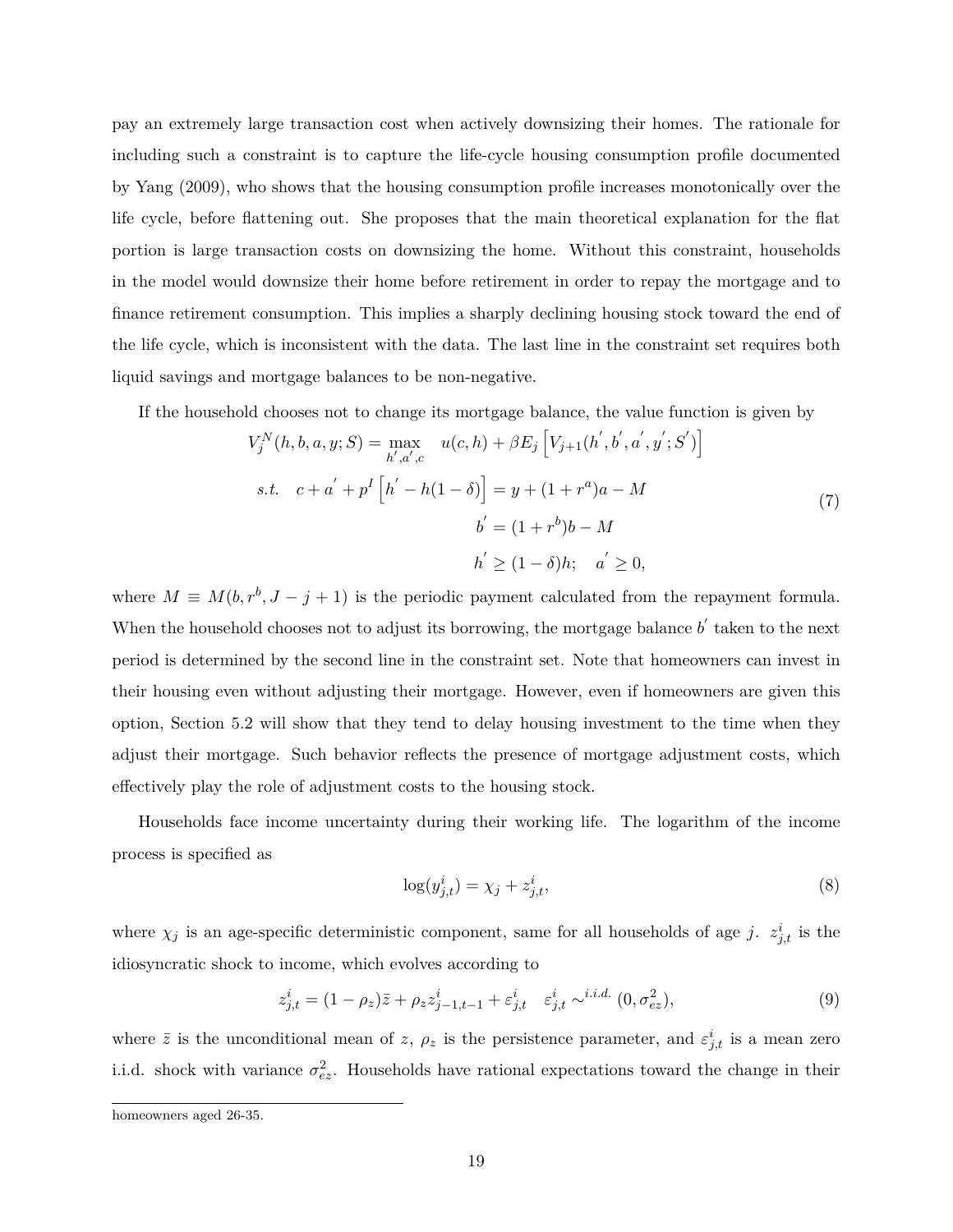income. Given  $z_{j,t}^i$ ,  $z_{j+1,t+1}^i$  is normally distributed with a conditional mean of  $(1 - \rho_z)\overline{z} + \rho_z z_{j,t}^i$ and a conditional variance of  $\sigma_{ez}^2$ .

#### **3.3 Solution Methods**

The model is solved numerically by backward induction using a two-step procedure. In the first step, I discretize the state space and then solve the value functions over fixed grids of the states. In the second step, I obtain the policy functions by solving the optimization problem over finer grids, given the value functions obtained in the first step. The numerical procedure is described in detail in Appendix [B.](#page-54-0)

#### <span id="page-24-0"></span>**4 Calibration**

In order to assess the quantitative implications of the model, I calibrate the model parameters. A summary of the parameter values can be found in Table [10.](#page-51-0) Age is indexed by  $j = 0, ..., J - 1$ . Households enter the life cycle at age 26, work for 40 years, retire at the end of age 65 and live another 20 years in retirement, so  $J = 60$  and  $Jy = 40$ . The initial home size, mortgage balance, and total wealth are set to match the mean of their counterpart in the PSID for households aged 21-25.

The utility function is of Cobb-Douglas form,  $u(c, h) = (c^{\alpha}h^{1-\alpha})^{1-\sigma}/(1-\sigma)$ , where  $\sigma$  denotes the inverse of the inter-temporal elasticity of substitution, and  $\alpha$  denotes the expenditure share of consumption. Following standard conventions in the consumption literature, I set  $\sigma = 2$ . I set  $\alpha = 0.81$  to match the distribution of housing investment expenditures across age bins in the model and in the PSID data (see Figure [3,](#page-41-0) housing investment panel). I set the discount factor  $\beta = 0.935$ to match the distribution of the wealth to income ratio across age bins in the model and in the PSID data (see Figure [3,](#page-41-0) wealth panel).

Households leave their total wealth at the end of their life as a bequest. The bequest function is specified as  $\Phi(w) = \eta w^{1-\sigma}/(1-\sigma)$ , where  $w \equiv (1+r^a)a - (1+r^b)b + p^Ih(1-\delta)$  denotes total wealth. *η* is the bequest parameter. I set  $\eta = 6$ . This parameter affects borrowing and investment decisions in the last few years of the life cycle. For small *η*, the model generates a large borrowing propensity toward the end of the life cycle. This is because, as impatient households deplete all their liquid savings, they finance retirement consumption by increasing their mortgage debt. Since there is no such spike in the data, I choose a large *η* such that the borrowing propensity remains roughly constant during retirement.

I use the PSID data to estimate both the deterministic and the idiosyncratic component of the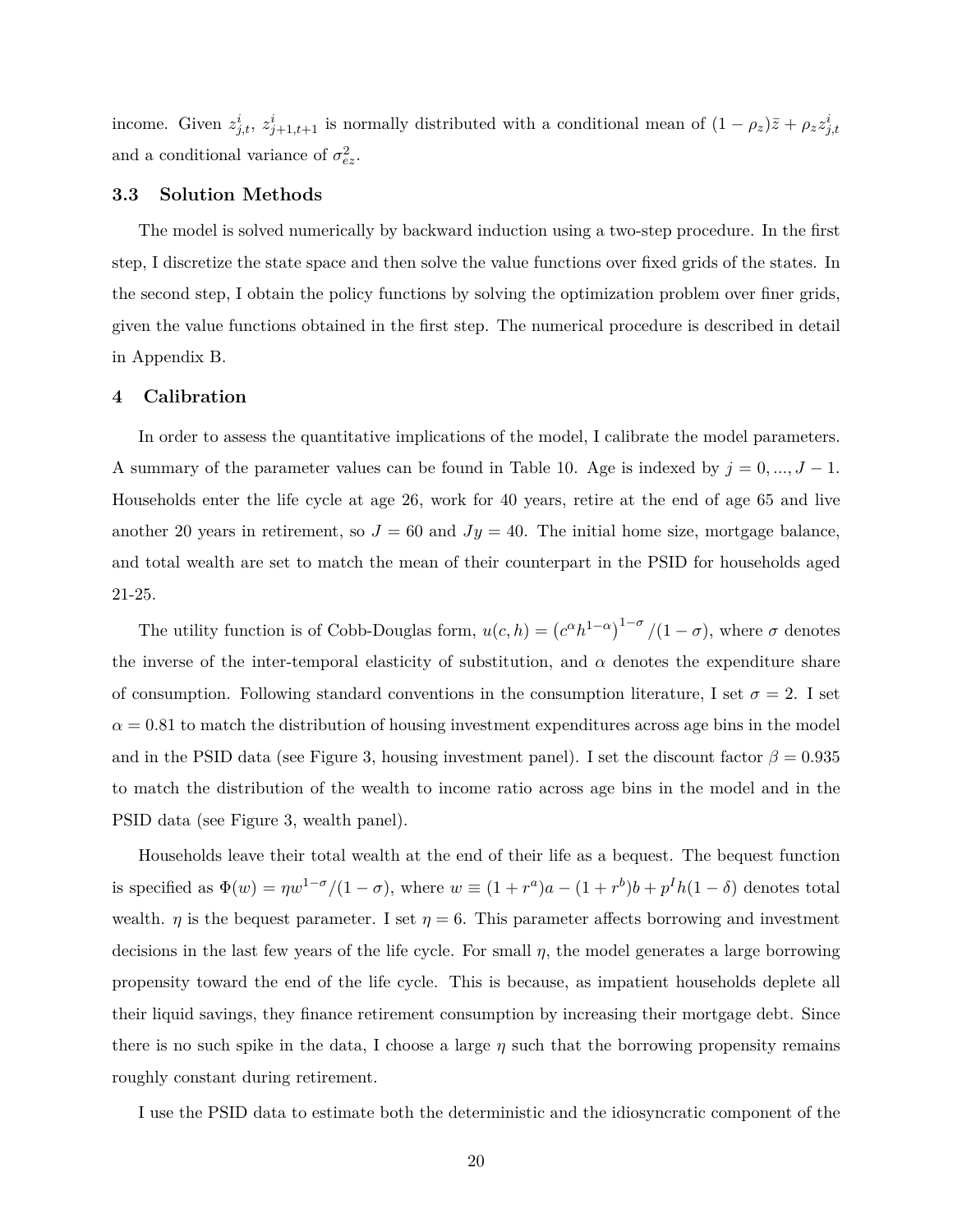income process specified in equations [\(8\)](#page-23-0) and [\(9\)](#page-23-1). To obtain the deterministic component,  $\chi_j$ , I regress the log of deflated annual household income on the first and second order polynomial of the household head's age. I then normalize the fitted age profile by subtracting the fitted value of the age 26 households, so that the permanent income at age 26 is 1. To estimate the distribution of the stochastic component,  $z_{j,t}^i$ , I calibrate  $\rho_z$  and  $\sigma_{ez}$  by taking the residual from the  $\chi_j$  regression described above and estimating an AR(1) process.<sup>24</sup> The estimates are  $\rho_z = 0.9$  and  $\sigma_{ez} = 0.18$ . I assume that, in the stationary equilibrium, the average income path of a cohort over its life cycle is equal to the deterministic income path, i.e.,  $Ey_j^i = \exp(\chi_j)$ , which implies  $E[\exp(z_j^i)] = 1$ . Therefore  $\bar{z} = -\frac{\sigma_z^2}{2}$ , assuming  $z_j^i$  is normally distributed, where  $\sigma_z^2$  is the variance of  $z_j^i$ . I assume a fixed annual income structure during retirement. Every year, retirees receive a constant amount that is a  $\zeta$  fraction of the permanent income in the last working age. In the PSID data, the annual income of households aged 66 and above is about 60% of households aged 61-65, so I set  $\zeta = 0.6$ .

The housing depreciation rate is set to  $\delta = 0.0227$ , following the depreciation rate of residential 1- to 4-unit structures, as published by the Bureau of Economic Analysis (BEA). The down payment rate,  $\theta$ , is set to 25%. The fixed cost of the mortgage adjustment is set to  $F = 0.025$ . This number is derived from the information in *A Consumer's Guide to Mortgage Refinancings*, published by the Federal Reserve Board in 2008, which shows that the closing costs of refinancing a mortgage are about 2 to 6% of the outstanding principal. Using the average outstanding principal and income reported in the PSID, I infer that fixed costs represent between 2.5 and 7.7% of households' income. I choose the lower end of this range for my calibration. The steady state house price, *p*, and the cost of housing investment,  $p<sup>I</sup>$ , are normalized to 1. The steady state mortgage rate  $r<sup>b</sup>$  is set equal to 0.04, based on the historical average of the 30-year fixed mortgage rate net of inflation during 1990-2015. The return on liquid assets,  $r^a$ , is set to 0.01.

Although some moments in the data (such as the distribution of income and wealth) are used to calibrate the model, other moments that are key to understanding homeowners' choices are not targeted. In the next three sections, I evaluate the performance of the calibrated model along four dimensions: (1) untargeted moments such as the life-cycle profiles of consumption and housing investment; (2) household-level spending patterns estimated by regression models in Section [2.2;](#page-11-1) (3) responses of homeowners' borrowing to housing market shocks; and (4) the boom-bust cycles

 $^{24}$ Since the PSID is a biennial survey, the annual income is reported every other year, so I cannot estimate equation [\(9\)](#page-23-1) directly. Iterating equation (9) by one period, we have  $z_{j,t}^i = (1+\rho_z)(1-\rho_z) + \rho_z^2 z_{j-2,t-2}^i + (\varepsilon_{j,t}^i + \rho_z \varepsilon_{j-1,t-1}^i)$ . This allows me to estimate an AR(1) process using  $z_{j,t}^i$  and  $z_{j-2,t-2}^i$ , and to recover the original parameters,  $\rho_z$  and *σez*.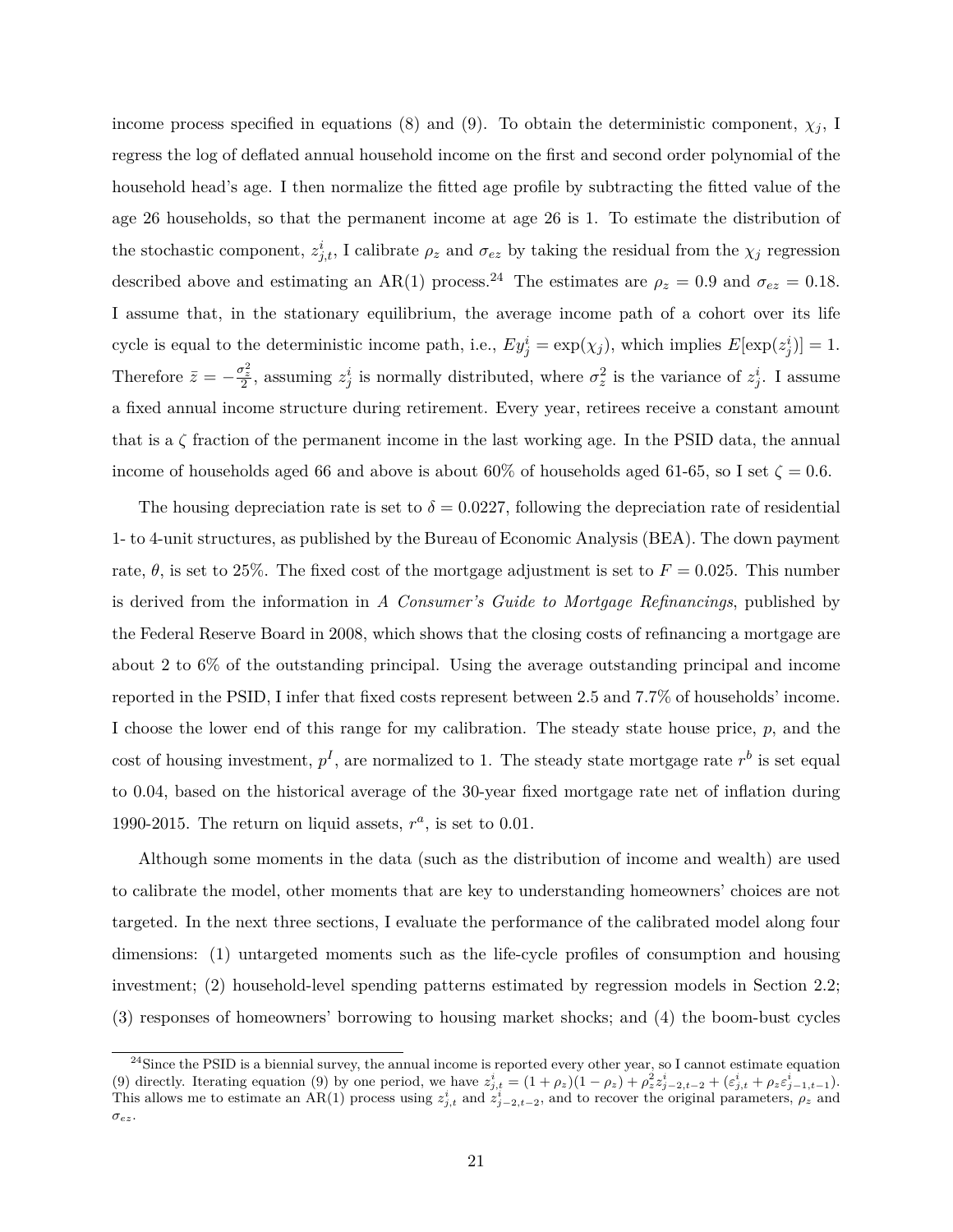<span id="page-26-0"></span>in aggregate consumption and residential investment.

#### **5 Can the Model Capture the Micro-Level Evidence?**

This section characterizes the stationary equilibrium by simulating the optimal life-cycle choices of 216,000 households, corresponding to 3,600 households in each cohort. I then compare the age profiles of these choices with the PSID data. First, I show that the life-cycle profiles (suitably averaged across households in the same age group) based on the simulated data match those in the household survey data. Second, I show that the model captures the heterogeneity in household spending across households' age and their borrowing status, as documented in Section [2.2.](#page-11-1) The model helps interpret the strong correlation between increased mortgage debt and housing investment expenditures.

#### <span id="page-26-1"></span>**5.1 Average Life-Cycle Profiles**

Figure [3](#page-41-0) plots life-cycle profiles averaged across households in the same age group for income, total wealth, liquid savings, housing investment expenditures, and consumption. I compare the simulated data based on the calibrated model to the survey data. The income of the youngest age group, 26-30, is normalized to 1. Total wealth and liquid savings are expressed in proportion to the income of the youngest age group. Housing investment and consumption expenditures are normalized by the corresponding expenditures of the youngest age group. I focus on outcomes over the working life of households because the standard life-cycle model is not designed to capture the risks faced by retirees.<sup>25</sup>

The empirical life-cycle profiles are constructed based on PSID data and CE data along the same lines as for the simulated data. The total wealth and liquid savings are taken from the PSID, deflated by the CPI, then averaged across households from all years by age group. The age profiles of housing investment and consumption expenditures are constructed similarly. The housing investment expenditures are defined as in Section [2.2,](#page-11-1) including investment through trading homes, expenditures on home improvements, remodeling, and additions, and investment on a second home or real estate. The consumption expenditures are defined as in Section [2.2,](#page-11-1) excluding mortgage payments. One concern is that the PSID survey may not capture the full scope of

 $25$ The model implies that, after retirement, total wealth and liquid savings decrease monotonically. This happens because income is low relative to the working age, and impatient households deplete their savings to finance retirement consumption. In addition, since there is no uncertainty after retirement, households do not have a precautionary saving motive. In the data, in contrast, retired households hold a substantial amount of wealth, both in liquid savings and in housing wealth. This fact may be explained by uncertainties faced by retirees that the standard life-cycle model abstracts from.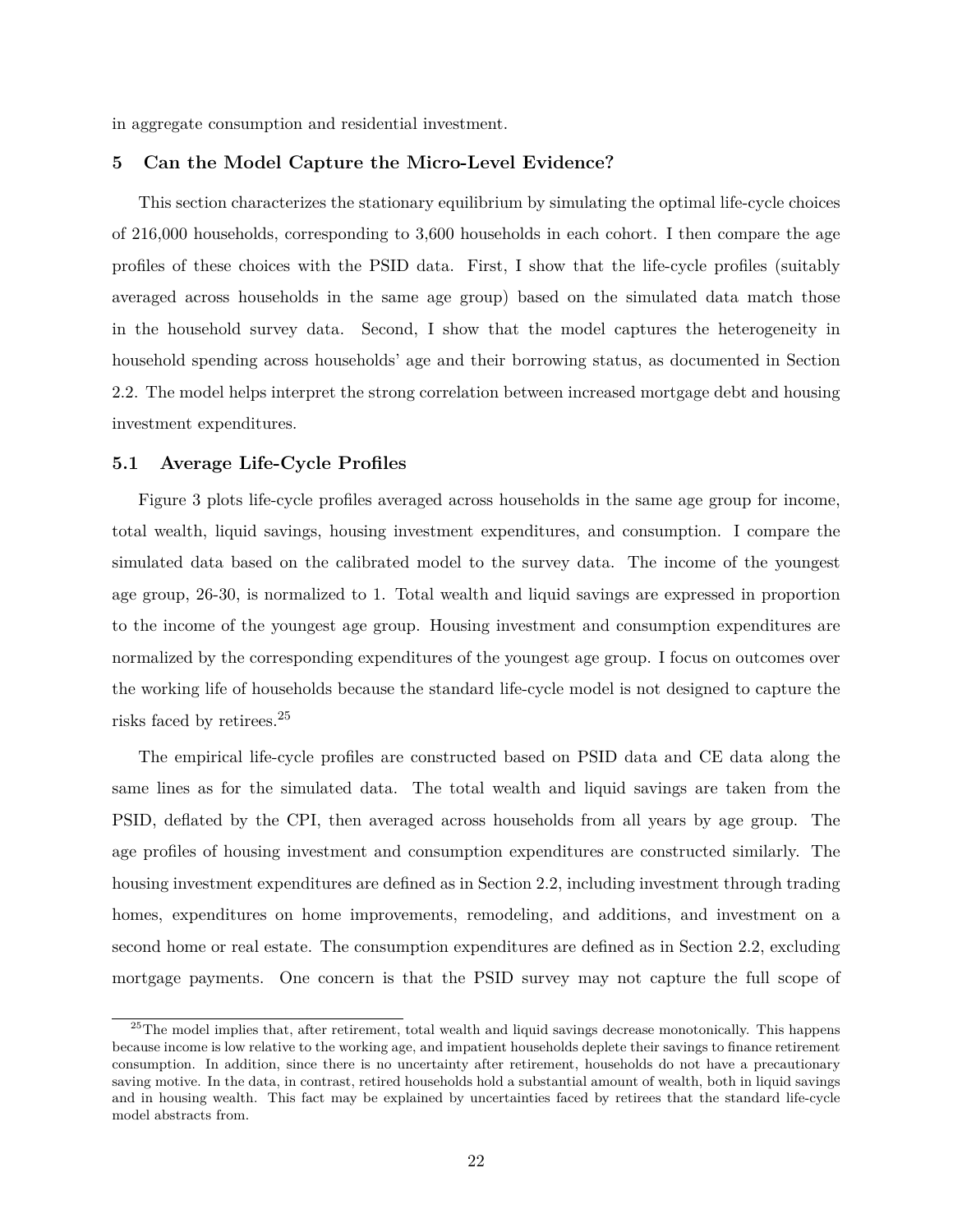personal consumption expenditures. I therefore also construct the age profile of the consumption expenditures from the CE data between 1994 and 2014, following the same sample selection criteria as in Section [2.1.](#page-9-0)

The calibrated model successfully captures the patterns in the survey data. Income follows a hump shape, and the model generates an increasing age profile of total wealth during the working age. This pattern is explained by the fact that households build up their housing wealth and accumulate liquid savings during the working age. In the model, there are two incentives to accumulate liquid savings: the precautionary saving motive due to income uncertainty, and the need to finance retirement consumption. Investment expenditures on housing decline with age, which implies that the average home size grows faster for young households. In the model, since young households start their life with a small house, the high marginal utility from enjoying housing services drives them to invest in their homes. The consumption path is hump-shaped. The rising part is due to binding liquidity constraints, and the declining part is explained by impatience. The hump-shaped pattern has also been empirically documented in [Fernandez-Villaverde and Krueger](#page-38-15) [\(2006\)](#page-38-15) and [Yang](#page-39-3) [\(2009\)](#page-39-3). Finally, both the model and data imply a decreasing borrowing propensity over the life cycle. However, the decline in the model is faster than in the data. Whereas in the data, the borrowing propensity declines from 15% at age 26-30 to 8% at age 61-65, in the model it declines from  $14\%$  at age 26-30 to 3% at age 61-65.

#### <span id="page-27-0"></span>**5.2 Household-Level Spending Patterns**

Section [5.1](#page-26-1) shows that the calibrated model successfully captures the average life-cycle profiles of wealth, consumption, and borrowing. However, life-cycle profiles averaged across all households mask the heterogeneity at the household level. For example, in the data, homeowners who increase their mortgage debt use the borrowed funds primarily to finance housing investment expenditures, and this tendency is particularly strong among young homeowners. There has not been an effort to examine the ability of the life-cycle model to capture these patterns. I address this question by performing the same regression analysis as in Section [2.2](#page-11-1) on simulated data from the model in the stationary equilibrium. This exercise directly evaluates the ability of the model to capture a richer set of empirical facts. The model also serves to rationalize the observed spending behavior.

First, I examine whether the model implies that homeowners who increase their mortgage debt tend to spend on housing investment. I estimate the logit model as specified in equation [\(1\)](#page-11-0) with two differences. First, since the model does not distinguish between different types of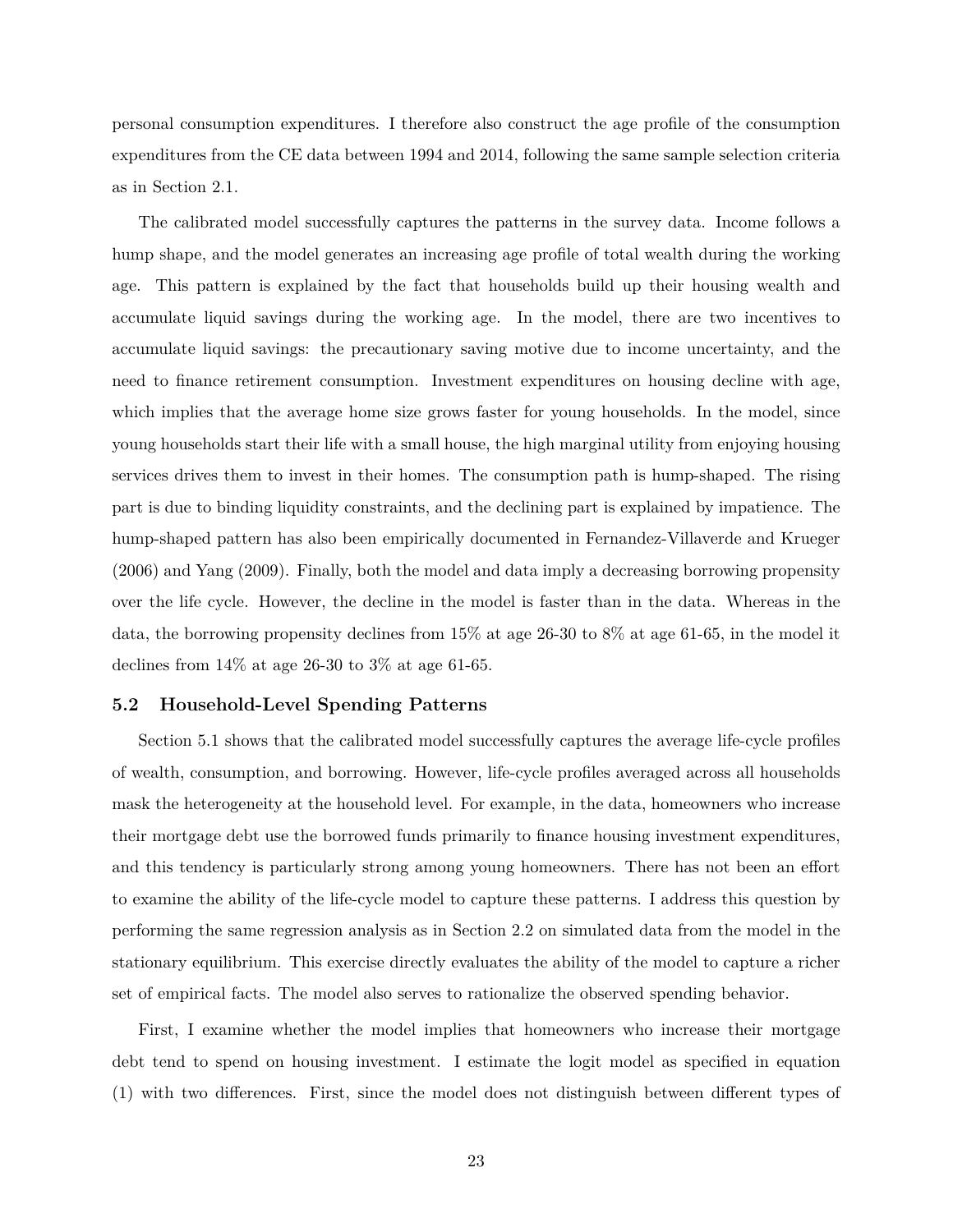housing investment, I define the event of making a housing investment as a household spending more than  $2\%$  of its income on enlarging the home size.<sup>26</sup> Second, since this exercise characterizes the stationary equilibrium, I do not include year dummies. The regression model using simulated data is

<span id="page-28-0"></span>
$$
P(Invest_{i,j}=1)=\alpha_0+\alpha_1 Extract_{i,j}+X_{i,j}\alpha_2+W_{i,j-1}\alpha_3+\alpha_4\Delta y_{i,j}+\varepsilon_{i,j},\tag{1'}
$$

where subscript *i* denotes household and *j* denotes age. *Invest<sub>i,j</sub>* is the indicator of whether household *i* spends more than 2% of its income on housing investment at age *j*. *Extract<sub>i,j</sub>* is the indicator of whether household *i* increases its mortgage debt at age *j*.  $X_{i,j}$  includes household *i*'s age and age-squared. *Wi,j*−<sup>1</sup> includes lagged income, lagged liquid savings, and lagged illiquid wealth (total wealth minus liquid savings).  $\Delta y_{i,j}$  denotes the growth rate of income of household *i* from age  $j - 1$  to  $j$ .

The model implies that increased mortgage debt is associated with investment in housing (see Table [11\)](#page-52-0). On average, homeowners who increase their mortgage debt are 13% more likely to spend on housing than other homeowners. This propensity is largest among young households, and monotonically decreases with age. These results are consistent with the empirical counterpart in panel (I) of Table [2.](#page-45-0) For the last age group, the model implies that the propensity to invest in housing of those who borrow more is much lower than of those who do not borrow more. One reason is that the home size is already large at that age, so the value of extra housing services diminishes. Another reason is that old households who borrow more are those suffering from bad income shocks and low liquidity. They borrow primarily to smooth their consumption.

Second, I estimate the difference in expenditure growth between those who increase their mortgage debt and those who do not. The specification is similar to [\(2\)](#page-13-0) but does not include year dummies. I examine the growth of consumption, housing investment, and total expenditures (the sum of consumption and housing investment). I normalize the growth of consumption and housing investment by total expenditures in the previous period. The linear regression model using simulated data is

$$
\frac{\triangle Expenditures_{i,j}^k}{Total Expenditures_{i,j-1}} = \beta_0^k + \beta_1^k Extract_{i,j} + X_{i,j}\beta_2^k + W_{i,j-1}\beta_3^k + \beta_4^k \triangle y_{i,j} + \varepsilon_{i,j}^k,\tag{2'}
$$

where  $\triangle Expenditures<sup>k</sup><sub>i,j</sub>$  denotes the change in expenditures on consumption or housing. Other variables are defined as in equation  $(1')$  $(1')$ .

 $^{26}$ The results are similar to alternative income thresholds. In fact, setting a higher income threshold produces a larger correlation between borrowing and housing investment among young homeowners, because young homeowners make most housing investments.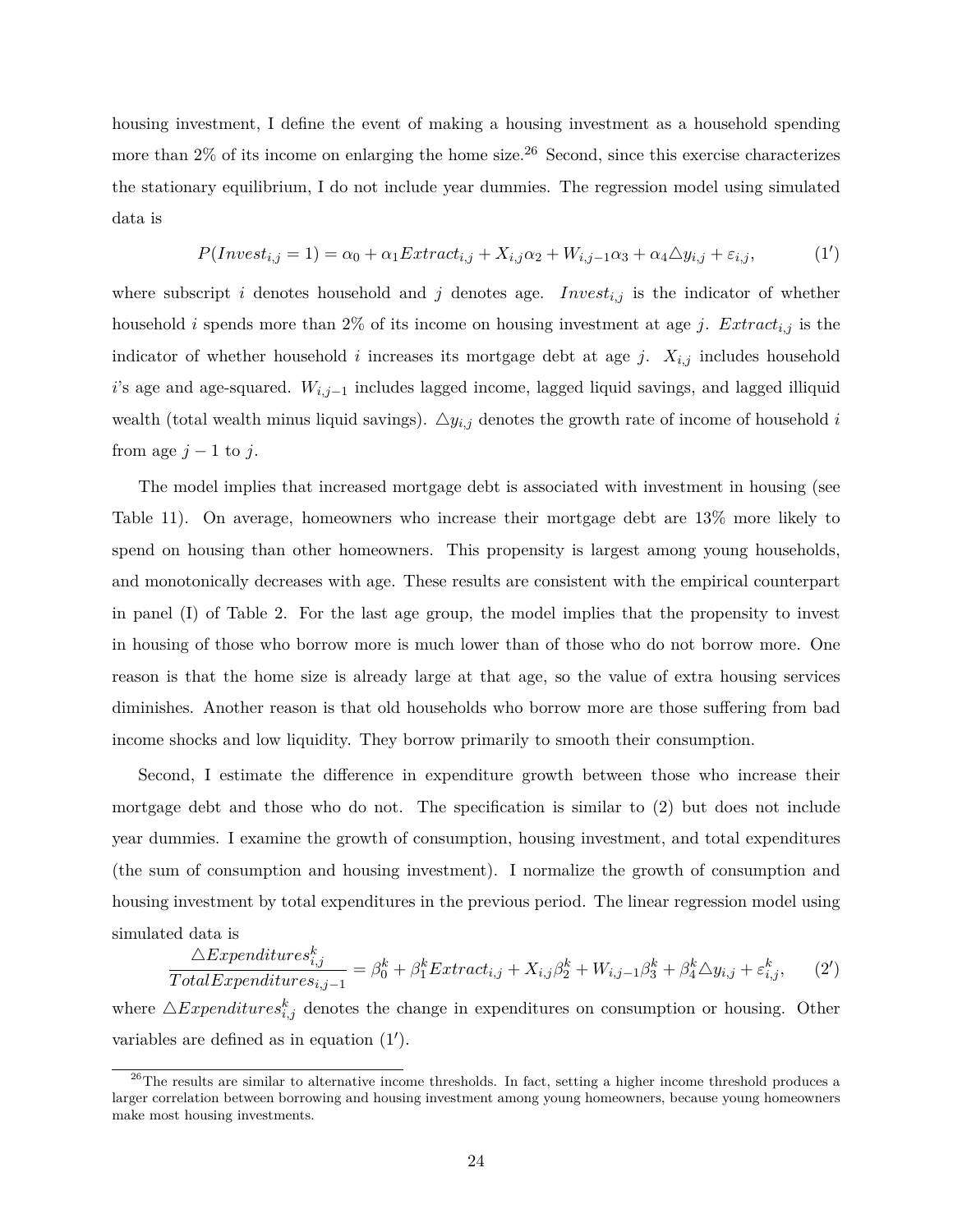Table [12](#page-52-1) shows that the growth rate of total expenditures of those who increase their mortgage debt is 14 percentage points higher than that of those who do not, consistent with Table [3.](#page-46-0) The difference in housing investment growth accounts for almost all of the differences in total expenditure growth between the two groups. The difference in consumption growth in Table [12](#page-52-1) is only 2 percentage points, and there is no discernible age pattern for this difference. Table [12](#page-52-1) also shows the difference in housing investment growth between the two groups by age. Clearly, the difference in housing investment growth is shrinking with age, consistent with the empirical findings in Table [4.](#page-47-0)

Third, I estimate the change in consumption and housing investment expenditures for a one-dollar increase in mortgage debt, analogous to equation [\(3\)](#page-15-0) but without year dummies. The regression model is

$$
\triangle Expenditures_{i,j}^k = \delta_0^k + \delta_1^k \triangle b_{i,j} + X_{i,j}\delta_2^k + W_{i,j-1}\delta_3^k + \delta_4^k \triangle y_{i,j} + u_{i,j}^k. \tag{3'}
$$

All variables have the same definitions as in equation  $(2')$  $(2')$ . Table [13](#page-52-2) shows the estimates of equation  $(3')$  $(3')$  based on the simulated data. For a one-dollar increase in mortgage debt, 51 cents are spent. The increase in housing investment expenditures accounts for 45 cents. The increase in consumption of 6 cents is small, and there is no discernible age pattern for this change. The age decomposition in Table [13](#page-52-2) shows that young homeowners spend most of the borrowed funds on housing investment. Again, these results are quantitatively consistent with their empirical counterpart in Table  $6.^{27}$ 

Thus, not only does the model generate borrowing and spending patterns similar to the survey data, but it also helps to interpret the strong tendency of using mortgage debt to finance housing investment expenditures. This correlation arises due to the life-cycle features of the model. In the stationary equilibrium, young households start their life with small homes. This implies that the marginal utility of housing consumption is high and that they want to invest in housing. Since young homeowners are liquidity constrained, they must use their home as collateral to finance the investment. In the absence of mortgage adjustment costs, housing investment would be made continuously as homeowners increase their mortgage debt, until the home size reaches the desired level. Mortgage adjustment costs, however, prevent homeowners from raising their debt continuously. As a result, housing investment becomes lumpy, and homeowners delay investing until they can borrow a large amount of cash. This explains why, in the data, homeowners who

 $27$ The model data show that the remaining borrowed funds mostly enter liquid savings, with a small fraction being used for mortgage payments. This result is consistent with the insight in [Kaplan and Violante](#page-38-16) [\(2014\)](#page-38-16) that households store some borrowed funds as liquid savings for future spending. This behavior is due to the fact that cashing out illiquid assets is costly and that households need buffer savings to smooth their consumption.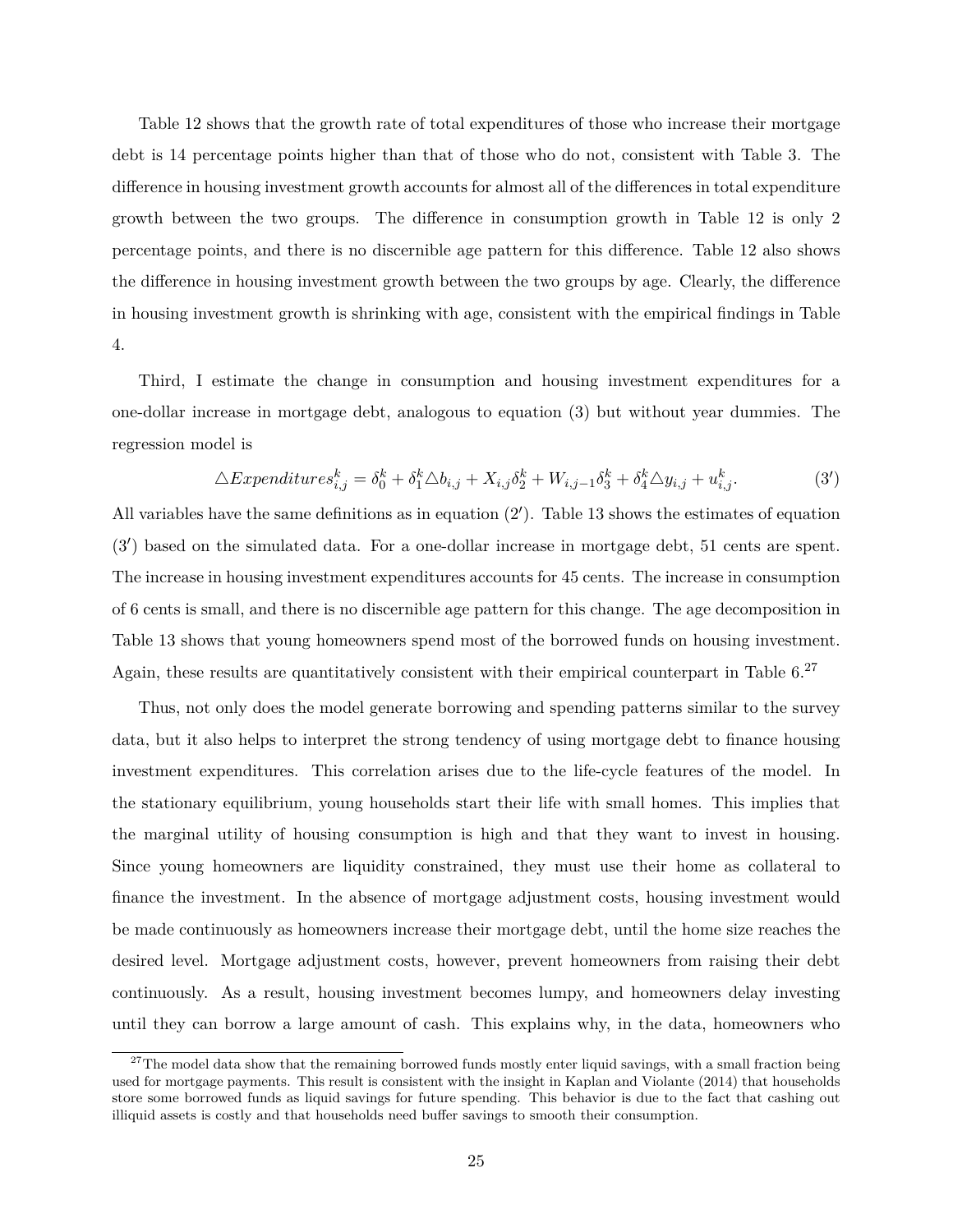<span id="page-30-0"></span>increase their mortgage debt tend to spend largely on housing investment.

#### **6 Can the Model Capture the Responses to Shocks in the Housing Market?**

The calibrated model may also be used to quantify the impact of two shocks in the housing market: a positive house price shock and a reduction in the mortgage rate. I focus on permanent shocks because the time series data for real house prices and real mortgage rates are highly persistent. For each shock, I analyze the response of the propensity to borrow, the response of consumption, and the response of housing investment. The first response can be compared with the empirical estimates in Section [2.3,](#page-16-0) allowing me to evaluate the fit of the model along another dimension. The latter two responses quantify the effect of these shocks on aggregate expenditures through the collateral channel, which is hard to identify empirically.

#### <span id="page-30-1"></span>**6.1 House Price Shocks**

Earlier studies that used structural models to compute the responses of consumption to house price shocks considered the thought experiment of simultaneously shocking the house price, *p*, and the cost of housing investment,  $p<sup>I</sup>$  (see, e.g., [Chen et al.](#page-37-9) [\(2013\)](#page-37-9) and [Berger et al.](#page-37-1) [\(2015,](#page-37-1) [2017\)](#page-37-2)). This experiment assumes that shocks to house prices are passed through completely to the cost of housing investment. This need not be the case. For example, the cost of home improvements largely depends on the cost of the structures, not of the land (see, e.g., [Davis and Heathcote](#page-38-17) [\(2007\)](#page-38-17)).

In this section, I compute the responses to a positive shock to the house price, *p*, assuming the cost of housing investment  $p<sup>I</sup>$  is unchanged. This experiment helps to isolate the collateral effect from the effects brought by a change in the relative price between housing and consumption. Figure [4](#page-41-1) shows the impact responses of the borrowing propensity, consumption, and housing investment expenditures to a 1% unexpected permanent increase in the house price. A higher house price increases the collateral value, relaxes the collateral constraint, and stimulates borrowing. The left panel shows that a 1% increase in the house price causes a 0.54 percentage-point increase in the borrowing propensity on average. This response is largest among young homeowners and monotonically declines with age, consistent with the regression evidence in Section [2.3.](#page-16-0)

Both consumption and housing investment expenditures increase on average. The elasticity of consumption with respect to the house price is 0.05 overall, with large heterogeneity across households. For example, the elasticity for the youngest homeowners is 0.12; it is almost zero for those older than 55. The elasticity of housing investment is much larger (1.22 on average) and exceeds 3 for the youngest households. Figure [5](#page-41-2) decomposes the responses of consumption and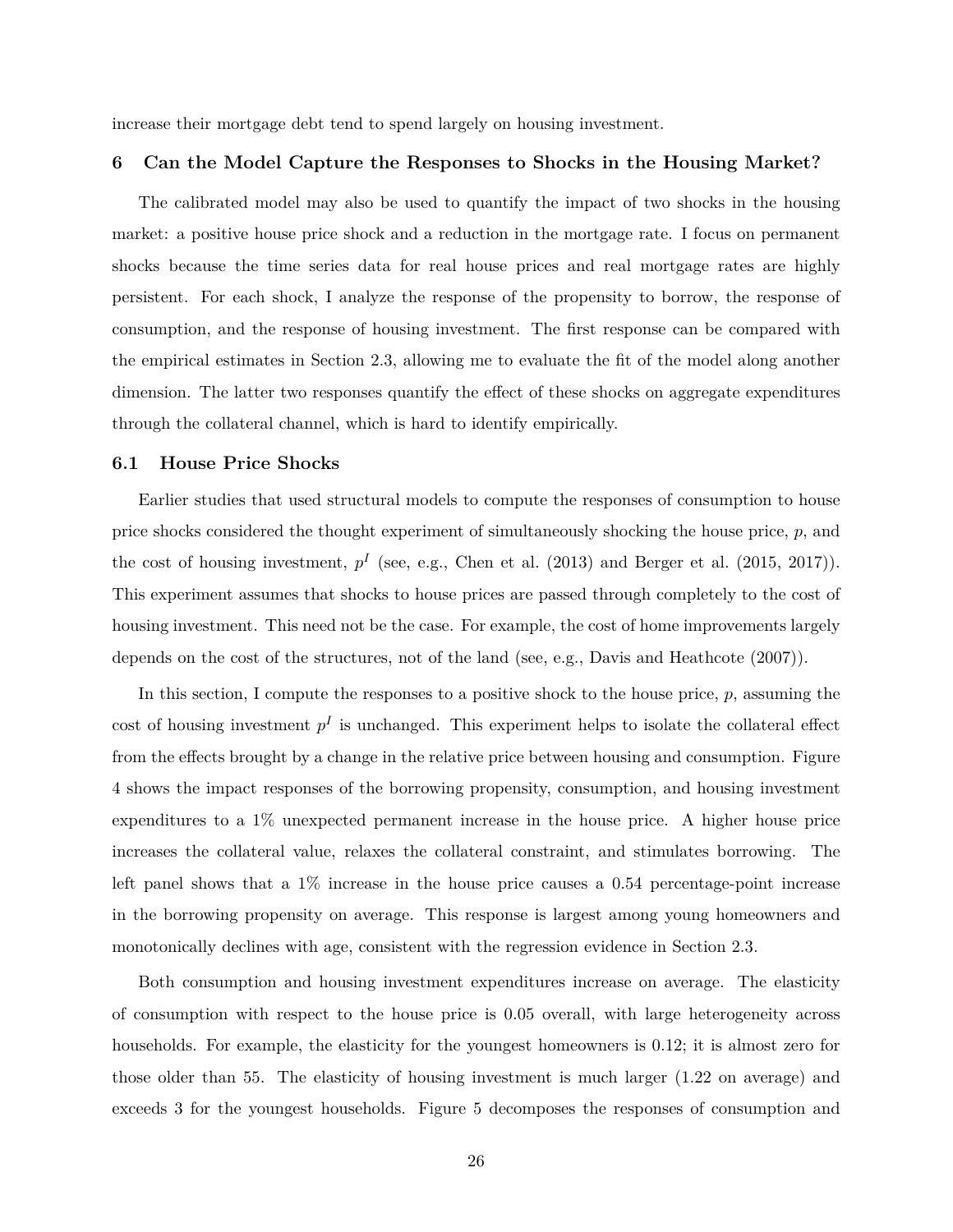housing investment between those who increase their mortgage balance (*extractors*) and those who do not (*nonextractors*). It shows that almost all of the effect of higher house prices is driven by those who increase their borrowing, especially the young borrowers.<sup>28</sup>

#### **6.2 Mortgage Rate Shocks**

Recent empirical and theoretical studies have stressed the importance of the housing market in transmitting monetary policy shocks to consumption (see, e.g., [Aladangady](#page-37-10) [\(2014\)](#page-37-10), [Bhutta](#page-37-0) [and Keys](#page-37-0) [\(2016\)](#page-37-0), [Beraja et al.](#page-37-7) [\(2015\)](#page-37-7), and [Wong](#page-39-2) [\(2015\)](#page-39-2)). One channel through which monetary policy shocks can affect consumption is a change in the mortgage rate. The effect of a changing mortgage rate on household borrowing and spending, however, depends on the type of the mortgage instrument, as noted by [Campbell and Cocco](#page-37-11) [\(2003\)](#page-37-11).

In the U.S. market, the typical residential mortgage instruments are fixed-rate mortgages (FRM, 15-year, 20-year, and 30-year) and adjustable-rate mortgages (ARM, terms depend on the initial interest rate period and the adjustment period). The variety of mortgage instruments and borrowers' selection between these products makes it challenging to model the U.S. mortgage market.<sup>29</sup> In this section, I analyze the effects of a mortgage rate shock on the economy described in Section [3,](#page-20-0) which resembles the ARMs common in the early 2000s. This exercise sheds light on the extent to which a lower mortgage rate stimulates borrowing when adjusting the debt level is costly. Since a change in the mortgage rate affects all households, even those who do not change their borrowing amount, the aggregate consumption response is determined by all homeowners.

Figure [6](#page-42-0) shows the impact responses of the borrowing propensity, consumption, and housing investment expenditures to a 1 percentage-point unexpected permanent reduction in the mortgage rate by age group. The borrowing propensity rises for all age groups. However, this response is not monotonically decreasing with age. It peaks at age group 36-45, consistent with the empirical age profile of this response. This is because a decline in the mortgage rate does not raise the collateral value immediately and hence makes little difference for young homeowners whose current debt is

 $^{28}$ In Appendix [C,](#page-56-0) I instead follow the existing literature in assuming complete pass-through of a positive house price shock to the cost of housing investment. In that case, a higher house price also implies that housing investment is more expensive. Therefore, households tend to substitute consumption for housing services. As a result, the consumption response to a positive house price shock is even larger than in this section, and the housing investment response becomes negative. However, the housing investment of those who increase their mortgage debt is still large and positive, especially among young homeowners.

 $^{29}$ According to [Wilson](#page-39-4) [\(2016\)](#page-39-4), fixed-rate products accounted for 86% of the market between 2004 to 2014, with the 30-year FRM being the most common type. However, the market composition has not been stable. Between 2004 and 2006, the share of 30-year FRMs was below 50%, while the share of non-FRM products exceeded 26% and kept rising. After the financial crisis, the share of the 30-year FRM soared, while non-FRM products became less popular. By 2014, the 30-year FRM accounted for 71% of the market and non-FRMs only accounted for 7%.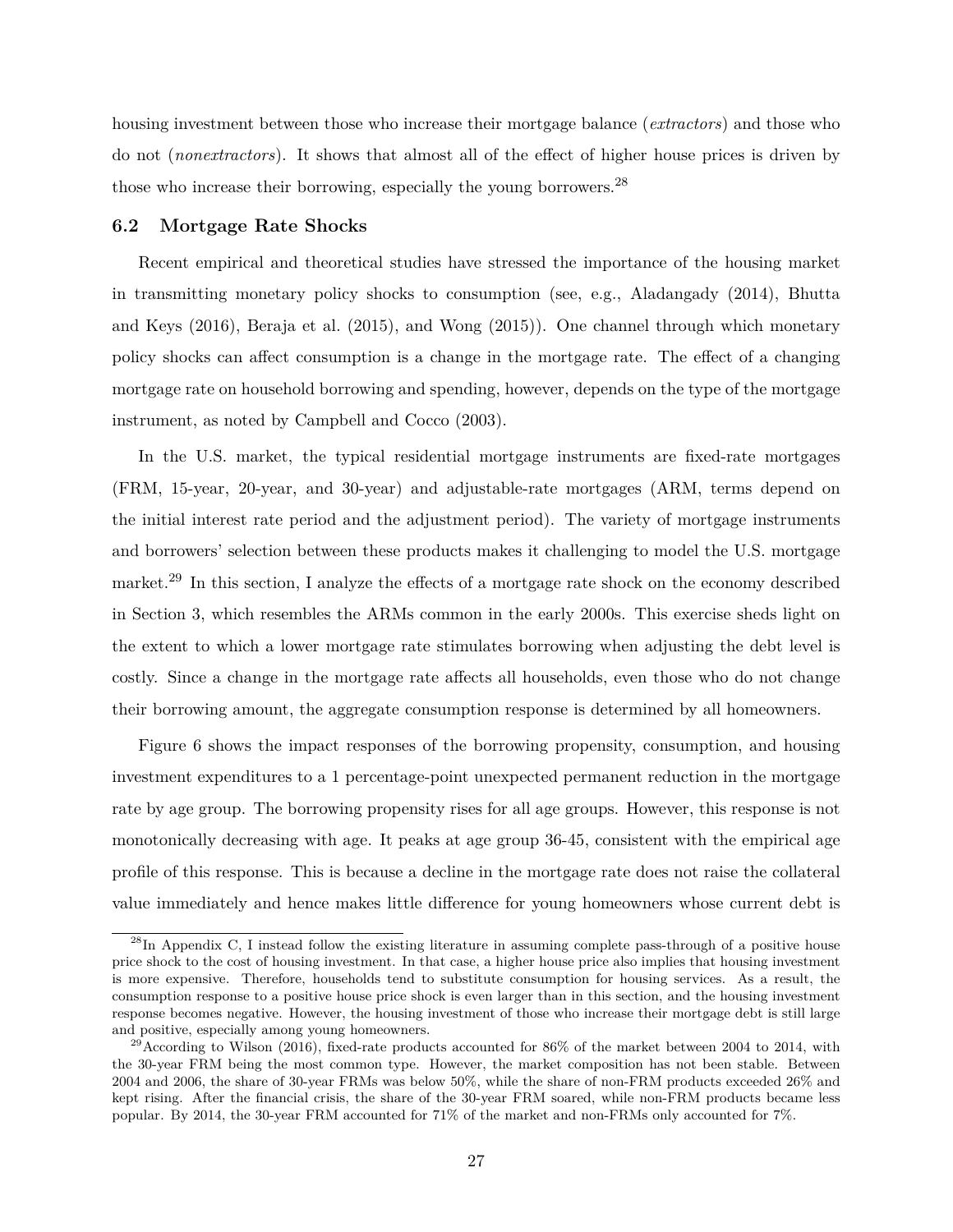almost at the collateral value. It is those aged 36-45 who have few liquid assets, but who have accumulated substantial home equity, who benefit the most from a mortgage rate reduction. In addition, a lower mortgage rate reduces mortgage payments for all borrowers. It provides liquidity even for those who do not adjust their debt level, which further lowers young homeowners' incentive to increase their borrowing. The response of consumption and housing investment expenditures follows the same pattern as the borrowing propensity.

Figure [7](#page-42-1) decomposes the responses of consumption and housing investment into those who increase their borrowing (*extractors*) and those who do not (*nonextractors*). The age profile of the response of consumption and housing investment of extractors follows a hump shape similar to that of the borrowing propensity. Among all extractors, middle-aged extractors have the largest response in their spending. Note that even homeowners who do not change their borrowing amount respond to the mortgage rate reduction. This is because a lower mortgage rate reduces mortgage payments for all homeowners, and hence creates a wealth effect. The consumption panel shows that young extractors drive the consumption response among young homeowners, whereas non-extractors drive the consumption increase among old homeowners. A similar pattern is observed in the housing investment panel.

#### <span id="page-32-0"></span>**7 Can the Model Capture the Boom-Bust Cycles in the 2000s?**

In this section, I examine to what extent the heterogeneous-agent life-cycle model of Section [3](#page-20-0) can capture fluctuations in aggregate consumption and residential investment. For this purpose, I feed U.S. historical time series data on real house prices, the real price of residential structures, and real mortgage rates into the model. Given that the model has been calibrated based on micro data, there is no presumption that the model matches the aggregate data. I show that the model, nevertheless, captures key features of the boom-bust cycle in the U.S. data between 2000 and 2010. I then use the model to conduct two counterfactual analyses to quantify the role of the collateral channel in transmitting aggregate shocks during this period.

#### **7.1 Simulated and Actual Aggregate Data**

The upper panel of Figure [8](#page-42-2) shows the three U.S. time series fed into the model (for a detailed data description, see Appendix [A\)](#page-53-0). The house price series, *p<sup>t</sup>* , is the Case-Shiller U.S. National Home Price Index, deflated by the CPI. The cost of home investment,  $p_t^I$ , is proxied by the price index for residential structures, deflated by the CPI. The mortgage rate,  $r_t^b$ , is the 30-year fixed mortgage rate adjusted for the CPI inflation, except for the year 2009. In 2009, the CPI inflation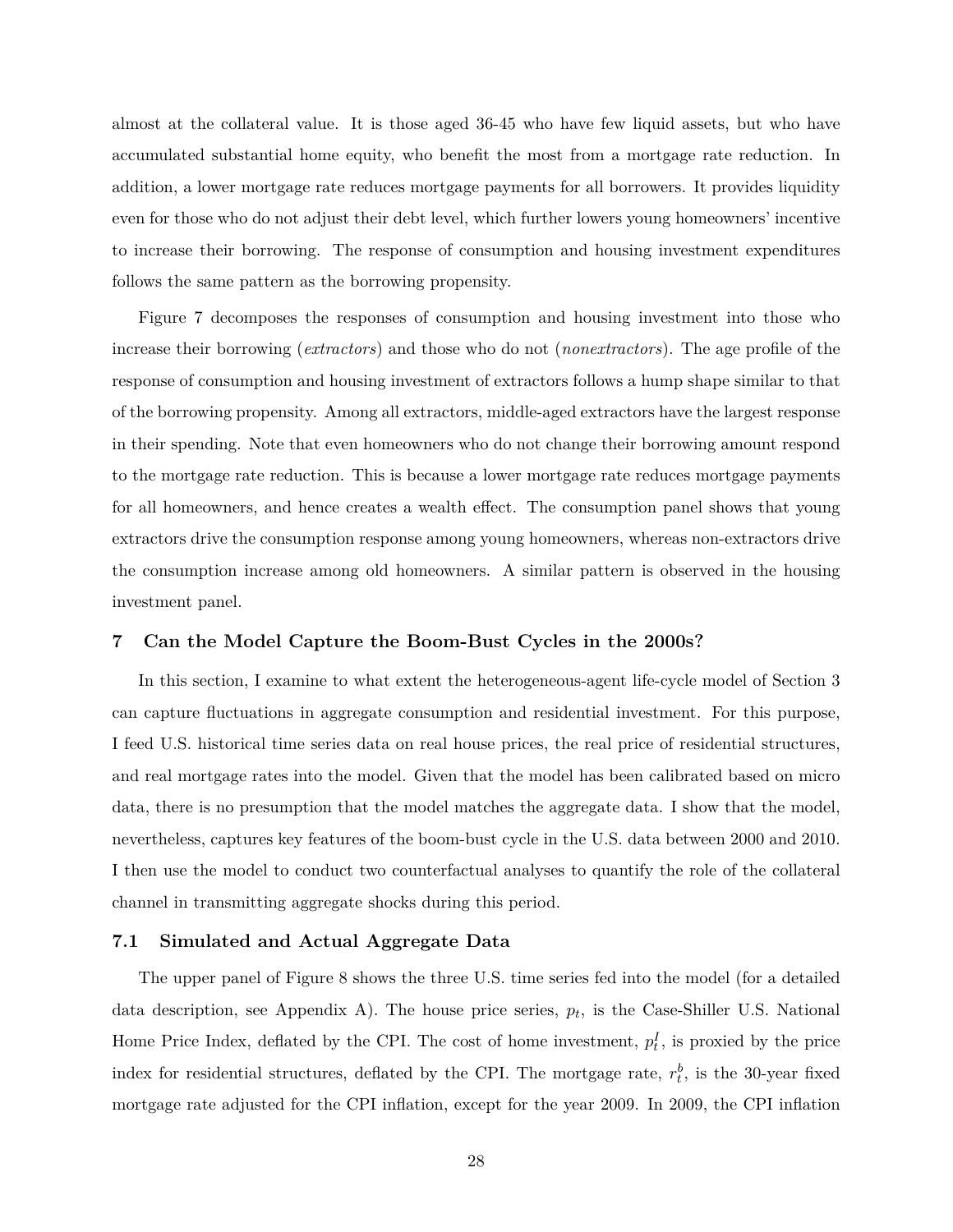rate fell sharply to -0.32% from 3.81% in 2008, and then quickly bounced back to 1.64% in 2010. This was due to a sharp increase in oil prices in 2008 and its subsequent fall in 2009. Since short-lived oil price shocks are less likely to be passed through to the real mortgage rate, I replace the CPI inflation rate in 2009 with the inflation rate calculated based on the CPI excluding food and energy.

In the baseline simulation, I assume that households take the path of future house prices as deterministically given. In other words, after a house price shock, households expect future house price levels equal to the current house price level. Analogous assumptions are made with respect to the mortgage rate and the cost of home investment. In Appendix [D,](#page-57-0) I implement an alternative expectations assumption, according to which households expect that future house prices and investment costs continue to grow at the current rate. The fit of the model is robust to this change in assumptions.

The lower panel of Figure [8](#page-42-2) shows the evolution of consumption, residential investment and the debt-to-income ratio between 2000 and 2015 simulated based on the calibrated model. Consumption and residential investment are converted to percent deviations from their value in 2000. The model generates a boom-bust cycle for both consumption and residential investment in the 2000s. It also sheds light on what caused the boom-bust cycle during this period. Between 2000 and 2005, house prices increased sharply, the cost of housing investment increased moderately, and the mortgage rate fell from 5% to 2%. These developments stimulated homeowners to increase their mortgage debt. As analyzed earlier, borrowers, especially young homeowners, spent these funds largely on housing investment. The aggregate housing stock was built up, facilitating more borrowing, which in turn financed further spending on housing investment and consumption. In the subsequent five years, as house prices fell sharply and the mortgage rate increased, fewer households were able to borrow. As a result, housing investment declined, collateral value shrank, and consumption slumped. In 2011, as the mortgage rate dropped, both consumption and residential investment spiked. After 2011, as the mortgage rate kept rising, consumption and residential investment declined, even as house prices recovered.

In Figure [9,](#page-43-0) I evaluate the model's ability to explain the U.S. data by comparing the simulated data with the corresponding U.S. data. I focus on the period of 2000 to 2010 because after the financial crisis, various government actions were taken, on the one hand to regulate credit markets, and on the other hand to stimulate the housing market. These policies introduced mechanisms and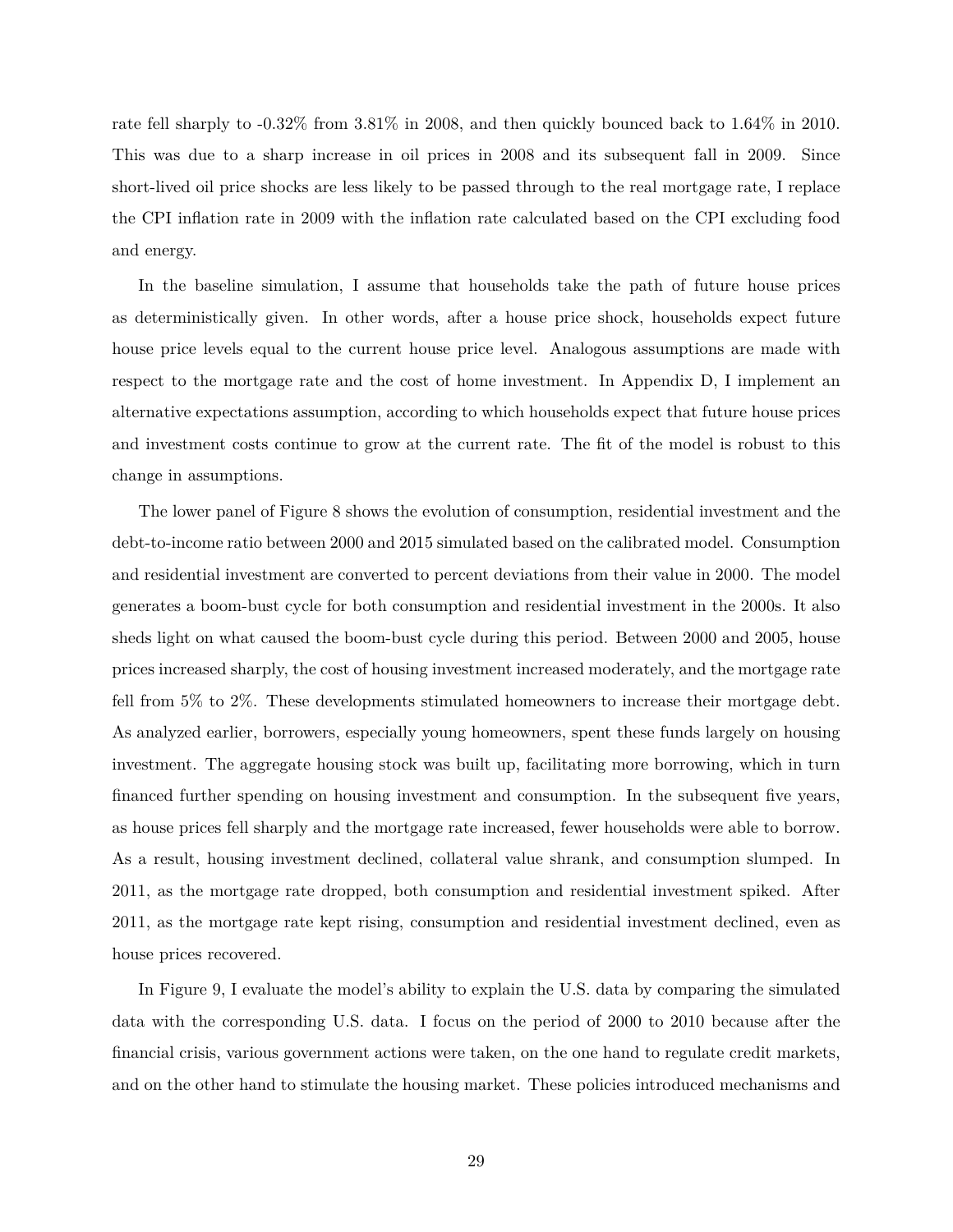shocks that are not captured by the model.<sup>30</sup> Moreover, borrowers increasingly relied on fixed-rate mortgages. This shift as well is beyond the scope of the model.

Since the model abstracts from trend growth in income, the U.S. data must be detrended. Figure [9](#page-43-0) shows log-linearly detrended NIPA data for real personal consumption expenditures and residential investment during this period. Although the model is not intended to explain the entire business cycle, it replicates key features of the U.S. data. Notably, it captures the boom in consumption and residential investment before 2006, and the bust after 2007. The magnitude of the fluctuations is also comparable to the data.<sup>31</sup>

#### **7.2 Policy Experiments: The Role of the Housing Collateral Channel**

A central question since the financial crisis has been how important the housing collateral channel is for explaining the fluctuations in consumption in the 2000s. Answering this question empirically is not easy because of the difficulty of constructing a counterfactual. Given the ability of the calibrated model to match both the micro and macro evidence, I use this model to conduct two counterfactual analyses that shed light on the role of the housing collateral channel in transmitting aggregate shocks to consumption. In the first experiment, I shut off the home equity-based borrowing channel completely by removing the choice of using one's home as collateral. In the second experiment, I fix the mortgage rate at its value in the year 2000. I assess the counterfactual outcomes based on the standard deviations of the growth rate of consumption and residential investment between 2000 and 2010. I compare this volatility measure with the corresponding statistics based on the model.

In the first experiment, I consider a standard two-goods incomplete markets model, in which housing investment is still attractive because of the utility gains from enjoying housing services. However, a house does not have any collateral value. This means that both consumption and housing investment expenditures must be financed by liquid savings. The empirical counterpart of

<sup>&</sup>lt;sup>30</sup>For example, the Dodd-Frank Wall Street Reform and Consumer Protection, passed by the Obama administration in 2010, was intended to decrease various risks in the U.S. financial system. Stimulative programs include the Home Affordable Modification Program (HAMP), designed to help financially struggling homeowners avoid foreclosure by modifying their loans, and the Home Affordable Refinance Program (HARP), which help homeowners, who otherwise would not qualify, to refinance. In addition, a recent study by [Kermani et al.](#page-38-18) [\(2016\)](#page-38-18) shows that QE2 (started in September 2010) and the subsequent QE3 have different effects on mortgage refinancing from QE1 (started in late 2008).

<sup>&</sup>lt;sup>31</sup>A noticeable divergence between the model and the data occurs in 2006 and 2007. Figure [9](#page-43-0) shows that consumption was still rising, whereas the model predicts a decline. The reason why consumption in the model declines in 2006 and 2007 is that the mortgage rate fed into the model increased. The observed rise in U.S. consumption in 2006 and 2007 thus must be explained by other shocks such as income growth, an expansion of consumer credit, or rising foreign demand.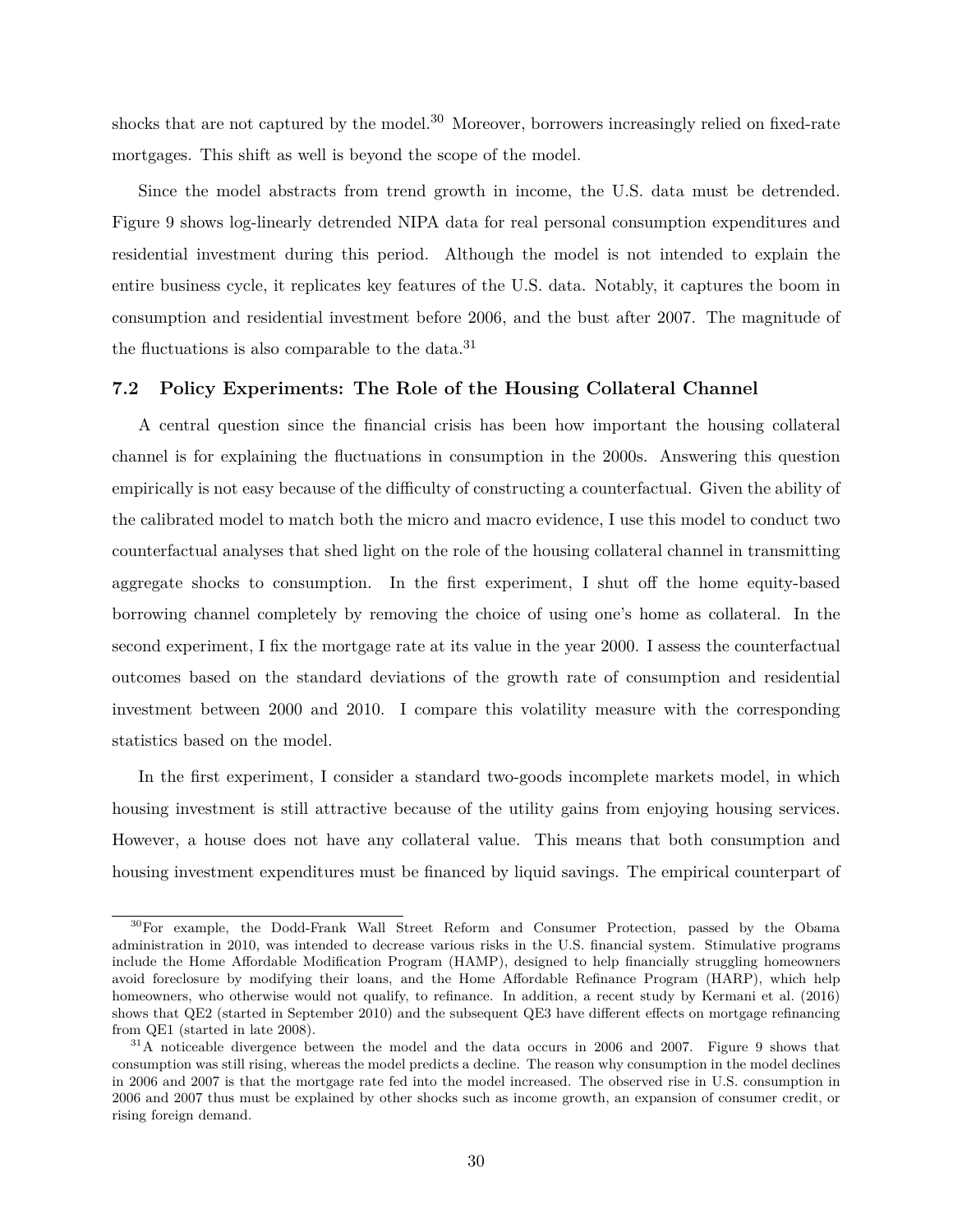such housing markets may be represented by most Asian countries that are either conservative in lending or do not have a well-developed mortgage market. Households under this counterfactual solve the problem

$$
V_j(h, a, y; S) = \max_{h', a', c} u(c, h) + \beta E_j \left[ V_{j+1}(h', a', y'; S') \right]
$$
  
s.t.  $c + a' + p^I \left[ h' - h(1 - \delta) \right] = y + (1 + r^a)a$   
 $h' \ge (1 - \delta)h; \quad a' \ge 0,$  (10)

where all notations have the same meaning as in the model of Section [3.](#page-20-0) Note that in this economy, shocks to the aggregate state, *S*, are solely represented by the changes in  $p<sup>I</sup>$ . I calibrate this counterfactual using the same model parameters and the data on the real price index for residential structures.

The left panel of Figure [10](#page-43-1) shows consumption in the counterfactual and in the original model. The volatility of consumption is much smaller under the counterfactual. Consumption increases slightly before 2006 and then falls, as does  $p<sup>I</sup>$ . This is because an increase in  $p<sup>I</sup>$  drives households to substitute consumption for housing services. Since  $p<sup>I</sup>$  moves only moderately during the cycle, consumption under this counterfactual has almost no variation. The volatility of consumption under this counterfactual is only 11.4% of that in the original model. This means that the presence of the collateral channel accounts for almost 90% of the volatility in consumption during this period. For residential investment, the collateral channel explains 87% of the volatility.

In the second experiment, I fix the mortgage rate to its value at the beginning of the cycle in the year 2000, and calibrate the model with the same parameters, and historical data for real house prices and home investment costs. I evaluate the extent to which changes in the mortgage rate, resulting from monetary policy shifts and changes in lending conditions, contributed to fluctuations in consumption through the collateral channel.

<span id="page-35-0"></span>The right panel of Figure [10](#page-43-1) shows that between 2003 and 2005, the real mortgage rate had the effect of driving consumption up, and, in the following two years, it caused a decline in consumption. The evolution in the mortgage rate between 2000 and 2010 explains about 75% of the fluctuations in consumption and almost 90% of the variability in residential investment. This experiment shows that changes in the mortgage rate can have a large effect on consumption through the collateral channel.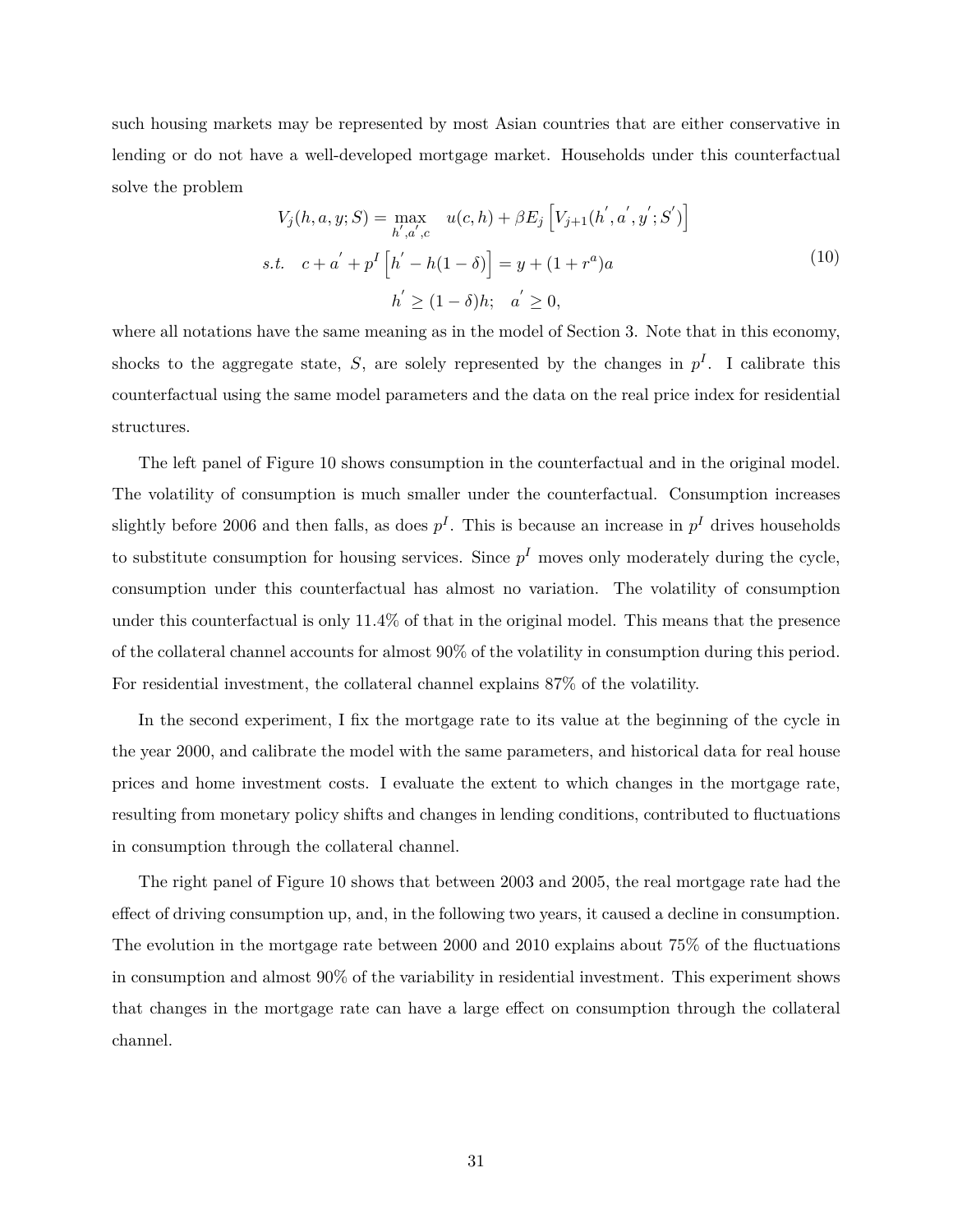#### **8 Conclusion**

Some researchers have interpreted the empirical work of [Mian and Sufi](#page-38-0) [\(2011,](#page-38-0) [2014\)](#page-38-1) and [Mian](#page-38-2) [et al.](#page-38-2) [\(2013\)](#page-38-2) as establishing that the U.S. aggregate consumption boom between 2000 and 2007 was largely driven by existing homeowners aggressively increasing their mortgage debt in an effort to finance additional consumption. As a result, recent quantitative models have focused on the role of the mortgage-borrowing channel in explaining the response of aggregate consumption to house price and interest rate shocks. I presented evidence that this conventional approach is inconsistent with micro evidence. Although rising house prices and low mortgage rates indeed stimulated home equity-based borrowing in the 2000s, as shown by [Mian and Sufi](#page-38-0) [\(2011\)](#page-38-0), household survey data show that most of the borrowed funds were spent on housing investment rather than consumption. This evidence is robust across time, across different data sources, and even across countries, raising the question of how to reconcile the boom-bust cycle in aggregate consumption with the low propensity to consume out of borrowed funds.

My analysis highlighted that increased borrowing can stimulate consumption through two distinct channels. One is an extensive margin: consumption increases because total borrowing increases. The other is an intensive margin: consumption increases because borrowers spend much of the borrowed funds on consumption. The micro-level evidence provided in this paper rules out the intensive margin channel emphasized by the conventional view. Thus, it is clear that the consumption boom-bust cycle must be mainly explained by an increase in the number of home equity borrowers and in total borrowing. The question is whether the apparent large variation in the extensive margin is a rational response to the variation in real house prices and mortgage rates.

I showed that the behavior of households during the consumption boom-bust cycle can be explained based on a two-goods, multiple-assets, heterogeneous-agent life-cycle model with borrowing frictions and collateral constraints. The model also captures the heterogeneity in household behavior across age groups found in the micro data. It not only captures the age profiles in steady state, but is also consistent with the estimated responses to house price and mortgage rate shocks, and it replicates key features of the evolution of aggregate consumption and residential investment.

The fact that homeowners spend their borrowed funds on housing investment is not only important for understanding what actually happened in the 2000s. It is also important because the consumption response to aggregate shocks changes with the endogenous distribution of the housing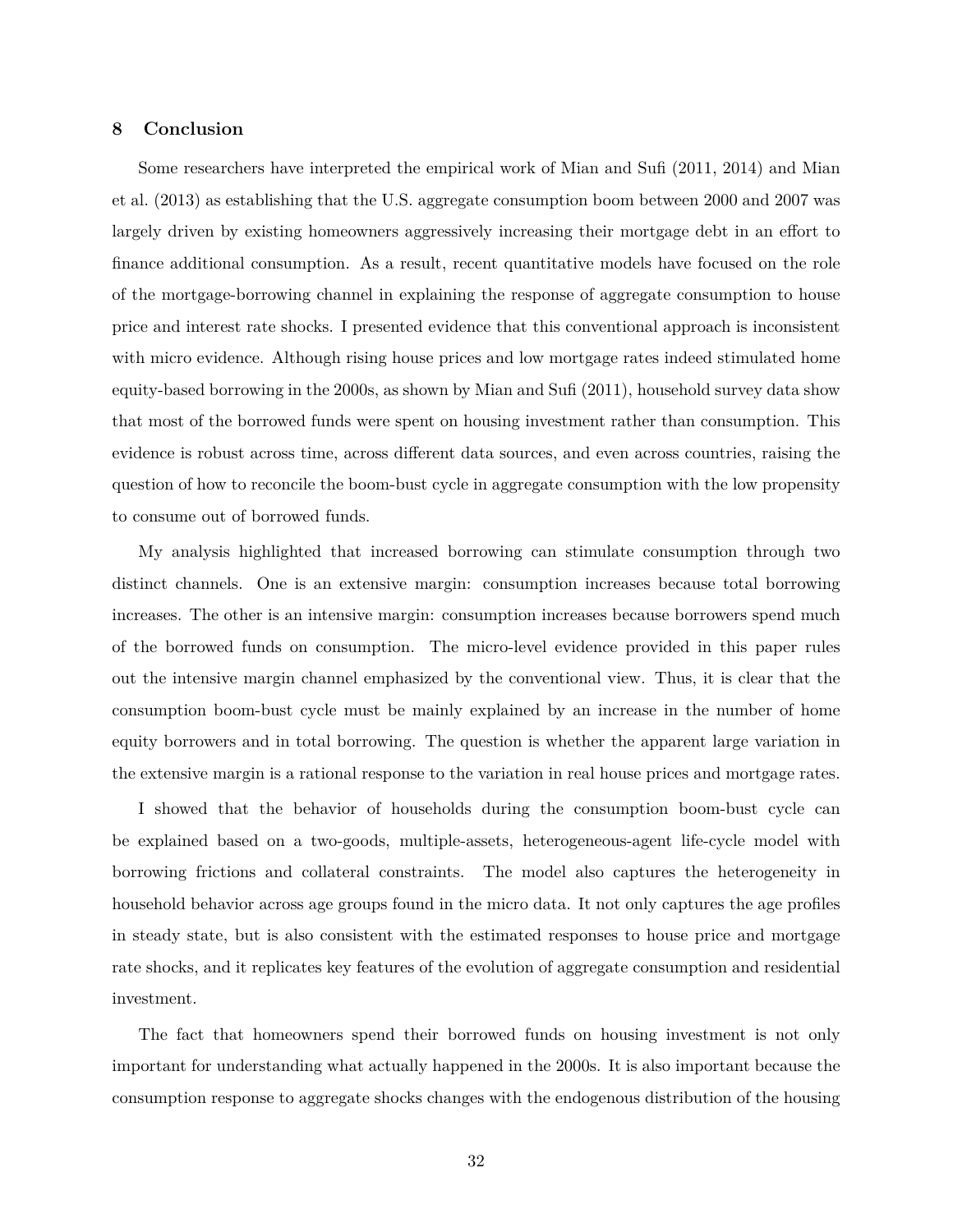stock and of the mortgage debt (see [Berger et al.](#page-37-2) [\(2017\)](#page-37-2)). Studies that focus on the intensive margin alone fail to capture this state dependency in the consumption responses.

Given the ability of the model to capture both the micro and macro evidence, I use the model to conduct two policy experiments to quantify the role of the housing collateral channel in transmitting aggregate shocks. The first experiment shows that if houses were not collateral assets, the volatility of consumption between 2000 and 2010 would have been reduced by 90%. The second experiment shows that if the mortgage rate had stayed the same as in the year 2000, consumption volatility between 2000 and 2010 would have been lower by 75%. These experiments illustrate that the collateral channel was quantitatively important during the most recent consumption boom-bust cycle, even though borrowing affected consumption mostly through the extensive margin.

#### **References**

- <span id="page-37-10"></span>Aladangady, A., "Homeowner Balance Sheets and Monetary Policy," FRB Finance and Economics Discussion Paper 2014-98, 2014.
- <span id="page-37-8"></span>Andreski, P., G. Li, M. Z. Samancioglu and R. Schoeni, "Estimates of Annual Consumption Expenditures and Its Major Components in the PSID in Comparison to the CE," *American Economic Review Papers and Proceedings* 104 (2014), 132–135.
- <span id="page-37-6"></span>Benito, A. and J. Power, "Housing Equity and Consumption: Insights from the Survey of English Housing," *Bank of England Quarterly Bulletin* (2004), 302–309.
- <span id="page-37-7"></span>BERAJA, M., A. FUSTER, E. HURST AND J. VAVRA, "Regional Heterogeneity and Monetary Policy," FRB Staff Report No. 731, 2015.
- <span id="page-37-1"></span>Berger, D., V. Guerrieri, G. Lorenzoni and J. Vavra, "House Prices and Consumer Spending," NBER Working Paper No. 21667, 2015.
- <span id="page-37-2"></span>———, "House Prices and Consumer Spending," *Review of Economic Studies, forthcoming* (2017).
- <span id="page-37-0"></span>BHUTTA, N. AND B. KEYS, "Interest Rates and Equity Extraction during the Housing Boom," *American Economic Review* 106 (2016), 1742–1774.
- <span id="page-37-4"></span>Brady, P., G. Canner and D. Maki, "The Effects of Recent Mortgage Refinancing," *Federal Reserve Bulletin* (2000), 441–450.
- <span id="page-37-11"></span>Campbell, J. and J. Cocco, "Household Risk Management and Optimal Mortgage Choice," *Quarterly Journal of Economics* 118 (2003), 1449–1494.
- <span id="page-37-3"></span>Canner, G., K. Dynan and W. Passmore, "Mortgage Refinancing in 2001 and Early 2002," *Federal Reserve Bulletin* (2002), 469–481.
- <span id="page-37-9"></span>Chen, H., M. Michaux and N. Roussanov, "Houses as ATMs? Mortgage Refinancing and Macroeconomic Uncertainty," NBER Working Paper No. 19421, 2013.
- <span id="page-37-5"></span>Cooper, D., "Did Easy Credit Lead to Overspending? Home Equity Borrowing and Household Behavior in the Early 2000s," FRB Boston Public Policy Discussion Paper, No. 2009-7, 2009.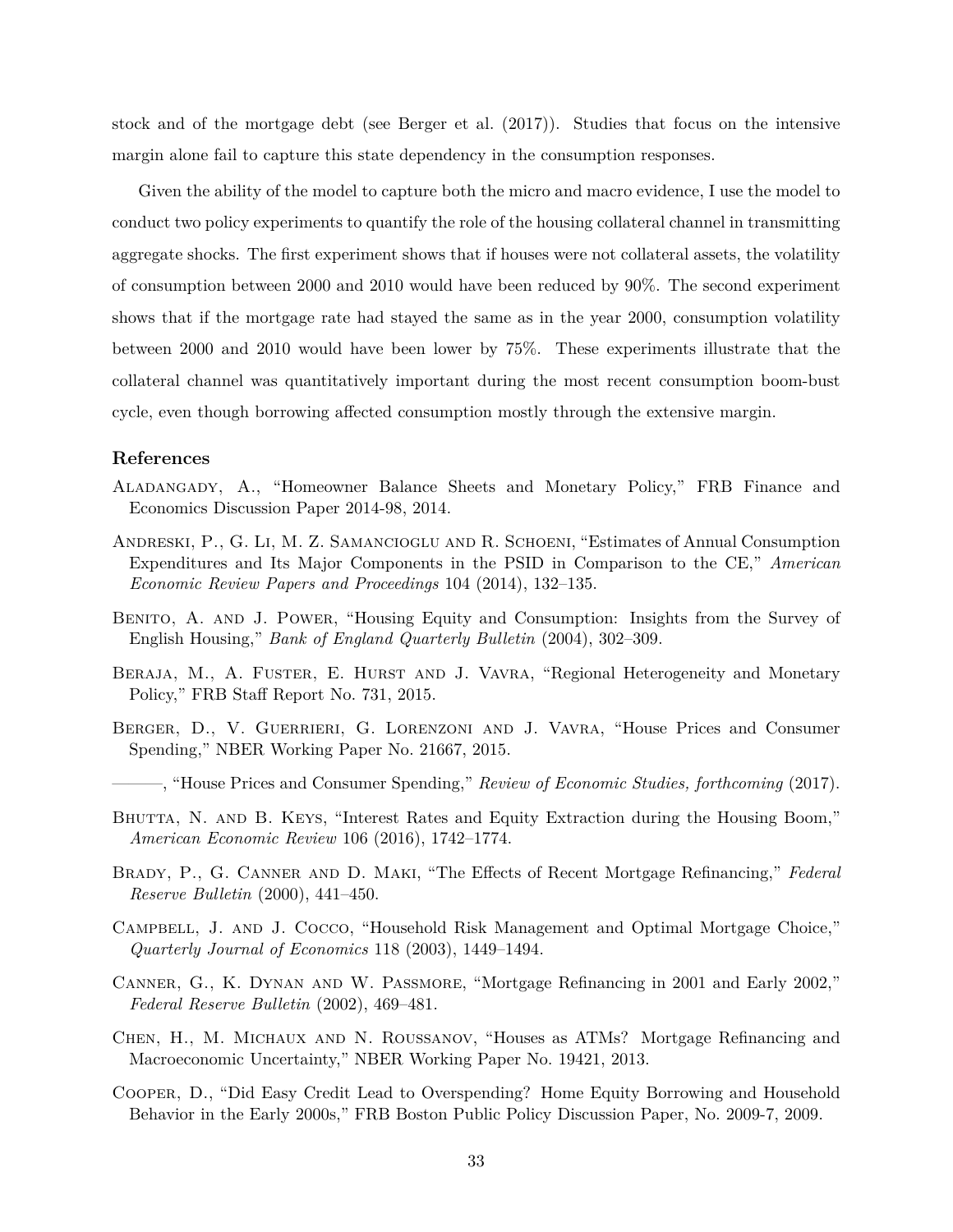- <span id="page-38-17"></span>DAVIS, M. AND J. HEATHCOTE, "The Price and Quantity of Residential Land in the United States," *Journal of Monetary Economics,* 54 (2007), 2595–2620.
- <span id="page-38-15"></span>Fernandez-Villaverde, J. and D. Krueger, "Consumption over the Life Cycle: Facts from Consumer Expenditure Survey Data," *Review of Economics and Statistics* 89 (2006), 552–565.
- <span id="page-38-14"></span>Ganong, P. and P. Noel, "The Effect of Debt on Default and Consumption: Evidence from Housing Policy in the Great Recession," Unpublished, 2017.
- <span id="page-38-3"></span>Greenspan, A. and J. Kennedy, "Sources and Uses of Equity Extracted from Homes," *Oxford Review of Economic Policy* 24 (2007), 120–144.
- <span id="page-38-7"></span>HURST, E. AND F. STAFFORD, "Home Is Where the Equity Is: Mortgage Refinancing and Household Consumption," *Journal of Money, Credit and Banking* 36 (2004), 985–1014.
- <span id="page-38-11"></span>Iacoviello, M., "House Prices, Borrowing Constraints and Monetary Policy in the Business Cycle," *American Economic Review* 95 (2005), 739–764.
- <span id="page-38-12"></span>Iacoviello, M. and M. Pavan, "Housing and Debt over the Life Cycle and over the Business Cycle," *Journal of Monetary Economics* 60 (2013), 221–238.
- <span id="page-38-9"></span>Juster, T., J. Smith and F. Stafford, "The Measurement and Structure of Household Wealth," *Labour Economics* 6 (1999), 253–275.
- <span id="page-38-13"></span>Kaplan, G., K. Mitman and G. Violante, "The Housing Boom and Bust: Model Meets Evidence," NBER Working Paper No. 23649, 2017.
- <span id="page-38-16"></span>Kaplan, G. and G. Violante, "A Model of the Consumption Response to Fiscal Stimulus Payments," *Econometrica* 82 (2014), 1199–1239.
- <span id="page-38-18"></span>Kermani, A., M. D. Maggio and C. Palmer, "How Quantitative Easing Works: Evidence on the Refinancing Channel," NBER Working Paper No. 22638, 2016.
- <span id="page-38-8"></span>Li, G., "Transaction Costs and Consumption," *Journal of Economic Dynamics and Control* 33 (2009), 1263–1277.
- <span id="page-38-10"></span>Li, G., R. Schoeni, S. Danziger and K. K. Charles, "New Expenditures Data in the PSID: Comparisons with the CE," *Monthly Labor Review* 133 (2010), 29–39.
- <span id="page-38-2"></span>MIAN, A., K. RAO AND A. SUFI, "House Balance Sheets, Consumption, and the Economic Slump," *Quarterly Journal of Economics* 128 (2013), 1687–1726.
- <span id="page-38-0"></span>MIAN, A. AND A. SUFI, "House Prices, Home Equity-Based Borrowing, and the US Household Leverage Crisis," *American Economic Review* 101 (2011), 2132–2156.

<span id="page-38-1"></span>———, "House Price Gains and U.S. Household Spending from 2002 to 2006," NBER Working Paper No. 20152, 2014.

- <span id="page-38-4"></span>Nam, T., "Cash-out Refinancing as a Tool for Portfolio Rebalancing," Unpublished, 2015.
- <span id="page-38-5"></span>Ortalo-Magne, F. and S. Rady, "Boom in, Bust out: Young Households and the Housing Price Cycle," *European Economic Reviews* 43 (1999), 755–766.

<span id="page-38-6"></span><sup>———, &</sup>quot;Housing Market Dynamics: On the Contribution of Income Shocks and Credit Constraints," *Review of Economic Studies* 73 (2006), 459–485.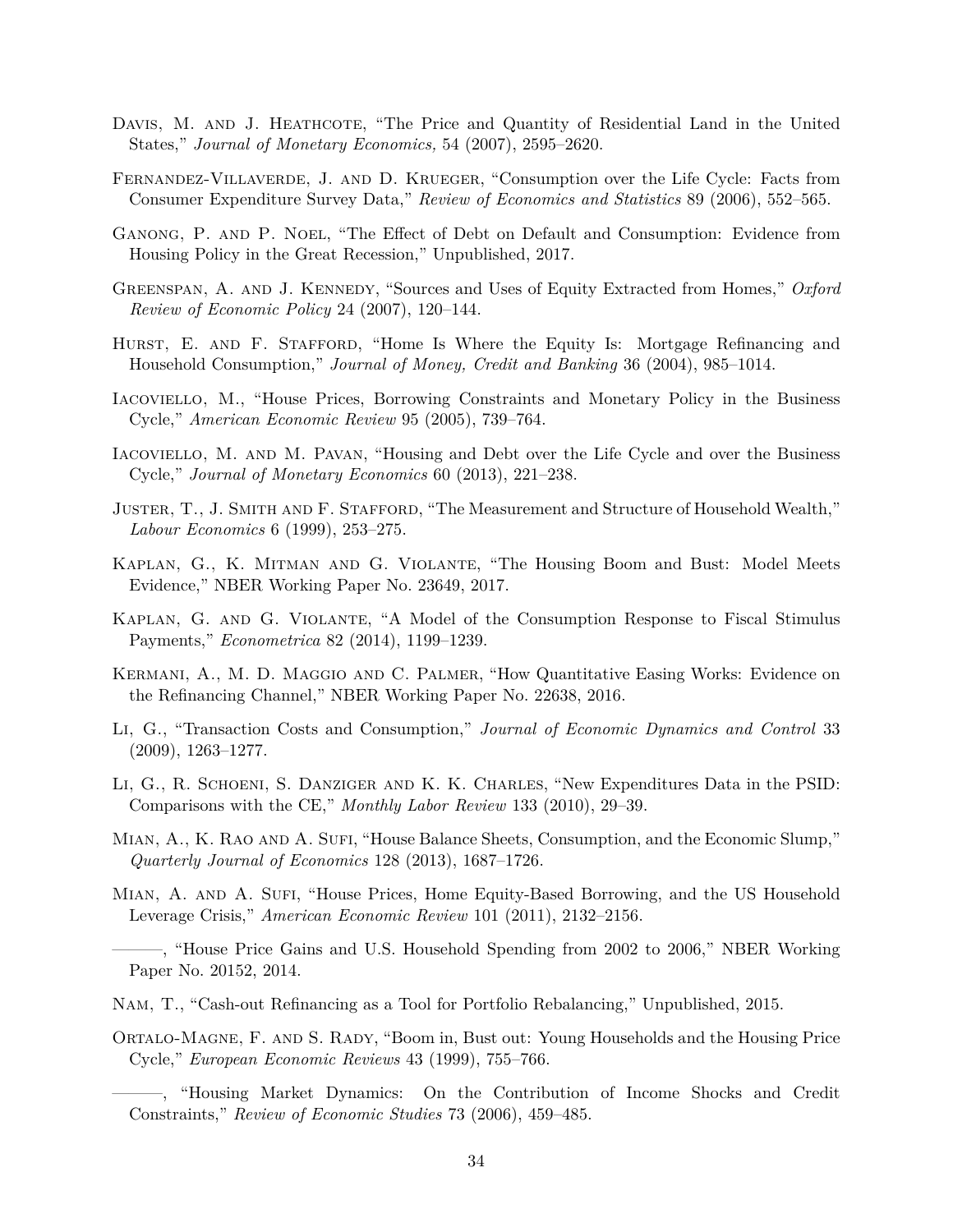- <span id="page-39-1"></span>Pfeffer, F., R. Schoeni, A. Kennickell and P. Andreski, "Measuring Wealth and Wealth Inequality: Comparing Two U.S. Surveys," *Journal of Economic and Social Measurement* 41 (2016), 103–120.
- <span id="page-39-0"></span>Smith, M., "What Do We Know about Equity Withdrawal by Households in New Zealand?," *The Blackwell Companion to the Economics of Housing: The Housing Wealth of Nations* (2010), 176–200.
- <span id="page-39-5"></span>Tauchen, G., "Finite State Markov-Chain Approximations to Univariate and Vector Autoregressions," *Economics Letters* 20 (1986), 177–181.
- <span id="page-39-4"></span>Wilson, T., "What the Consumer Expenditure Survey Tells Us about Mortgage Instruments before and after the Housing Collapse," *Beyond the Numbers: Prices & Spending* 5 (2016), (U.S. Bureau of Labor Statistics).
- <span id="page-39-2"></span>Wong, A., "Population Aging and the Transmission of Monetary Policy to Consumption," Unpublished, 2015.
- <span id="page-39-3"></span>Yang, F., "Consumption over the Life Cycle: How Different Is Housing?," *Review of Economic Dynamics* 12 (2009), 423–443.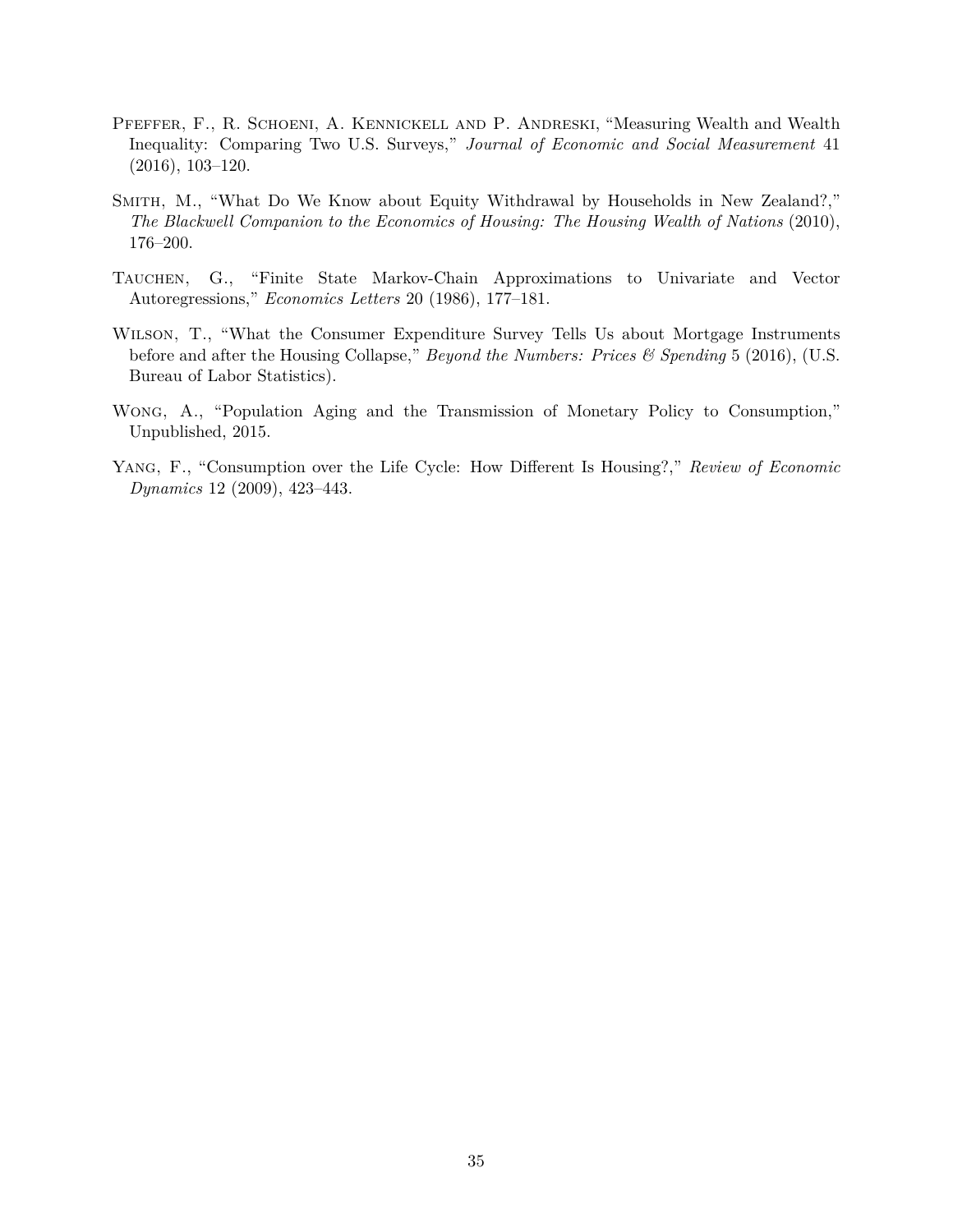<span id="page-40-0"></span>Figure 1: Home equity cashed out, consumption, and residential investment (aggregate data)



Notes: Data on quarterly real consumption and residential investment are obtained from the BEA NIPA tables, and are log-linearly detrended. The right axis of both figures shows log deviations from the trend. The volume of home equity cashed out is the sum of home equity cashed out through cash-out refinancing, second mortgages, and HELOC, as reported in Freddie Mac's quarterly refinance report. All nominal series are converted to 2009 dollars using the CPI.

<span id="page-40-1"></span>



Notes: These estimates are obtained from the household-level regression model [\(3\)](#page-15-0). The solid lines show the estimated coefficients. The dotted lines show one-standard-deviation confidence intervals. Consumption includes expenditures on non-durable goods, durable goods, and services excluding mortgage payments. Housing investment includes expenditures on the move-up type of investment, home improvement, and net investment expenditures on real estate. See Appendix [A](#page-53-0) for a detailed data description.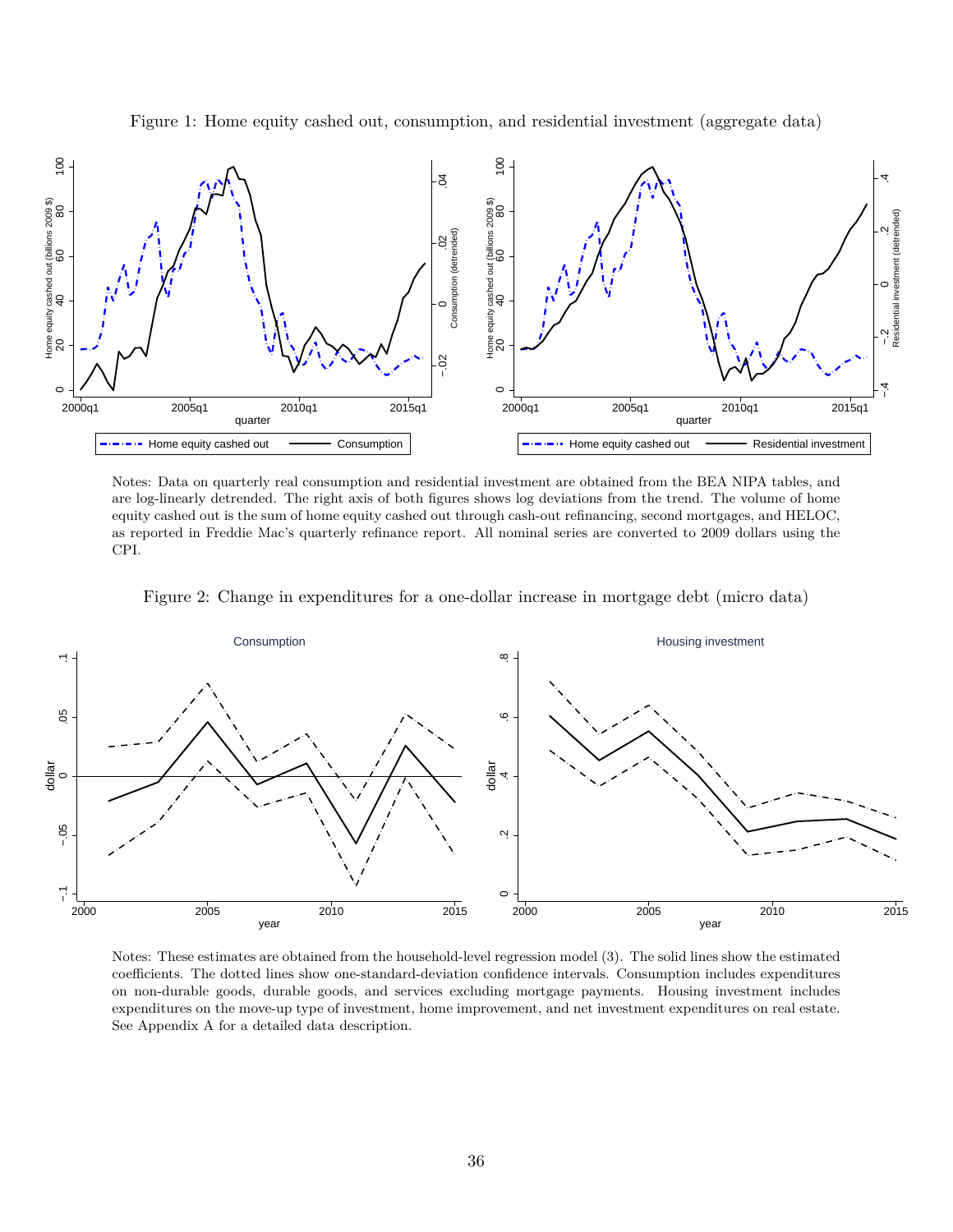<span id="page-41-0"></span>

Figure 3: Life-cycle profiles averaged across households in the same age group

Notes: This figure plots life-cycle profiles simulated by the model and constructed from survey data. The income of the youngest age group, 26-30, is normalized to 1. Total wealth and liquid savings are in proportion to the income of the youngest age group. Housing investment and consumption expenditures are normalized by the corresponding expenditures of the youngest age group.

Figure 4: Impact responses to a 1% permanent increase in the house price

<span id="page-41-1"></span>

<span id="page-41-2"></span>Figure 5: Differential responses to a permanent house price increase

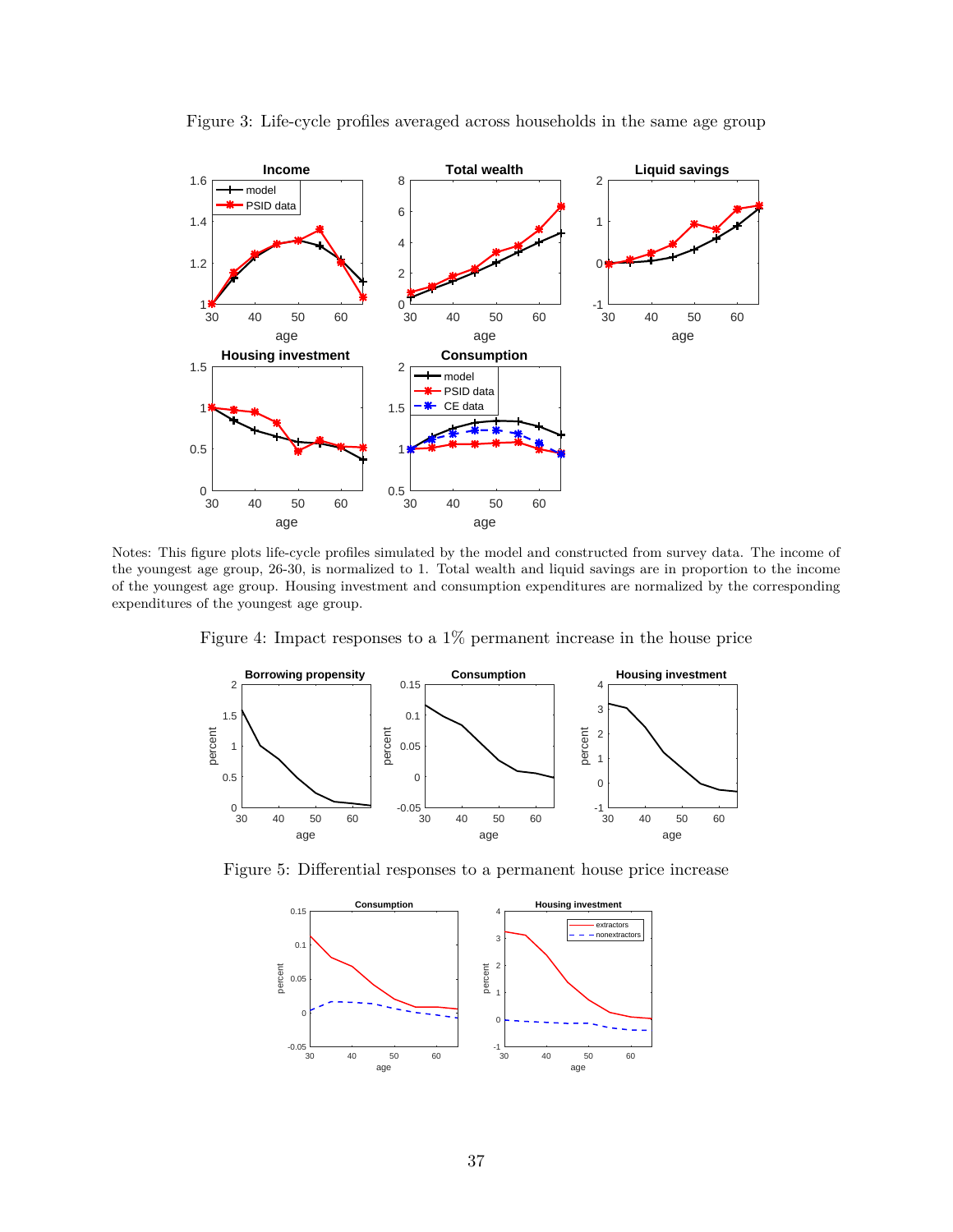<span id="page-42-0"></span>



<span id="page-42-1"></span>Figure 7: Differential responses to a permanent mortgage rate reduction



Figure 8: The U.S. boom-bust cycles in the 2000s

<span id="page-42-2"></span>

Notes: The upper panel plots historical time series for the real house price index, the real price index for residential structures, and real mortgage rates. The lower panel plots simulated paths obtained by feeding the historical time series in the upper panel into the calibrated model. Consumption and residential investment are expressed in percent deviations from the corresponding value in the year 2000.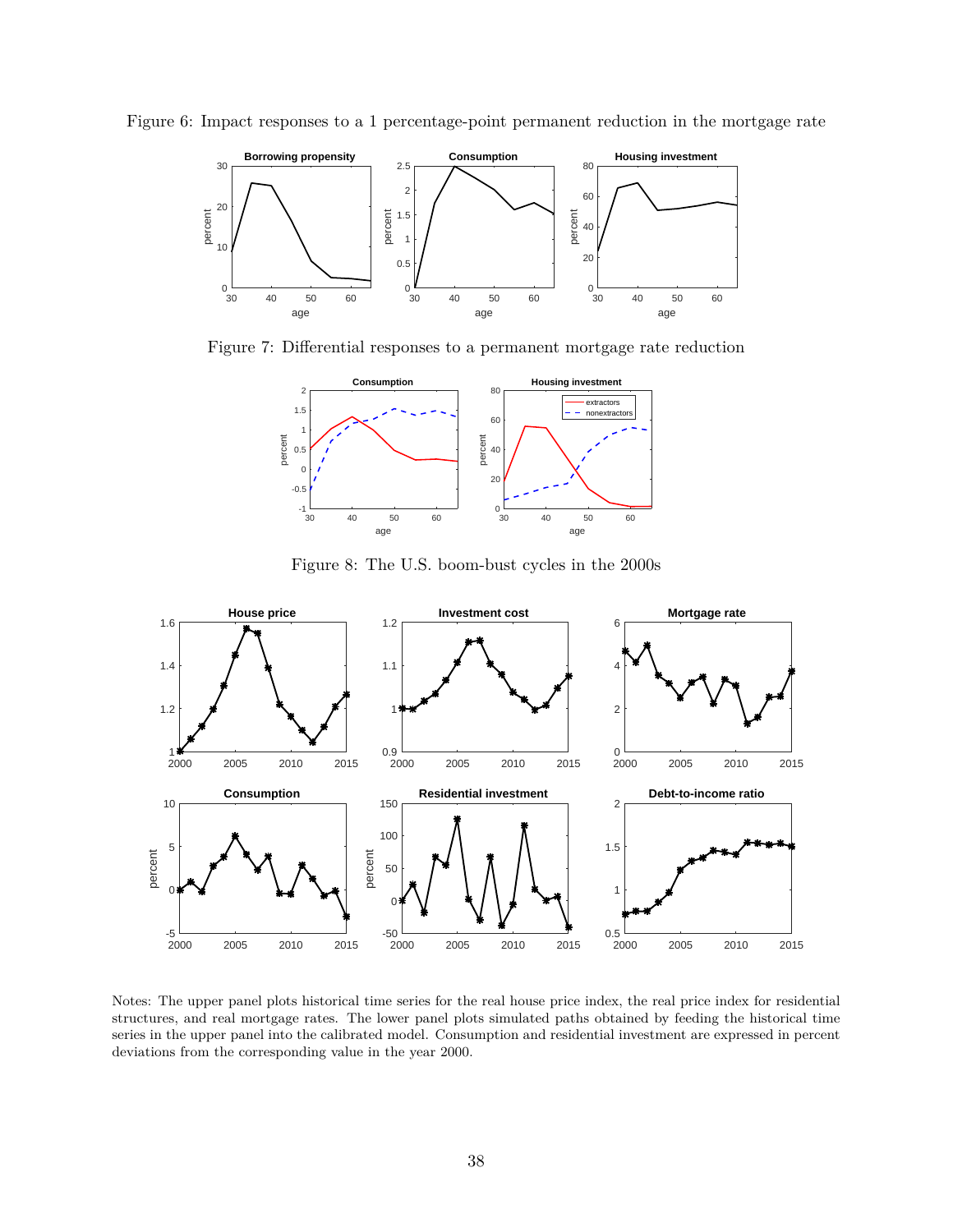<span id="page-43-0"></span>

Figure 9: The boom-bust cycle in consumption and residential investment

Notes: This figure plots consumption and residential investment simulated by the model, and log-linearly detrended real personal consumption expenditures and residential investment from BEA NIPA data. All series are expressed as the percent deviations from the corresponding value in 2000.

Figure 10: Policy experiments

<span id="page-43-1"></span>

Notes: This figure plots consumption in the model and in two counterfactual analyses. The counterfactual in the left panel represents the experiment where houses have no collateral value but only serve as a consumption good. The counterfactual in the right panel represents the experiment where the mortgage rate is held constant through the cycle at the value of the year 2000.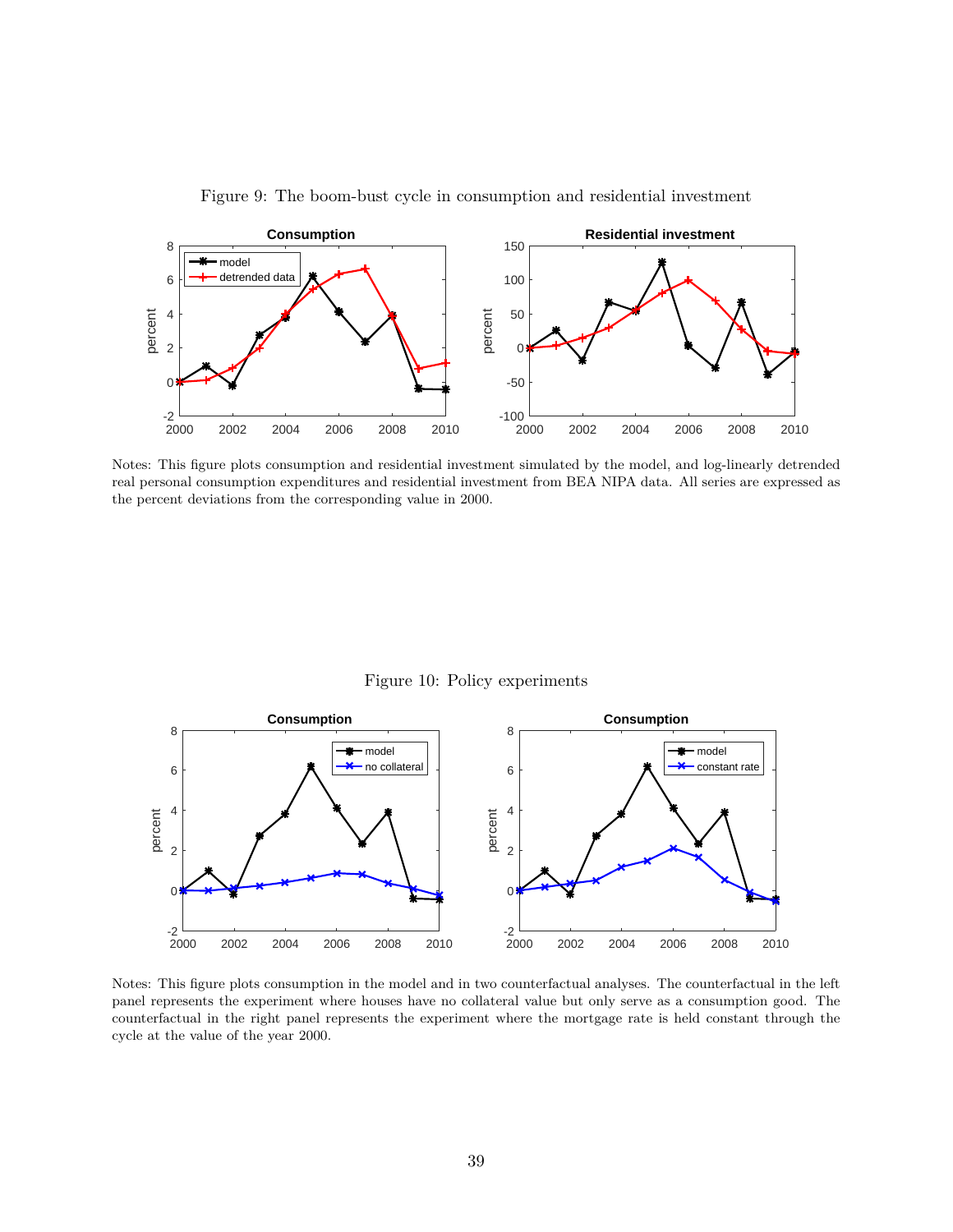|                                                       | extractors<br>$(\%)$ |      | Mortgage<br>balance<br>$(\$,000)$                  |
|-------------------------------------------------------|----------------------|------|----------------------------------------------------|
| $3.\overline{3}$                                      |                      |      |                                                    |
| $40.1$<br>$40.9$<br>$53.7$                            |                      |      |                                                    |
| $4.8$<br>3.0<br>7.0                                   |                      |      |                                                    |
| 64.8                                                  |                      |      |                                                    |
| $2.\overline{8}$<br>3.8<br>$50.8$<br>$48.9$<br>$49.4$ |                      |      | 86.1<br>99.5<br>119.8.2<br>112.1<br>144.7<br>144.7 |
|                                                       |                      |      |                                                    |
| 4.8                                                   |                      | 15.6 |                                                    |
| 5.9<br>58.6                                           |                      | 16.1 |                                                    |
| ર<br>4.<br>50.8                                       |                      | 24.9 | 128.3                                              |

<span id="page-44-0"></span>Table 1: Summary statistics for the PSID data, 1999-2015 Table 1: Summary statistics for the PSID data, 1999-2015 Notes: All statistics except for column (5) are reported as mean values per household. In column (5), home-equity extractors refer to homeowners who increase their mortgage balance by at least 5% between two interviews wi Notes: All statistics except for column (5) are reported as mean values per household. In column (5), home-equity extractors refer to homeowners who increase their mortgage balance by at least 5% between two interviews with the increase exceeding \$1,000. The amount extracted is computed as the average increase in the mortgage balance, conditional on extracting home equity. Housing investment and consumption expenditures are described in detail in Appendix [A.](#page-53-0)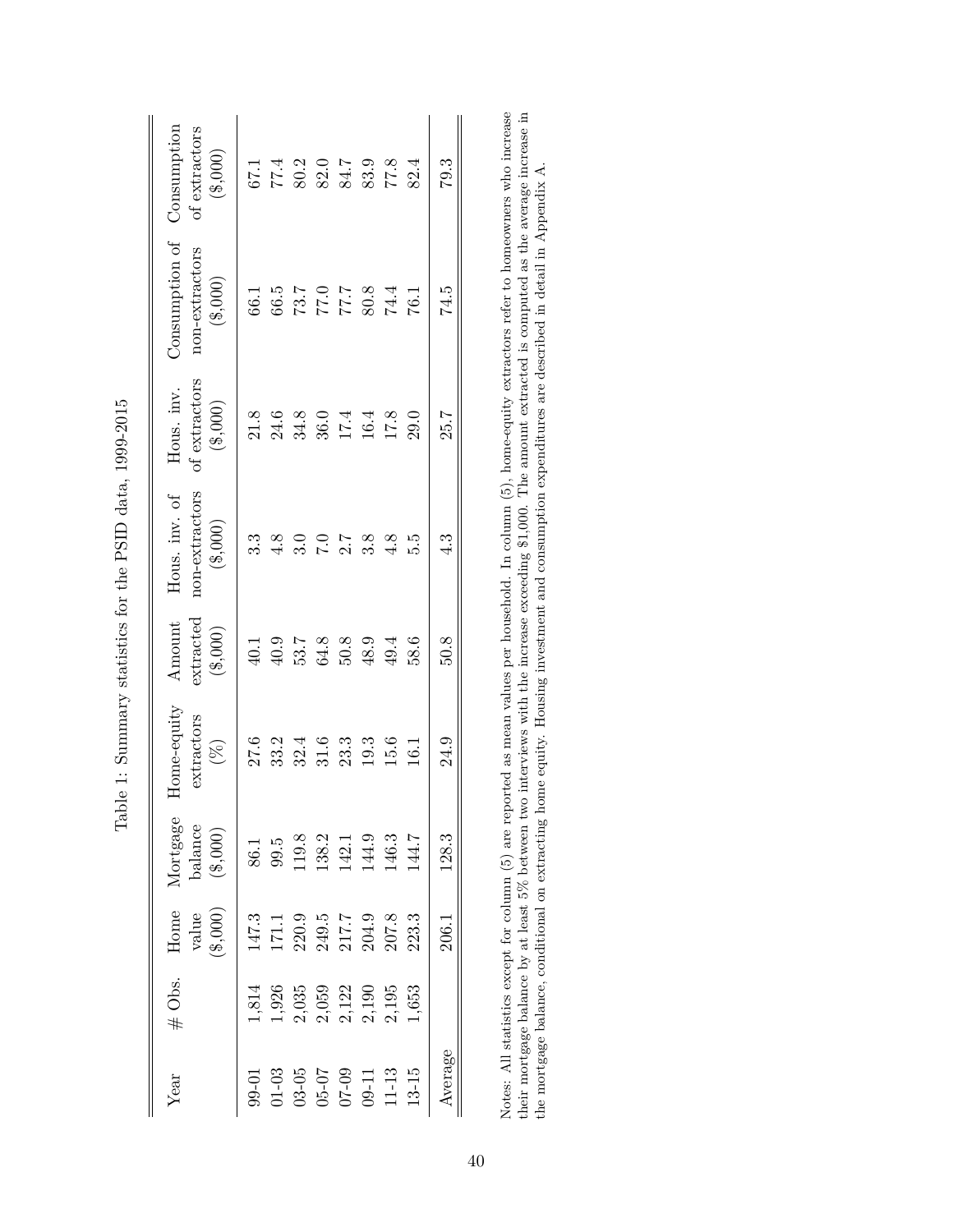<span id="page-45-0"></span>

|             | All homeowners                                              | 26-35     | 36-45                                   | $46 - 55$ | 56-65                |
|-------------|-------------------------------------------------------------|-----------|-----------------------------------------|-----------|----------------------|
|             |                                                             |           |                                         |           |                      |
|             | <i>i.</i> Propensity to make any type of housing investment |           |                                         |           |                      |
| $Extract=1$ | $0.123**$                                                   | $0.208**$ | $0.137**$                               | $0.089**$ | $0.082**$            |
|             | (0.006)                                                     |           | $(0.013)$ $(0.011)$ $(0.010)$ $(0.013)$ |           |                      |
| $#$ Obs.    | 15,994                                                      | 2,530     | 4,327                                   | 5,201     | 3,936                |
|             |                                                             |           | <i>ii.</i> Propensity to upgrade home   |           |                      |
|             | $0.085**$                                                   | $0.202**$ | $0.112**$                               | $0.048**$ |                      |
| $Extract=1$ | $(0.004)$ $(0.014)$ $(0.009)$ $(0.006)$                     |           |                                         |           | $0.028**$<br>(0.005) |
|             |                                                             |           |                                         |           |                      |
| $#$ Obs.    | 15,994                                                      |           | 2,530 4,327                             | 5,201     | 3,936                |
|             | <i>iii.</i> Propensity to make home improvements            |           |                                         |           |                      |
| $Extract=1$ | $0.051**$                                                   | $0.064**$ | $0.045**$                               | $0.042**$ | $0.060**$            |
|             | $(0.005)$ $(0.012)$ $(0.010)$ $(0.009)$                     |           |                                         |           | (0.012)              |
| $#$ Obs.    | 15,994                                                      |           | $2,530$ $4,327$ $5,201$                 |           | 3,936                |
|             |                                                             |           | iv. Propensity to invest in real estate |           |                      |
|             |                                                             |           |                                         |           |                      |
| $Extract=1$ | $0.012**$                                                   | 0.012     | $0.016**$                               | $0.013*$  | 0.008                |
|             | (0.003)                                                     |           | $(0.007)$ $(0.005)$ $(0.005)$           |           | (0.006)              |
| $#$ Obs.    | 15,994                                                      |           | 2,530 4,327 5,201                       |           | 3,936                |
|             |                                                             |           |                                         |           |                      |

Table 2: Increased mortgage debt and residential investment

Notes: A column in each panel presents the results from estimating one logit specification in equation [\(1\)](#page-11-0). The logit model coefficients are presented as marginal effects. \* and \*\* represent significance at the 5% and 1% level, respectively. Sample period: 1999-2015. Standard errors are clustered at the household level. All specifications control for (1) demographics (household head's age, age-squared, and the change in family size); (2) households' financial conditions (the growth rate of income, lagged income, lagged liquid assets, and lagged illiquid assets); and (3) year dummies. Income and wealth variables are converted to 2009 dollars using the CPI.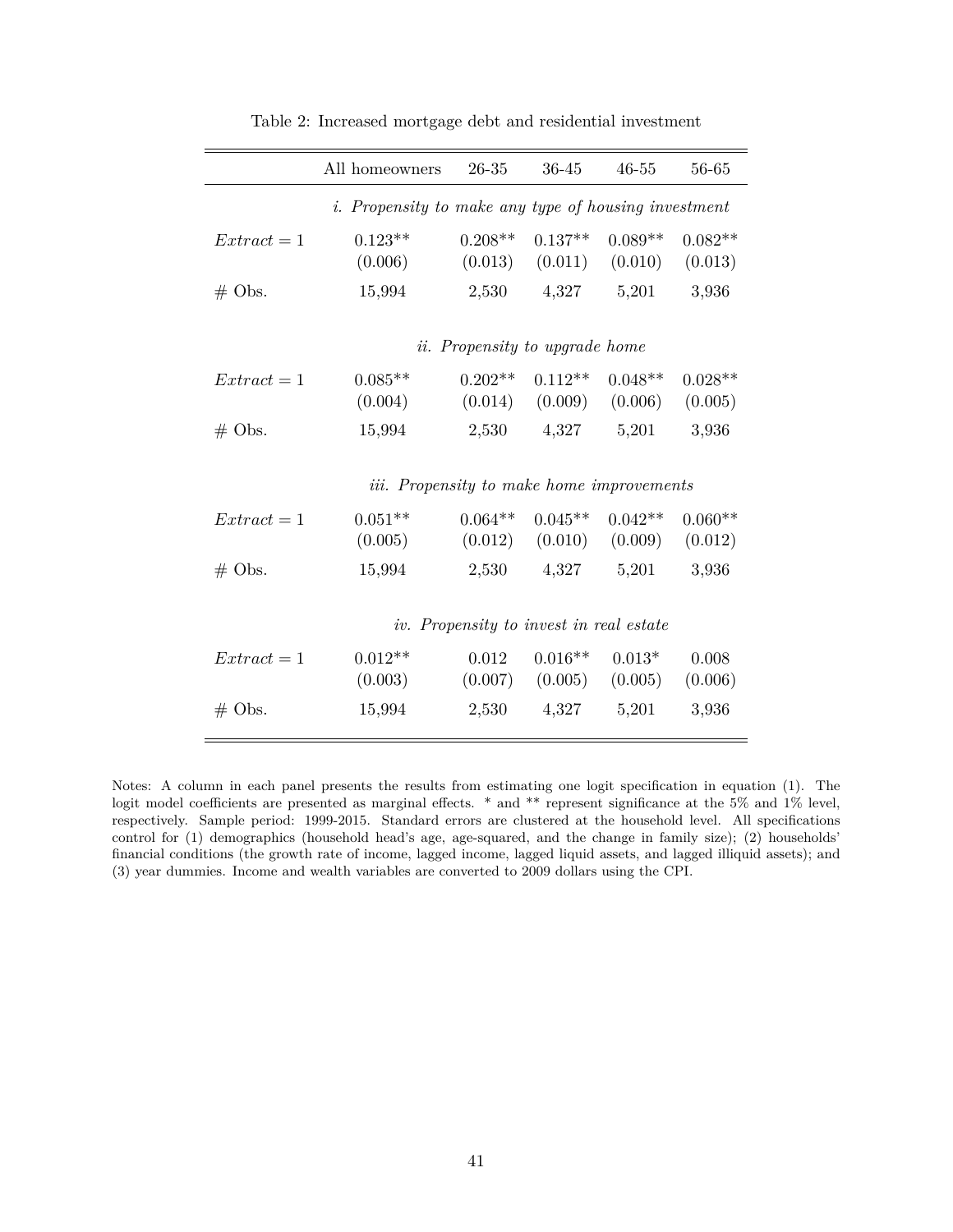|                                                                                                                            | estate<br>Real              | (0.018)<br>$-0.027$                        | 15,994                                                   | F.                                  |
|----------------------------------------------------------------------------------------------------------------------------|-----------------------------|--------------------------------------------|----------------------------------------------------------|-------------------------------------|
|                                                                                                                            | Improve-<br>Housing<br>ment | (0.007)<br>0.011                           | 15,994                                                   | ಬ್ರ                                 |
|                                                                                                                            | Move-<br>qn                 | $0.131**$<br>(0.042)                       | 15,994                                                   | 4.2                                 |
|                                                                                                                            | others                      | (0.008)<br>1000                            | 15,994                                                   | $\begin{array}{c} 38.9 \end{array}$ |
|                                                                                                                            | Services<br>mortgage        | $0.089**$<br>(0.007)                       | 15,994                                                   | 20.7                                |
|                                                                                                                            | Services                    | $0.096**$<br>(0.011)                       | 15,994                                                   | 59.6                                |
|                                                                                                                            | Durable<br>PCE              | (0.005)<br>$-0.006$                        | 15,994                                                   | G.G                                 |
| $\overbrace{TotalExpenditures_{t-1}}^{m\times r\times m\times m\times s}\text{, where }k$ denotes the type of expenditures | Non-durable                 | (0.007)<br>$-0.011$                        | 15,994                                                   | 24.9                                |
| Dependent Variable:                                                                                                        | Housing                     | $15*$<br>0.1                               | 994<br>$\overline{15}$                                   | 0                                   |
|                                                                                                                            | PCE                         | $(0.057)$ $(0.016)$ $(0.053)$<br>$0.079**$ | 15,994                                                   | 91.0                                |
|                                                                                                                            | Total                       | $0.193***$                                 | 15,994                                                   | 100                                 |
|                                                                                                                            |                             | $Extract=1$                                | Other Controls<br>Year Dummies<br>Demographics<br># Obs. | Expenditure<br>share $(\%)$         |

Notes: Estimation results based on equation (2). \* and \*\* represent significance at the 5% and 1% level, respectively. Sample period: 1999-2015. Estimation method: pooled OLS. Standard errors are clustered at the househol Notes: Estimation results based on equation [\(2\)](#page-13-0). \* and \*\* represent significance at the 5% and 1% level, respectively. Sample period: 1999-2015. Estimation method: pooled OLS. Standard errors are clustered at the household level. Demographics include household head's age, age-squared, and the change in family size. Other controls include the income growth rate, lagged income, lagged liquid assets, and lagged illiquid assets. Income and wealth variables are converted to 2009 dollars using the CPI.

<span id="page-46-0"></span>Table 3: Increased mortgage debt and expenditure growth Table 3: Increased mortgage debt and expenditure growth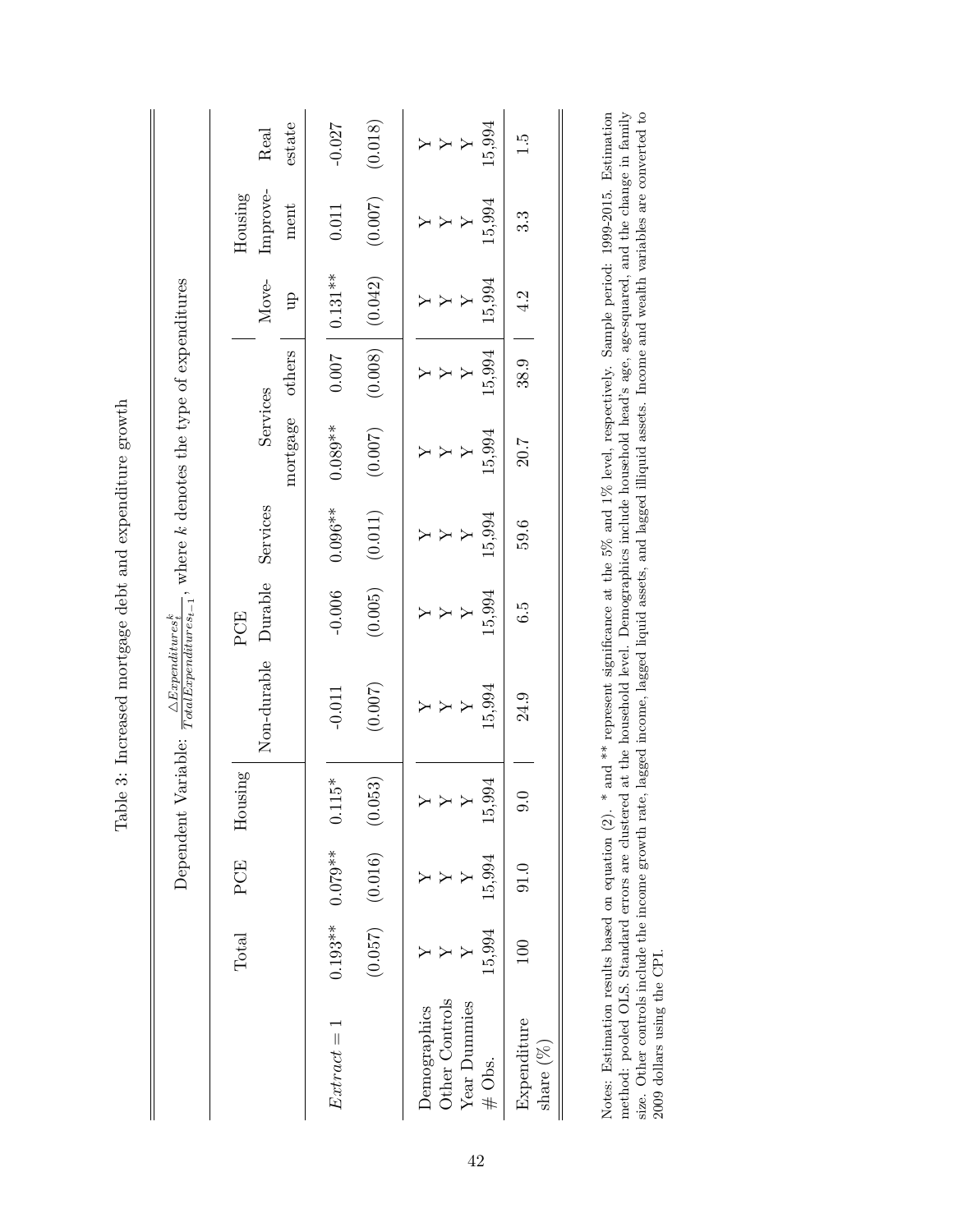<span id="page-47-0"></span>

|                |                |           |         |           | Dependent Variable: growth of housing investment expenditures |
|----------------|----------------|-----------|---------|-----------|---------------------------------------------------------------|
|                | All homeowners | 26-35     | 36-45   | $46 - 55$ | 56-65                                                         |
| $Extract=1$    | $0.115*$       | $0.279**$ | 0.056   | $0.060*$  | 0.160                                                         |
|                | (0.053)        | (0.073)   | (0.160) | (0.026)   | (0.086)                                                       |
| Demographics   | Y              | Y         | Y       | V         | Y                                                             |
| Other Controls | Y              | V         | Y       | V         | Y                                                             |
| Year Dummies   | V              | V         | V       | V         | Y                                                             |
| $\#$ Obs.      | 15,994         | 2,530     | 4,327   | 5,201     | 3,936                                                         |

Table 4: Increased mortgage debt and the growth of housing investment

Notes: See Table [3.](#page-46-0)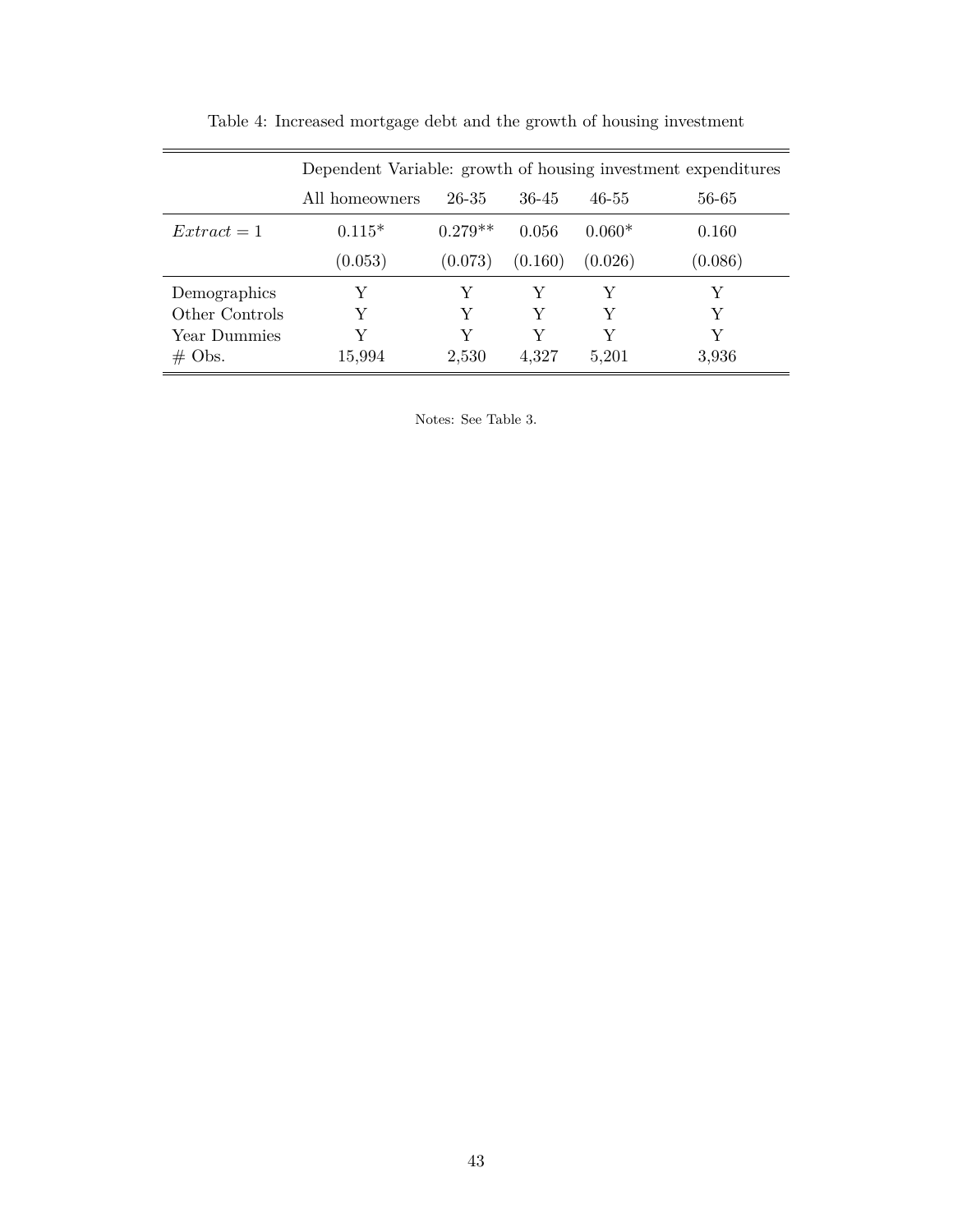<span id="page-48-0"></span>Table 5: Increased mortgage debt and expenditures Table 5: Increased mortgage debt and expenditures Dependent Variable: change in expenditures (in dollars) Dependent Variable: change in expenditures (in dollars)

|                                                                                         | Total         | PCE            | Housing        |                                | PCE                                 |                |                |                                                                 |               | $\operatorname{Housing}$ |                                        |
|-----------------------------------------------------------------------------------------|---------------|----------------|----------------|--------------------------------|-------------------------------------|----------------|----------------|-----------------------------------------------------------------|---------------|--------------------------|----------------------------------------|
|                                                                                         |               |                |                | Non-durable                    | Durable                             | Services       | Services       |                                                                 | Move-         | Improve-                 | Real                                   |
|                                                                                         |               |                |                |                                |                                     |                | mortgage       | others                                                          | $\mathbf{p}$  | ment                     | estate                                 |
| change in                                                                               | $0.500***$    | $0.121**$      | $79**$<br>0.37 | $-0.008$                       | $-0.007$                            | $0.136**$      | $0.121**$      | $0.015$                                                         | $0.354***$    | $0.025*$                 | $-0.000$                               |
| mortgage bal. (\$) (0.039) (0.013) (0.036)                                              |               |                |                | (0.008)                        | (0.004)                             | (0.009)        | (0.004)        | (0.008)                                                         | (0.035)       | (0.011)                  | (0.021)                                |
| Other Controls<br>Year Dummies<br>Demographics<br>Expenditure<br>share $(\%)$<br># Obs. | 15,994<br>100 | 15,994<br>91.0 | 15,994<br>0.6  | 15,994<br>24.9<br>$\mathsf{Y}$ | 15,994<br>$\ddot{6} \cdot \ddot{9}$ | 15,994<br>59.6 | 15,994<br>20.7 | $\begin{array}{c c} \hline 38.9 & \hline \end{array}$<br>15,994 | 15,994<br>4.2 | 15,994<br>3.3            | 15,994<br>$\overline{Y}$<br>$\ddot{1}$ |

Notes: Estimation results based on equation (3). \* and \*\* represent significance at the 5% and 1% level, respectively. Sample period: 1999-2015. Estimation method: pooled OLS. Standard errors are clustered at the bousehol Notes: Estimation results based on equation [\(3\)](#page-15-0). \* and \*\* represent significance at the 5% and 1% level, respectively. Sample period: 1999-2015. Estimation method: pooled OLS. Standard errors are clustered at the household level. Demographics include household head's age, age-squared, and the change in family size. Other controls include the income growth rate, lagged income, lagged liquid assets, and lagged illiquid assets. Income and wealth variables are converted to 2009 dollars using the CPI.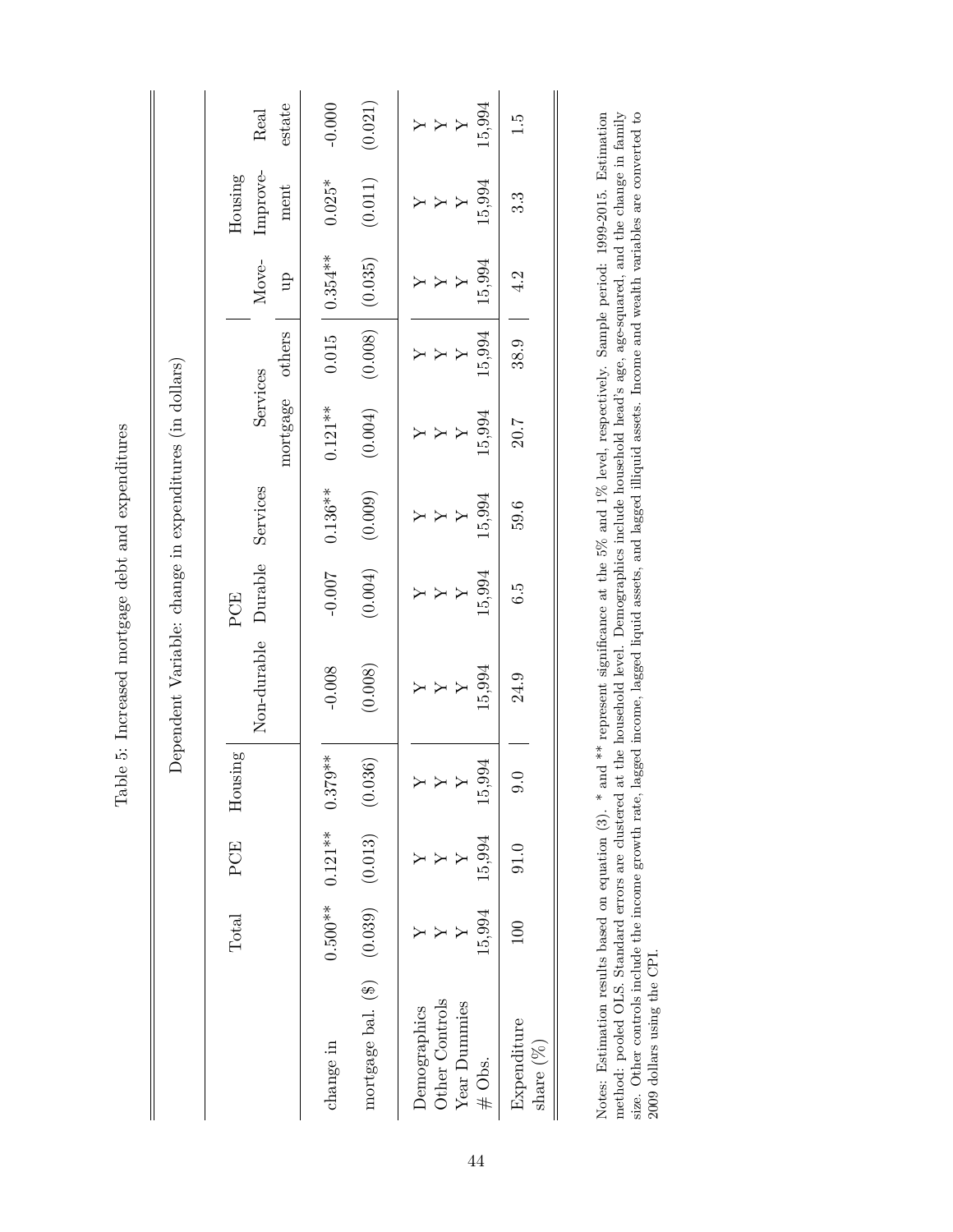<span id="page-49-0"></span>

|                      |                | Dependent Variable: change (in dollars) in housing investment |           |           |         |  |  |  |  |  |
|----------------------|----------------|---------------------------------------------------------------|-----------|-----------|---------|--|--|--|--|--|
|                      | All homeowners | 26-35                                                         | 36-45     | 46-55     | 56-65   |  |  |  |  |  |
| change in            | $0.379**$      | $0.630**$                                                     | $0.524**$ | $0.251**$ | 0.127   |  |  |  |  |  |
| mortgage bal. $(\$)$ | (0.036)        | (0.063)                                                       | (0.065)   | (0.053)   | (0.080) |  |  |  |  |  |
| Demographics         | Y              | V                                                             | Y         | V         | V       |  |  |  |  |  |
| Other Controls       | Y              | Y                                                             | Y         | Y         |         |  |  |  |  |  |
| Year Dummies         | V              | V                                                             | Y         | V         | V       |  |  |  |  |  |
| $# \, \text{Obs}.$   | 15,994         | 2,530                                                         | 4,327     | 5,201     | 3,936   |  |  |  |  |  |

Table 6: Increased mortgage debt and housing investment expenditures

#### Notes: See Table [5.](#page-48-0)

Table 7: House price shocks and borrowing propensity

<span id="page-49-1"></span>

|                |                | Dependent Variable: $Extract=1$ |           |           |           |
|----------------|----------------|---------------------------------|-----------|-----------|-----------|
|                | All homeowners | 26-35                           | 36-45     | $46 - 55$ | 56-65     |
| House price    | $0.266**$      | $0.508**$                       | $0.341**$ | $0.172**$ | $0.143**$ |
| growth $(\%)$  | (0.013)        | (0.033)                         | (0.030)   | (0.020)   | (0.020)   |
| Demographics   | Y              | V                               | Y         | Y         | Y         |
| Other Controls | Y              | V                               | V         | V         | Y         |
| Year Dummies   | V              | V                               | V         | V         | Y         |
| $\#$ Obs.      | 15,994         | 2,530                           | 4,327     | 5,201     | 3,936     |

Notes: Estimation results based on equation [\(4\)](#page-17-0). \* and \*\* represent significance at the 5% and 1% level, respectively. The logit model coefficients are presented as marginal effects. Sample period: 1999-2015. Standard errors are clustered at the household level. Demographics include household head's age, age-squared, and the change in family size. Other controls include the income growth rate, lagged income, lagged liquid assets, and lagged illiquid assets. Income and wealth variables are converted to 2009 dollars using the CPI.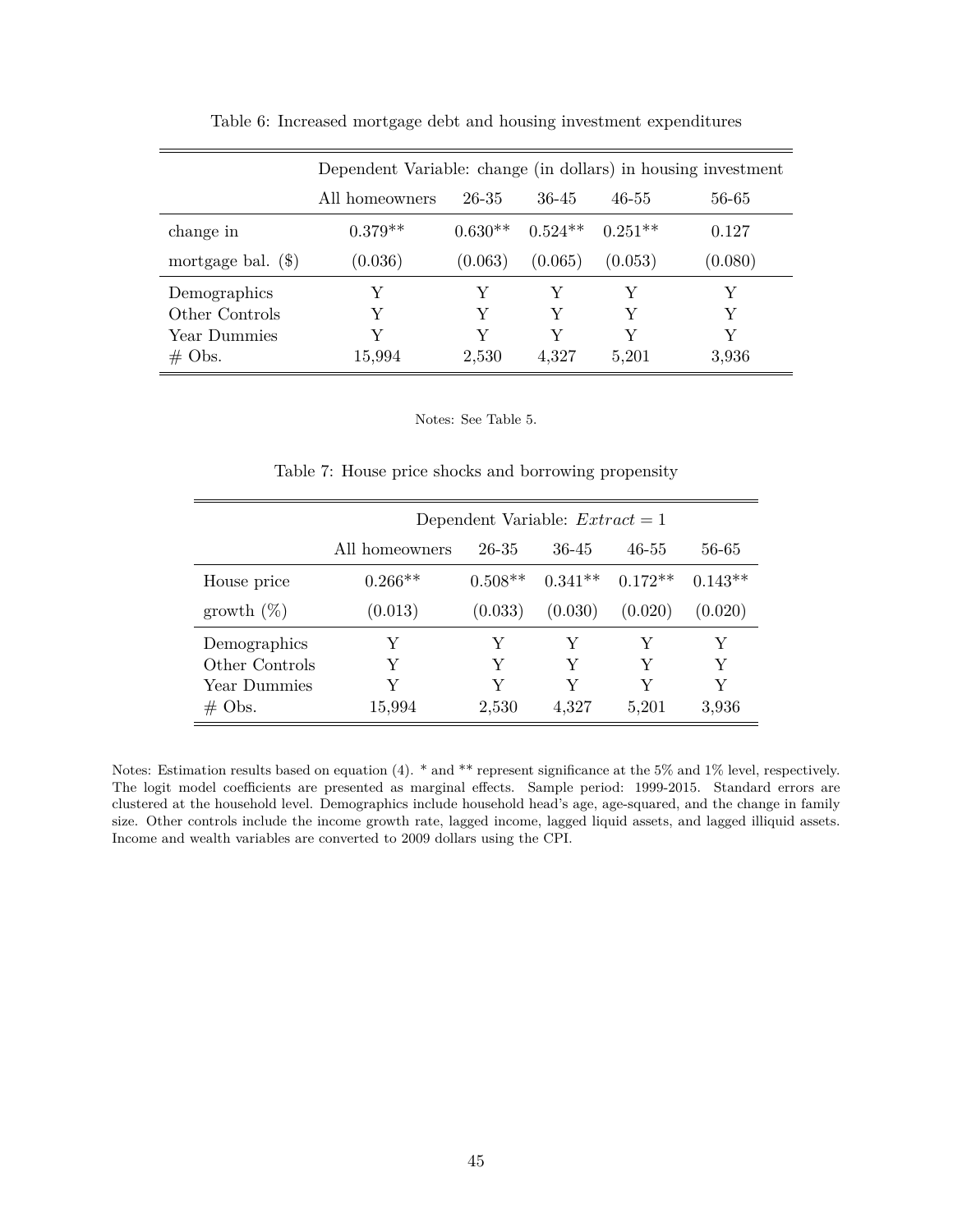<span id="page-50-0"></span>

|                          |                | Dependent Variable: $Extract=1$ |            |           |           |
|--------------------------|----------------|---------------------------------|------------|-----------|-----------|
|                          | All homeowners | $26 - 35$                       | $36 - 45$  | $46 - 55$ | 56-65     |
| House price              | $0.130**$      | $0.154**$                       | $0.139**$  | $0.091**$ | $0.138**$ |
| growth $(\%)$            | (0.015)        | (0.038)                         | (0.035)    | (0.023)   | (0.023)   |
| $LTV_{t-1} \times$ House | $0.339**$      | $0.578**$                       | $0.437**$  | $0.251**$ | 0.002     |
| growth $(\%)$            | (0.037)        | (0.077)                         | (0.078)    | (0.059)   | (0.036)   |
| $LTV_{t-1}$              | $-0.071**$     | $-0.256**$                      | $-0.137**$ | $-0.028$  | $0.074**$ |
|                          | (0.012)        | (0.031)                         | (0.024)    | (0.019)   | (0.017)   |
| Demographics             | Υ              | Υ                               | Y          | Υ         | Υ         |
| Other Controls           | Y              | Y                               | Y          | Y         | Υ         |
| Year Dummies             | Y              | Y                               | Y          | Y         | Y         |
| $\#$ Obs.                | 15,994         | 2,530                           | 4,327      | 5,201     | 3,936     |

Table 8: The collateral effect of house price shocks

Notes: See Table [7.](#page-49-1)

<span id="page-50-1"></span>

|                |                | Dependent Variable: $Extract=1$ |           |           |           |
|----------------|----------------|---------------------------------|-----------|-----------|-----------|
|                | All homeowners | 26-35                           | 36-45     | $46 - 55$ | 56-65     |
| $r_{t-1}^b$    | $0.851**$      | 0.439                           | $1.383**$ | $1.143**$ | 0.012     |
| (p.p.)         | (0.244)        | (0.576)                         | (0.431)   | (0.401)   | (0.483)   |
| House price    | $0.434**$      | $0.662**$                       | $0.506**$ | $0.305**$ | $0.252**$ |
| growth $(\%)$  | (0.018)        | (0.035)                         | (0.034)   | (0.032)   | (0.039)   |
| Demographics   | Y              | Y                               | Y         | Y         | Y         |
| Other Controls | Y              | Y                               | Y         | Y         | Y         |
| Year Dummies   | Y              | Y                               | Y         | Y         | Y         |
| $\#$ Obs.      | 11,837         | 2,178                           | 3,535     | 3,762     | 2,362     |

Table 9: Mortgage rate shocks and borrowing propensity

Notes: Estimation results based on equation [\(5\)](#page-19-0). \* and \*\* represent significance at the 5% and 1% level, respectively. The logit model coefficients are presented as marginal effects. Sample period: 1999-2015. Standard errors are clustered at the household level. Demographics include household head's age, age-squared, and the change in family size. Other controls include the income growth rate, lagged income, lagged liquid assets, and lagged illiquid assets. Income and wealth variables are converted to 2009 dollars using the CPI.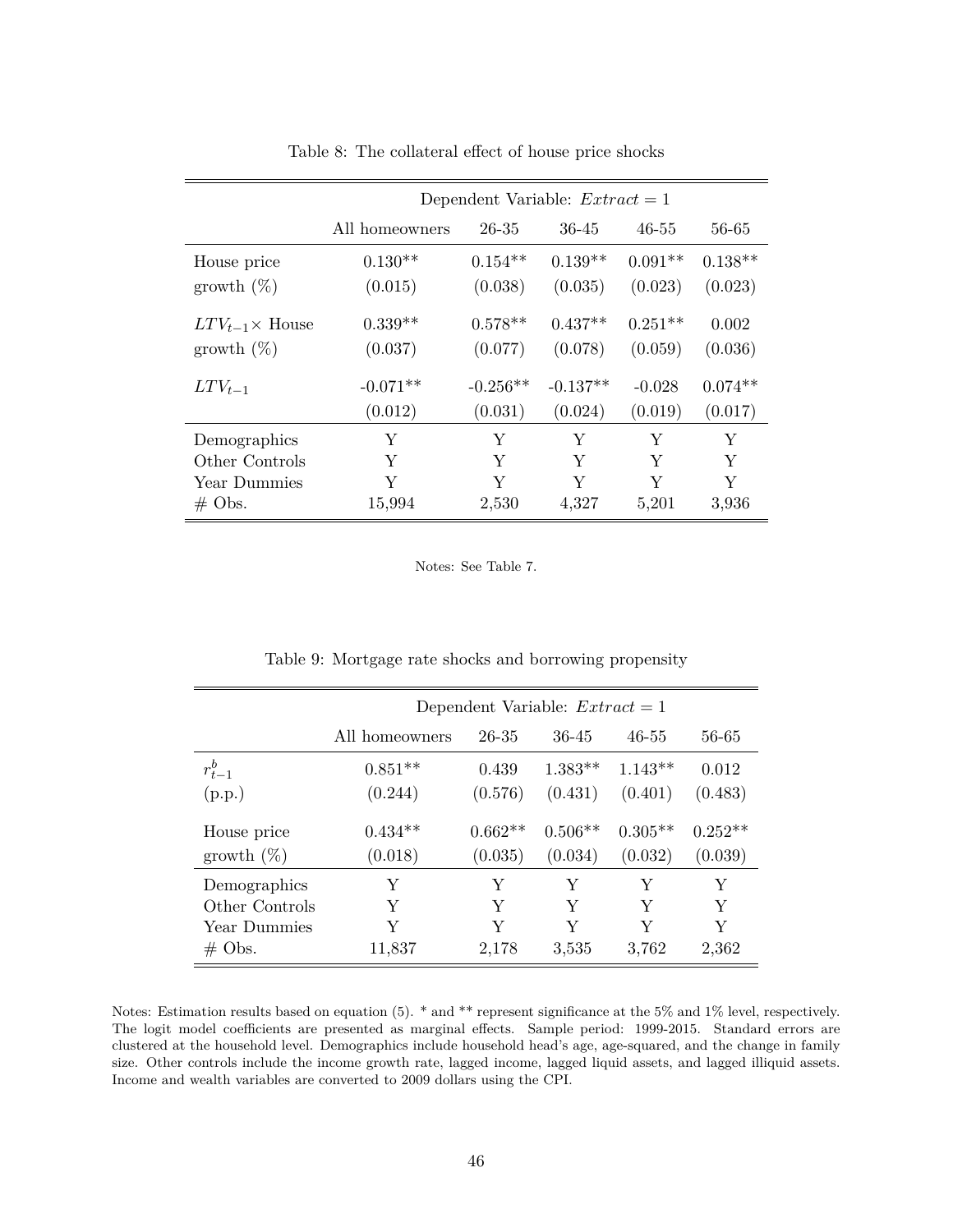<span id="page-51-0"></span>

| Parameter            |                                      | Value                                                             |
|----------------------|--------------------------------------|-------------------------------------------------------------------|
| Preference           |                                      |                                                                   |
| u(c, h)              | Utility function                     | $\frac{\left(c^{\alpha}h^{1-\alpha}\right)^{1-\sigma}}{1-\sigma}$ |
| $\sigma$             | Inverse of IES                       | $\overline{2}$                                                    |
| $\beta$              | Discount factor                      | 0.935                                                             |
| $\alpha$             | Non-housing expenditure share        | 0.81                                                              |
| $\eta$               | Utility weight on bequest            | 6                                                                 |
| Income               |                                      |                                                                   |
| $\log(y)$            | Log income process                   | $\chi + z$                                                        |
| $\chi$               | Deterministic age-specific income    |                                                                   |
| $\tilde{z}$          | Idiosyncratic income shocks          | AR(1)                                                             |
| $\rho_z$             | Persistence of $z$                   | 0.9                                                               |
| $\sigma_{ez}$        | Standard deviation of z's error term | 0.18                                                              |
| $\zeta$              | Retirement income as a fraction of   | 0.6                                                               |
|                      | the last working period's income     |                                                                   |
| Housing and Mortgage |                                      |                                                                   |
| $\overline{\delta}$  | Housing depreciation rate            | 0.0227                                                            |
| $\theta$             | Down payment rate                    | 0.25                                                              |
| $\overline{F}$       | Loan adjustment cost                 | 0.025                                                             |
| Aggregate Variables  |                                      |                                                                   |
| $\overline{p}$       | Steady state house price             | 1                                                                 |
| $p^I$                | Steady state housing investment cost | 1                                                                 |
|                      | Steady state mortgage rate           | 0.04                                                              |
| $r^a$                | Interest rate of liquid savings      | 0.01                                                              |

Table 10: Calibration

Notes: This table shows calibrated parameters. See Section [4](#page-24-0) for method description.

÷,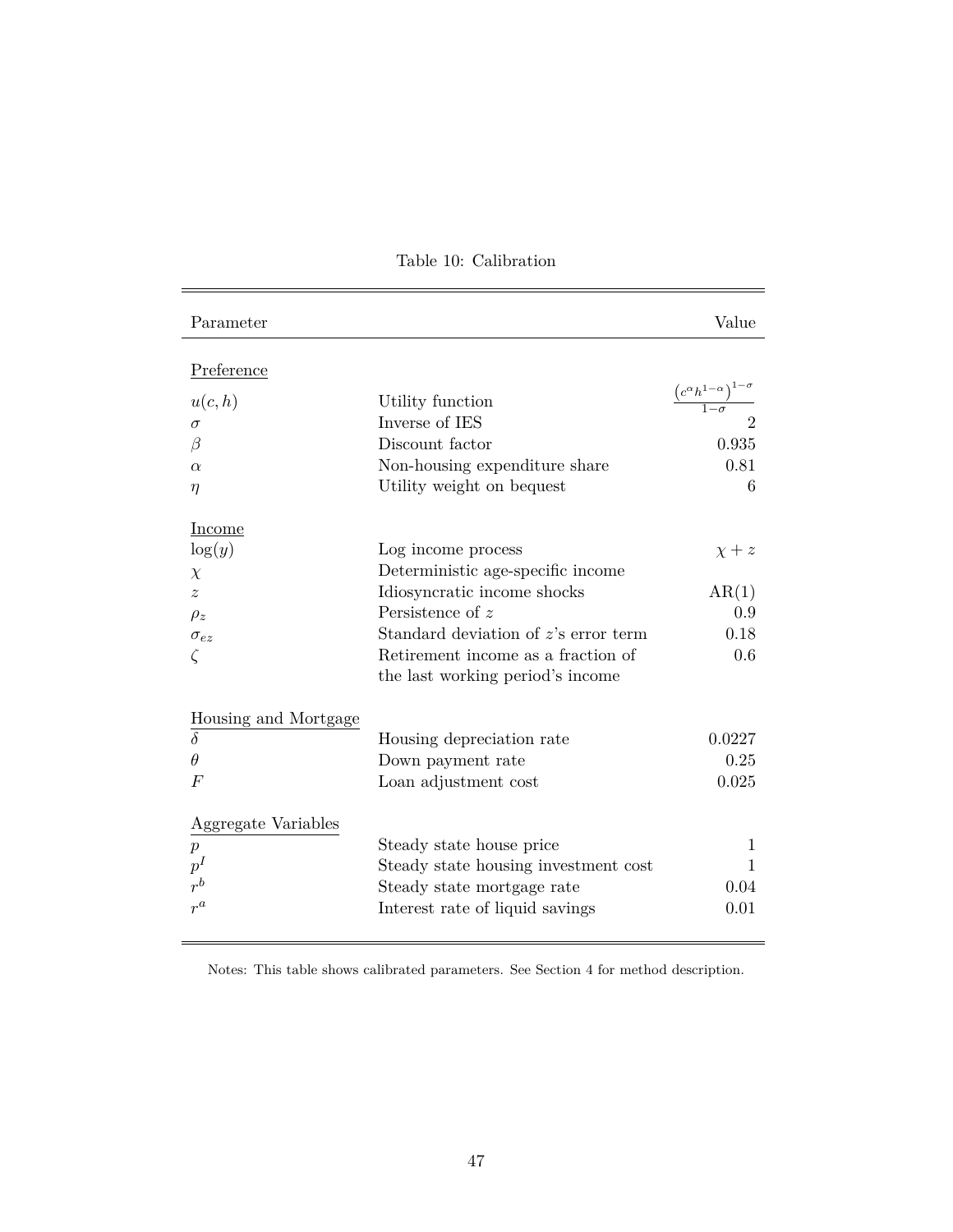|                |                |           | Dependent Variable: $Invest = 1$ |          |            |
|----------------|----------------|-----------|----------------------------------|----------|------------|
|                | All homeowners | 26-35     | 36-45                            | 46-55    | 56-65      |
| $Extract=1$    | $0.132**$      | $0.191**$ | $0.138**$                        | $-0.001$ | $-0.417**$ |
|                | (0.004)        | (0.008)   | (0.008)                          | (0.013)  | (0.049)    |
| Demographics   | Y              | Y         | Y                                | Y        | V          |
| Other Controls | Y              | V         | V                                | V        | V          |
| $\#$ Obs.      | 140,400        | 32,400    | 36,000                           | 36,000   | 36,000     |

<span id="page-52-0"></span>Table 11: Increased mortgage debt and residential investment (model simulation)

Notes: Estimation results based on equation  $(1')$  $(1')$  using simulated data from the calibrated model.  $*$  and  $**$  represent significance at the 5% and 1% level, respectively. The logit model coefficients are presented as marginal effects. Robust standard errors are in parentheses. Demographics include household's age and age-squared. Other controls include the income growth rate, lagged income, lagged liquid assets, and lagged illiquid assets. The age group 26-35 has a smaller sample size because the variable *Extract=1* is constructed by taking differences in the borrowing amount.

Table 12: Increased mortgage debt and expenditure growth (model simulation)

<span id="page-52-1"></span>

|                |           | Dependent Variable: $\triangle Expenditures^k_i/TotalExpenditures_{i-1}$ |            |           |           |                    |           |
|----------------|-----------|--------------------------------------------------------------------------|------------|-----------|-----------|--------------------|-----------|
|                | Total     | Consumption                                                              | Housing    |           |           | Housing investment |           |
|                |           |                                                                          | investment | 26-35     | 36-45     | $46 - 55$          | 56-65     |
| $Extract=1$    | $0.142**$ | $0.021**$                                                                | $0.122**$  | $0.169**$ | $0.129**$ | $0.077**$          | $0.014**$ |
|                | (0.001)   | (0.001)                                                                  | (0.001)    | (0.002)   | (0.003)   | (0.003)            | (0.002)   |
| Demographics   | Y         | Y                                                                        | Y          | Y         | Y         | Y                  | Y         |
| Other Controls | V         | Y                                                                        | Y          | Y         | V         | V                  | Y         |
| $#$ Obs.       | 140,400   | 140,400                                                                  | 140,400    | 32,400    | 36,000    | 36,000             | 36,000    |

Notes: Estimation results based on equation [\(2](#page-28-0)'). Estimation method: OLS. Otherwise as in Table [11.](#page-52-0)

|  |  | Table 13: Increased mortgage debt and expenditures (model simulation) |  |  |
|--|--|-----------------------------------------------------------------------|--|--|
|  |  |                                                                       |  |  |

<span id="page-52-2"></span>

|                                            | Dependent Variable: change (in dollars)<br>Total<br>Housing<br>Housing investment<br>Consumption |                      |                      |                      |                      |                      |                      |
|--------------------------------------------|--------------------------------------------------------------------------------------------------|----------------------|----------------------|----------------------|----------------------|----------------------|----------------------|
|                                            |                                                                                                  |                      | investment           | 26-35                | 36-45                | $46 - 55$            | 56-65                |
| change in<br>mortgage balance $(\$)$       | $0.506**$<br>(0.006)                                                                             | $0.057**$<br>(0.001) | $0.449**$<br>(0.005) | $0.777**$<br>(0.007) | $0.607**$<br>(0.010) | $0.376**$<br>(0.011) | $0.183**$<br>(0.010) |
| Demographics<br>Other Controls<br>$#$ Obs. | $\rm v$<br>140,400                                                                               | Y<br>Y<br>140,400    | Y<br>Y<br>140,400    | Y<br>32,400          | Y<br>Y<br>36,000     | Y<br>Y<br>36,000     | V<br>Y<br>36,000     |

Notes: Estimation results based on equation [\(3](#page-28-0)'). Estimation method: OLS. Otherwise as in Table [11.](#page-52-0)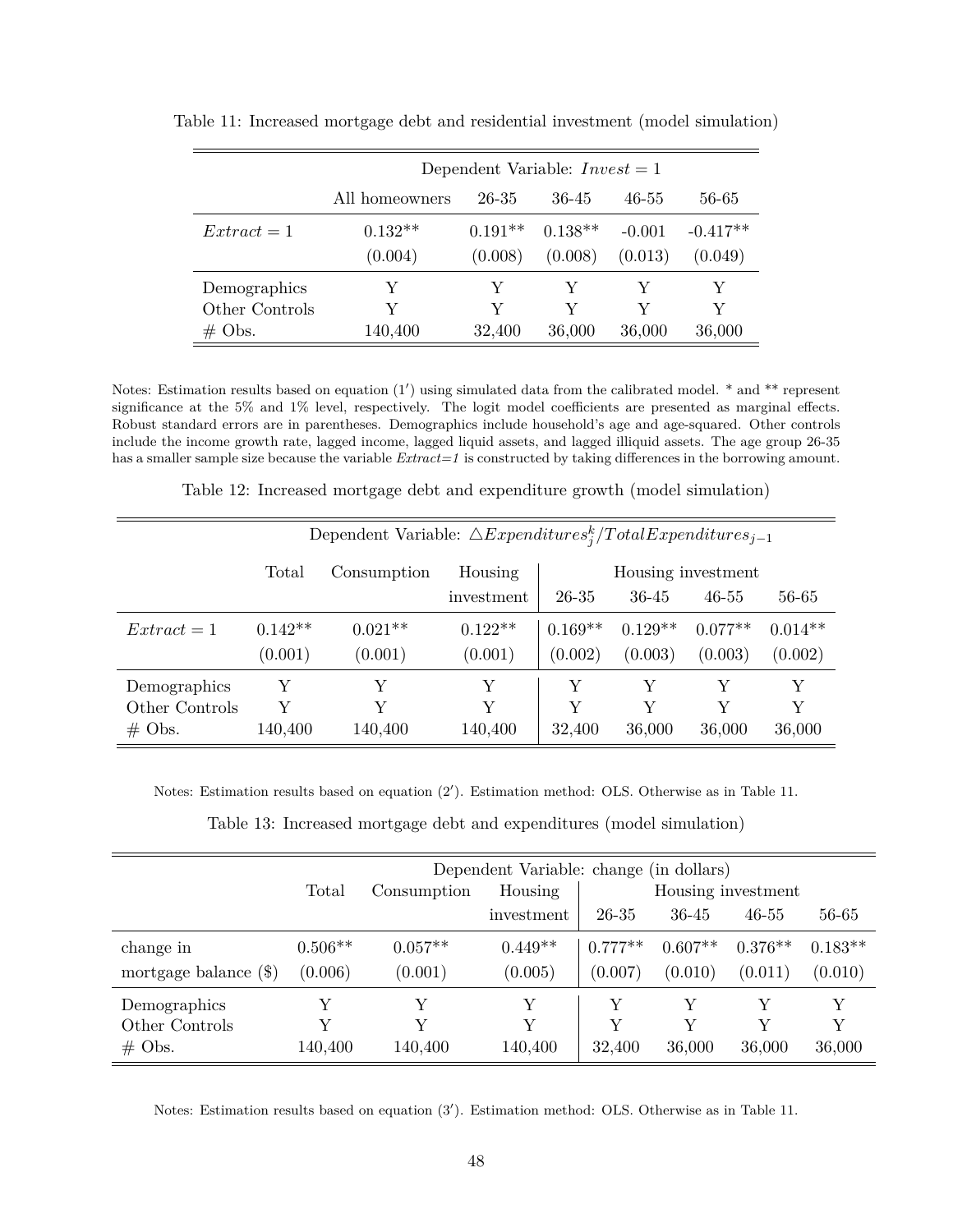# **Appendices**

#### <span id="page-53-0"></span>**A Data and Variable Description**

**Variables in the PSID** The PSID family survey data from 1999 to 2015 can be downloaded from the PSID data center of the Institute for Social Research at the University of Michigan. Below I describe the definition of the key variables used in Section [2.](#page-8-0)

- Home value: The market value of the primary residence, estimated by the homeowner.
- Total mortgage balance: The sum of the remaining principal owed on the first and the second mortgage that are tied to the primary residence. Note that the PSID does not solicit mortgage information related to a second home or real estate properties.
- Housing investment expenditures:
	- 1. Move-up: Expenditures of this type of investment are computed as the difference between the estimated value of the current home and the price at which the old home was sold. Note that the PSID does not inquire about the purchase price of the current home.
	- 2. Home improvement: Expenditures are estimated by the homeowner who made additions or improvements to any homes owned since the last interview that exceeded \$10,000. General maintenance or upkeep is not included.
	- 3. Investment on second homes or real estate: Expenditures are computed as the difference between the amount used to buy and the amount acquired from selling real estate other than the primary residence of the respondent household, since the last interview.
- Personal consumption expenditures:
	- 1. Non-durable goods: The sum of food (at home, delivered, and eaten out) and gasoline expenditures. Expenditures on clothing have been available since 2005.
	- 2. Durable goods: The purchase price of the vehicles bought by the household. Expenditures on furniture, trips, and recreation have been available since 2005.
	- 3. Services: Expenditures on utilities (heating, electricity, water, and other kinds of utilities), education, health (hospital bills, doctor visits, prescription drugs, and health insurance), child care, vehicle lease (lease payment and fees), public transportation (bus, train, taxi, and other transportation services), parking, vehicle repair, vehicle insurance,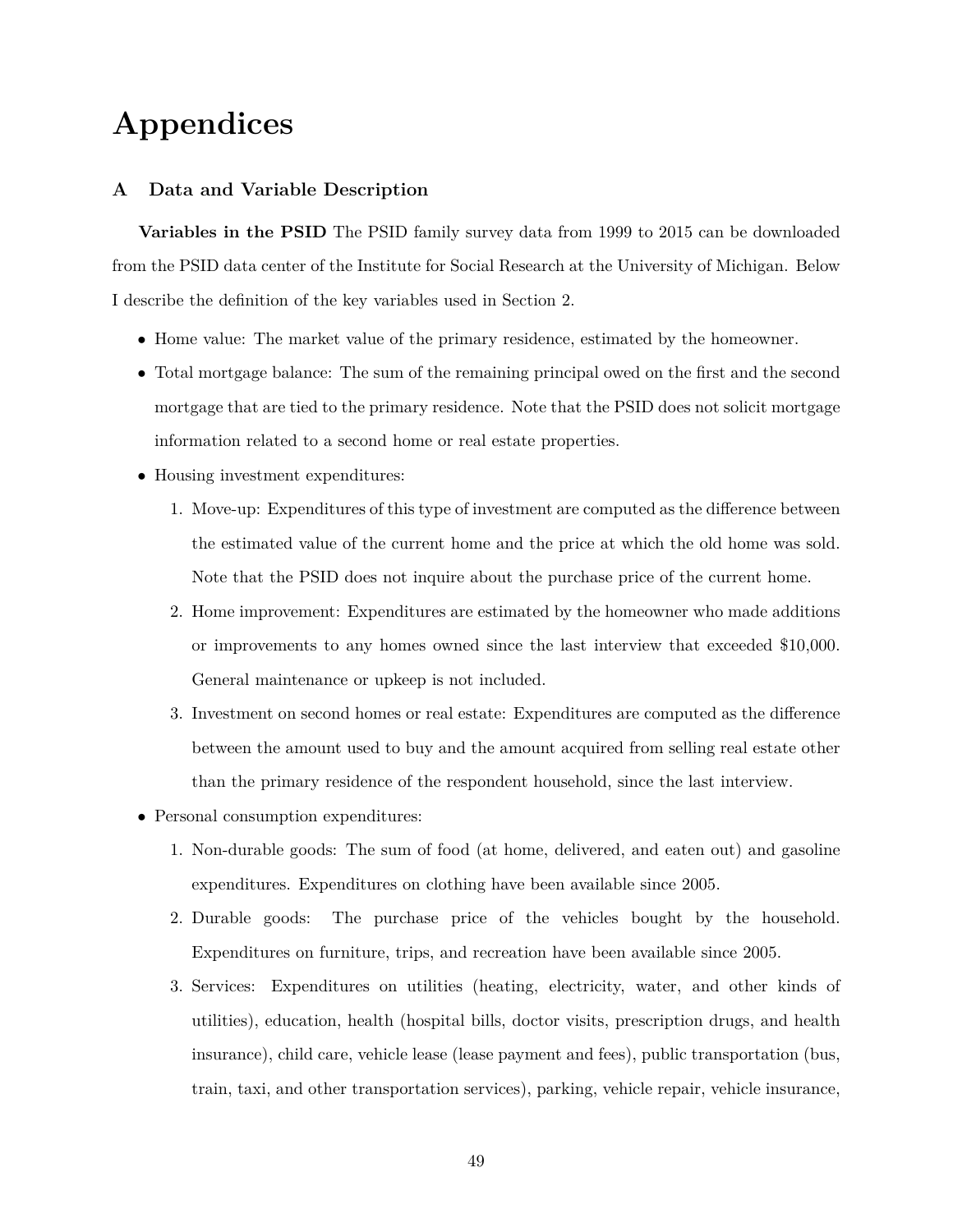homeowner insurance, property tax, and mortgage payments (sum of the payments for the first and the second mortgage that are tied to the primary residence). Expenditures on telephone, internet, and home repair services are available since 2005.

- Income: Total family income includes the household head's and the spouse's taxable income, transfer income, and social security income.
- Wealth consists of liquid assets and illiquid assets:
	- **–** Liquid assets include safe liquid assets (the amount in checking and savings accounts, money market funds, certificates of deposit, government savings bonds, and treasury bills) and risky assets (stock shares), net of other non-mortgage debt (credit card charges, student loans, medical or legal bills, and loans from relatives).
	- **–** Illiquid assets include home equity (home value subtracted by the total mortgage balance), the net value of owned real estate, amount in private annuities and individual retirement accounts, the net value of other assets, and the value of farms or businesses.

#### **Historical Time Series Data**

- House price index: The S&P CoreLogic Case-Shiller U.S. National Home Price Indices downloaded from FRED.
- Residential structure cost: The price index for residential structures are obtained from the Land and Property Values in the U.S., Lincoln Institute of Land Policy.<sup>32</sup> The series is constructed by [Davis and Heathcote](#page-38-17) [\(2007\)](#page-38-17) based on the estimates of the replacement cost of residential structures. These estimates differ from BEA published values. Specifically, the estimates exclude (a) all residential equipment; (b) the replacement cost of residential farm structures; (c) mobile homes; (d) structures owned by non-profits; and (e) broker's commissions.
- Mortgage rate: The 30-year fixed rate mortgage average downloaded from FRED.
- CPI: CPI for all items and CPI less food and energy downloaded from FRED.
- Consumption: Personal consumption expenditures from the BEA NIPA.
- <span id="page-54-0"></span>• Residential Investment: Private residential fixed investment expenditures from BEA NIPA.

<sup>32</sup>http://www.lincolninst.edu/resources/.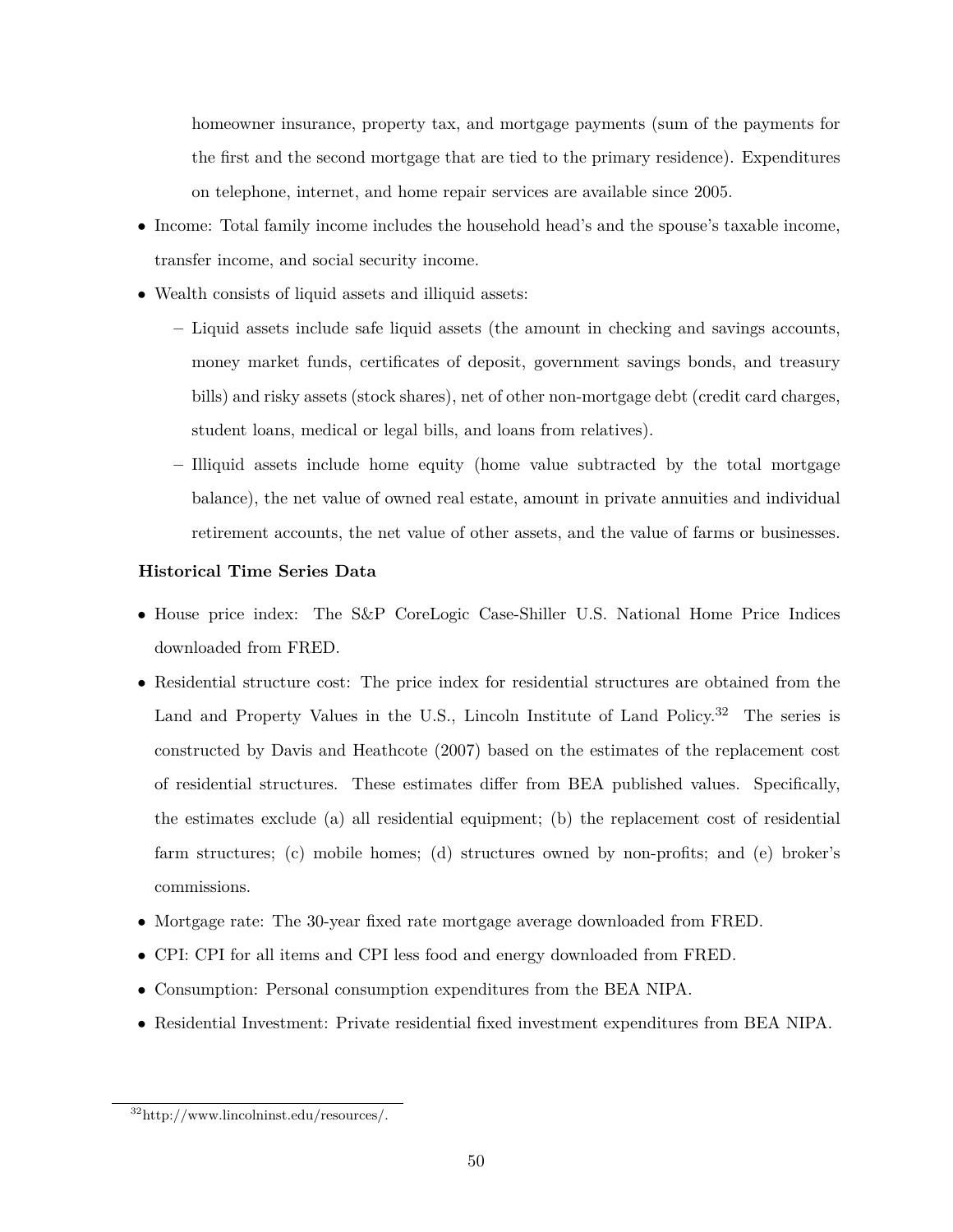#### **B Numerical Solution Methods**

In this Appendix, I describe the two-step numerical procedure used to solve the model. I assume that the aggregate state,  $S \equiv (p, p^I, r^b)$ , is set to its steady state value. In the first step, I solve value functions over a fixed-grid state space. In the second step, given the realized state, I solve the optimal choices over a finer choice set and use linear interpolation to compute the continuation value.<sup>33</sup>

To obtain the value functions, I discretize the state space (*h, b, a, y*). I choose 20 grids for the endogenous state variables *h* and *b* and 10 grids for *a*. For the stochastic component of *y*, I use the [Tauchen](#page-39-5) [\(1986\)](#page-39-5) method to discretize an AR(1) process to 5 states. The Tauchen method chooses grid points and computes the corresponding transitional probability matrix. I use the following backward-induction algorithm to solve the value functions.

- 1. The value function of the last period is pinned down by the bequest function.
- 2. For each period *j*, given each possible state  $(h, b, a, y)$ , I compute  $V_j^C(h, b, a, y)$ and  $V_j^N(h, b, a, y)$  separately. To obtain  $V_j^C(h, b, a, y)$ , I construct a choice set  $\{h'_c\}$  $\int_C (h, b, a, y), b_C^{'}(h, b, a, y), a_C^{'}$  $C<sub>C</sub>(h, b, a, y)$ . The choice set taking all constraints in Problem [\(6\)](#page-22-0) into account may vary across states. The choices are spaced more closely to the constraints of  $h'$ <sub> $\alpha$ </sub>  $\frac{b}{C}$  and  $b'$ <sub>0</sub> *C* .
- 3. I compute the value of the objective function as in Problem [\(6\)](#page-22-0) for each choice, and use linear interpolation to compute the continuation value if the choice is not on the grid points.
- 4. I compare the value of the objective function across all choices, and set  $V_j^C(h, b, a, y)$  to the largest value.
- 5. A similar procedure based on point 2-4 can be used to obtain  $V_j^N(h, b, a, y)$ . I set  $V_j(h, b, a, y) = \max\{V_j^C(h, b, a, y), V_j^N(h, b, a, y)\}.$

To obtain optimal choices in the second step, given a realized state  $(h, b, a, y)$ , I solve the optimization problem using a similar approach as described in point 2-5 above. The difference is that I search over a finer choice set that has 4 times more choices for each variable. This procedure

 $33$ I experimented with alternative interpolation methods, such as the Chebyshev polynomial approximation. Since these methods are designed to approximate smooth functions using smooth functions, the approximation performance is poor, especially at the boundary of the state space, because value functions in my model are not smooth.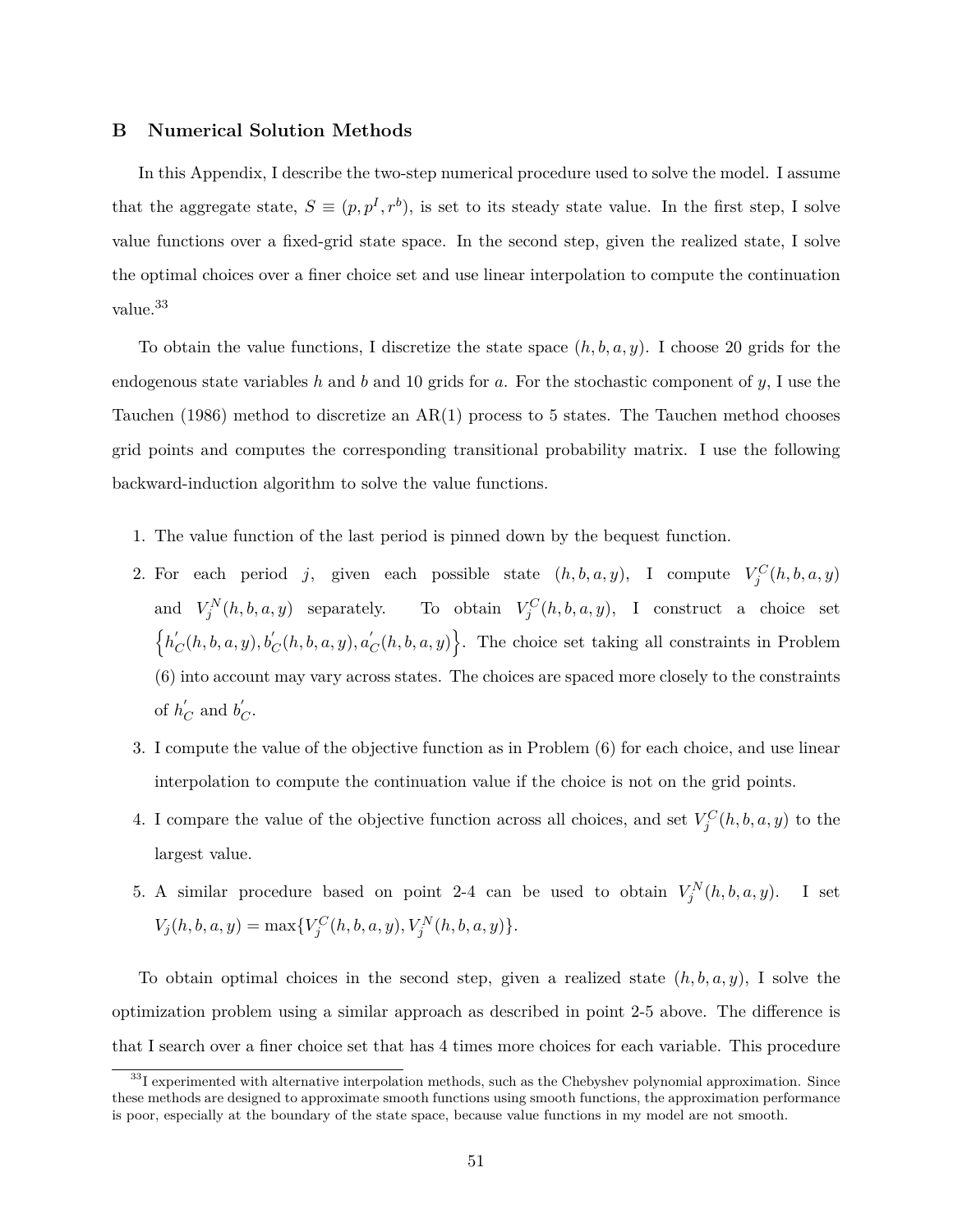allows me to find the solution more precisely.

To obtain impact responses after a permanent shock, I fix individual-specific states at the beginning of the shock period at the value in the original stationary equilibrium state, and solve the value functions and optimal choices with the shock value. To obtain the aggregate response, I average responses across households of the same age, and then average across ages.

#### <span id="page-56-0"></span> $C$  **Responses to a Simultaneous Shock to**  $p$  and  $p<sup>I</sup>$

In this section, I follow the existing literature in assuming that a shock to the house price *p* is perfectly passed through to the cost of housing investment,  $p<sup>I</sup>$ . In other words, the model does not distinguish between  $p$  and  $p<sup>I</sup>$ . I compute the response of the borrowing propensity, consumption, and housing investment to this shock.

Intuitively, the shock to *p* affects household decisions through the collateral channel effect as shown in Section [6.1.](#page-30-1) The shock to  $p<sup>I</sup>$  creates an income and a substitution effect due to the relative price change between the housing and the consumption good, and creates a wealth effect that arises from the proceeds of the net sale of the housing stock.

The left panel of Figure [C.1](#page-57-1) shows that the shock triggers more homeowners to increase their mortgage debt, especially young homeowners. This result captures the collateral effect of the house price shock, as the response of borrowing is almost the same as that in Figure [4.](#page-41-1) The middle and right panel show that consumption increases by more than in Section [6.1,](#page-30-1) whereas housing investment decreases. Recall that the collateral effect due to an increase in *p* raises both consumption and housing investment. An increase in  $p<sup>I</sup>$  has three effects: (i) the income effect, which decreases both consumption and housing investment expenditures, because housing investment is more expensive; (ii) the substitution effect, which increases consumption and decreases housing investment, as households substitute relatively cheaper consumption goods for more expensive housing services; and (iii) There is no positive wealth effect, since households do not actively downsize their home. Therefore, the shock to  $p<sup>I</sup>$  unambiguously decreases housing investment expenditures, and increases consumption if the substitution effect is strong. The middle panel shows that the response of consumption is a combination of the collateral effect and the substitution effect. The right panel shows that the combined income and substitution effect exceeds the collateral effect and that housing investment expenditures decrease on average.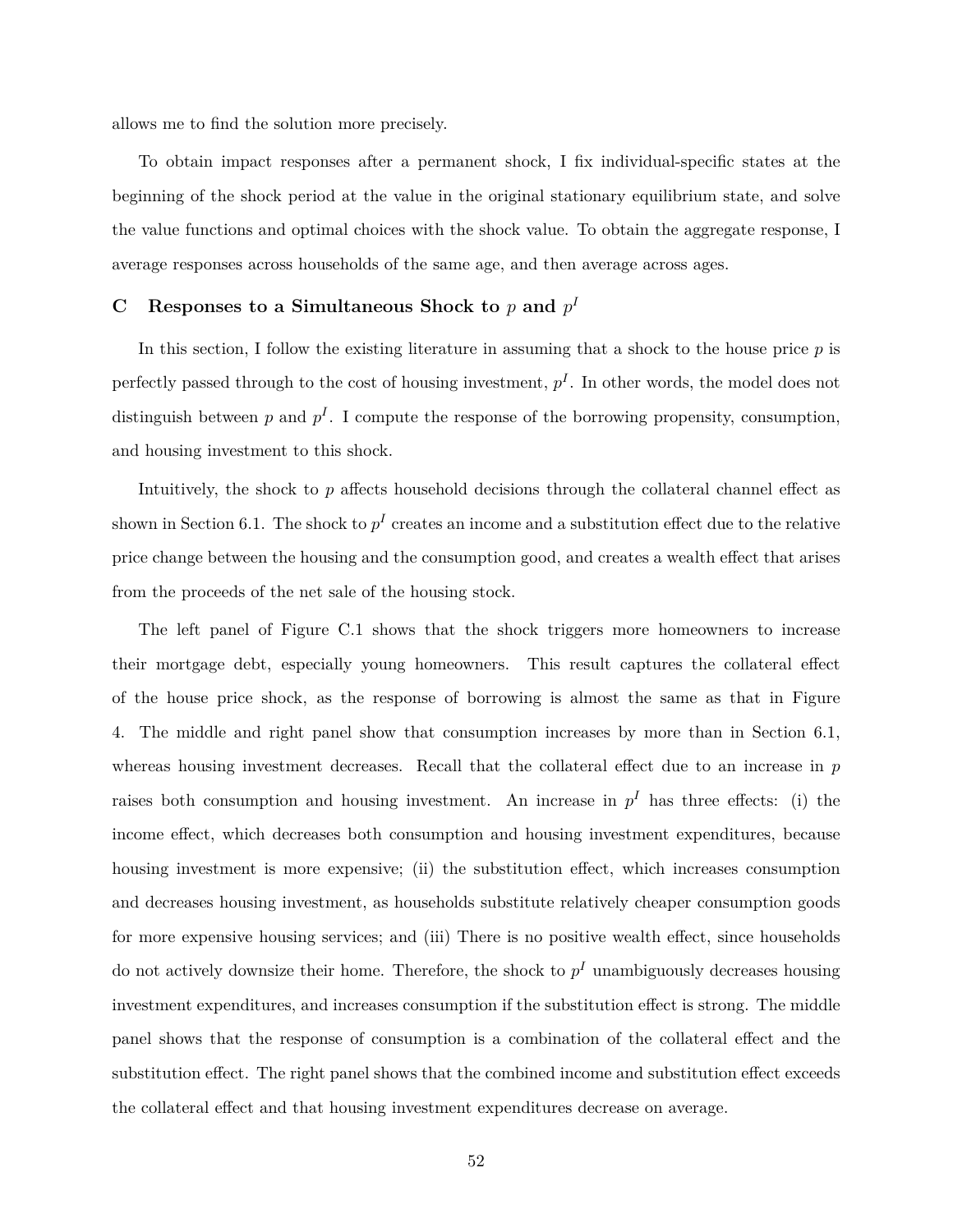Figure [C.2](#page-57-2) decomposes the responses of consumption and housing investment expenditures between those who increase their mortgage debt and those who do not. Clearly, for those who increase their mortgage debt, the collateral effect still dominates, which drives these households, especially young households, to increase their consumption and housing investment. The substitution effect drives those who do not increase their mortgage to increase consumption, and to reduce their housing investment expenditures.

Figure C.1: Impact responses to a simultaneous permanent increase in the house price and in the investment cost

<span id="page-57-1"></span>

<span id="page-57-2"></span>Figure C.2: Differential responses to a simultaneous permanent increase in the house price and in the investment cost



#### <span id="page-57-0"></span>**D Alternative Expectations Assumption**

In this appendix, I simulate the model for the boom-bust cycle in the 2000s by using an alternative expectations assumption. The purpose of this exercise is to examine whether the fit of the model to the aggregate data is robust to this modification. This assumption differs from Section [7](#page-32-0) in that households expect future house prices and home investment costs to grow at the current rate. For example, in a given year, a shock causes the house price to increase by 10% and the investment cost to increase by 5%. Households expect that future house prices and investment